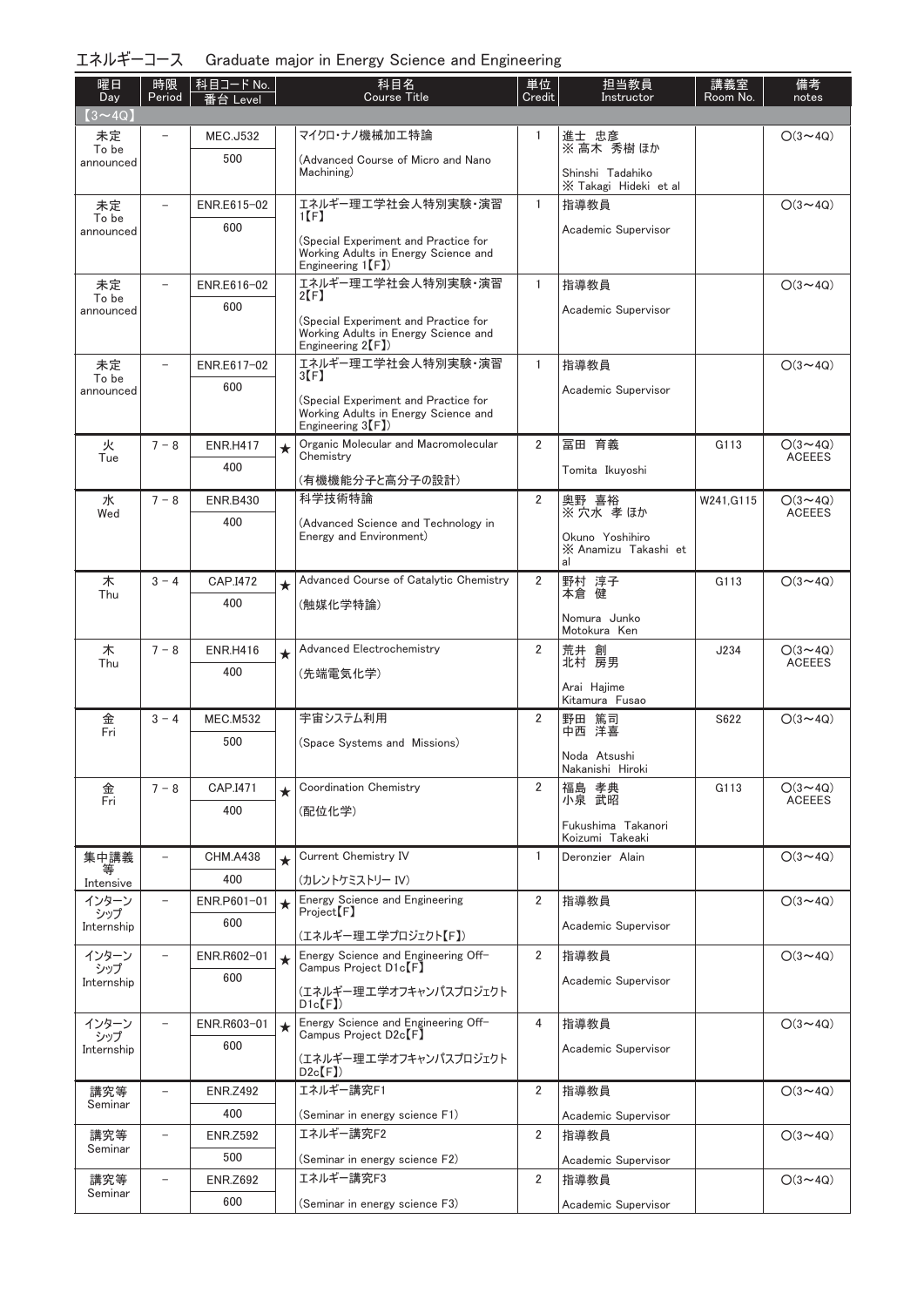| エネルギーコース Graduate major in Energy Science and Engineering |  |  |  |  |  |  |
|-----------------------------------------------------------|--|--|--|--|--|--|
|-----------------------------------------------------------|--|--|--|--|--|--|

| 曜日<br>Day          | 時限<br>Period             | 科目コード No.       |         | 科目名<br><b>Course Title</b>                                                        | 単位<br>Credit   | 担当教員<br>Instructor                        | 講義室<br>Room No. | 備考<br>notes                 |
|--------------------|--------------------------|-----------------|---------|-----------------------------------------------------------------------------------|----------------|-------------------------------------------|-----------------|-----------------------------|
| $(3 \sim 4Q)$      |                          | 番台 Level        |         |                                                                                   |                |                                           |                 |                             |
| 講究等                |                          | <b>ENR.Z694</b> |         | エネルギー講究F4                                                                         | 2              | 指導教員                                      |                 | $O(3 \sim 4Q)$              |
| Seminar            |                          | 600             |         | (Seminar in energy science F4)                                                    |                | Academic Supervisor                       |                 |                             |
| 講究等                |                          | <b>ENR.Z696</b> |         | エネルギー講究F5                                                                         | 2              | 指導教員                                      |                 | $O(3 - 4Q)$                 |
| Seminar            |                          | 600             |         | (Seminar in energy science F5)                                                    |                | Academic Supervisor                       |                 |                             |
| (3Q)               |                          |                 |         |                                                                                   |                |                                           |                 |                             |
| 未定                 |                          | <b>ENR.B521</b> | $\star$ | TSE Energy International Workshop C                                               | 1              | 指導教員                                      |                 |                             |
| To be<br>announced |                          | 500             |         | (融合系エネルギー国際発表(修士)C)                                                               |                | Academic Supervisor                       |                 |                             |
| 未定                 | $\overline{\phantom{0}}$ | ENR.E601-03     |         | 実践プレゼンテーションA                                                                      | 1              | 指導教員                                      |                 |                             |
| To be<br>announced |                          | 600             |         | (Practical Presentation A)                                                        |                | Academic Supervisor                       |                 |                             |
| 未定                 | $\overline{\phantom{0}}$ | ENR.E602-03     |         | 実践プレゼンテーションB                                                                      | 1              | 指導教員                                      |                 |                             |
| To be<br>announced |                          | 600             |         | (Practical Presentation B)                                                        |                | Academic Supervisor                       |                 |                             |
| 未定                 | $\overline{a}$           | ENR.E603-03     |         | 実践プレゼンテーションC                                                                      | 1              | 指導教員                                      |                 |                             |
| To be<br>announced |                          | 600             |         | (Practical Presentation C)                                                        |                | Academic Supervisor                       |                 |                             |
| 未定                 |                          | ENR.E604-03     | $\star$ | International scientific presentation A                                           | $\mathbf{1}$   | 指導教員                                      |                 |                             |
| To be<br>announced |                          | 600             |         | (国際学術プレゼンテーションA)                                                                  |                | Academic Supervisor                       |                 |                             |
| 未定                 | $\overline{\phantom{0}}$ | ENR.E605-03     | $\star$ | International scientific presentation B                                           | $\mathbf{1}$   | 指導教員                                      |                 |                             |
| To be<br>announced |                          | 600             |         | (国際学術ブレゼンテーションB)                                                                  |                | Academic Supervisor                       |                 |                             |
| 未定                 | $\overline{\phantom{0}}$ | ENR.E606-03     | $\star$ | International scientific presentation C                                           | $\mathbf{1}$   | 指導教員                                      |                 |                             |
| To be<br>announced |                          | 600             |         | (国際学術プレゼンテーションC)                                                                  |                | Academic Supervisor                       |                 |                             |
| 未定                 | -                        | ENR.E609-03     |         | アカデミック ティーチング                                                                     | $\mathbf{1}$   | 指導教員                                      |                 |                             |
| To be<br>announced |                          | 600             |         | (Academic teaching)                                                               |                | Academic Supervisor                       |                 |                             |
| 未定                 |                          | ENR.E613-03     |         | エネルギー学理実践研究C                                                                      | $\mathbf{1}$   | 指導教員                                      |                 |                             |
| To be<br>announced |                          | 600             |         | (Practical research in energy science C)                                          |                | Academic Supervisor                       |                 |                             |
| 未定                 | $\overline{\phantom{0}}$ | ENR.E614-03     |         | エネルギー学理実践研究D                                                                      | 1              | 指導教員                                      |                 |                             |
| To be<br>announced |                          | 600             |         | (Practical research in energy science D)                                          |                | Academic Supervisor                       |                 |                             |
| 月                  | $1 - 2$                  | CAP.A463        |         | 錯体設計化学特論第一                                                                        | $\mathbf{1}$   | 村橋 哲郎                                     | S422            |                             |
| Mon                |                          | 400             |         | (Advanced Molecular Design of Metal<br>Complexes I)                               |                | Murahashi Tetsuro                         |                 |                             |
| 月<br>Mon           | $1 - 2$                  | CAP.C431        | $\star$ | <b>Chemical Engineering for Advanced</b><br>Materials and Chemicals Processing II | 1              | 伊東 章<br>関口 秀俊 ほか                          | S423            | <b>ACEEES</b>               |
|                    |                          | 400             |         | (化学工学要論第二)                                                                        |                | Ito Akira<br>Sekiguchi Hidetoshi et<br>al |                 |                             |
| 月                  | $1 - 2$                  | <b>ENR.H412</b> |         | 有機電気化学特論                                                                          | 1              | 冨田 育義                                     | G113            | <b>ACEEES</b>               |
| Mon                |                          | 400             |         | (Advanced Organic Electrochemistry)                                               |                | 稲木 信介                                     |                 |                             |
|                    |                          |                 |         |                                                                                   |                | Tomita Ikuyoshi<br>Inagi Shinsuke         |                 |                             |
| 月                  | $1 - 2$                  | <b>MAT.M411</b> | $\star$ | Phase Transformation and Microstructure<br>Control                                | $\overline{2}$ | 細田 秀樹                                     | J234            | $\bullet$ (Mon · Thu)       |
| Mon                |                          | 400             |         | (金属の相変態と組織制御)                                                                     |                | 稲邑 朋也<br>Hosoda Hideki                    |                 | <b>ACEEES</b>               |
| 月                  | $3 - 4$                  | CAP.T431-02     |         | 有機金属触媒化学特論第一【B】                                                                   | $\mathbf{1}$   | Inamura Tomonari<br>小坂田 耕太郎               | G114            | <b>ACEEES</b>               |
| Mon                |                          | 400             |         | (Advanced Organometallic Chemistry and                                            |                | 竹内 大介                                     |                 |                             |
|                    |                          |                 |         | $Catalysis$ $[\{B\}]$                                                             |                | Osakada Kohtaro<br>Takeuchi Daisuke       |                 |                             |
| 月                  | $3 - 4$                  | MAT.M407-01     | $\star$ | Advanced Solid State Physics【a】                                                   | $\overline{2}$ | 中辻 寬<br>合田 義弘                             | J234            | $\bullet$ (Mon · Thu)       |
| Mon                |                          | 400             |         | (固体物理特論【a】)                                                                       |                |                                           |                 | <b>ACEEES</b>               |
|                    |                          |                 |         |                                                                                   |                | Nakatsuji Kan<br>Gohda Yoshihiro          |                 |                             |
| 月                  | $3 - 4$                  | <b>MEC.H433</b> |         | メカトロニクス機器と制御                                                                      | $\mathbf{1}$   | 山浦 弘                                      | S622            |                             |
| Mon                |                          | 400             |         | (Mechatronics Device and Control)                                                 |                | Yamaura Hiroshi                           |                 |                             |
| 月                  | $3 - 4$                  | CAP.C532        | $\star$ | Advanced Specific Environmental                                                   | 2              | 森 伸介                                      | S423            | $\bullet$ (Mon $\cdot$ Thu) |
| Mon                |                          | 500             |         | Process                                                                           |                | 下山 裕介                                     |                 | <b>ACEEES</b>               |
|                    |                          |                 |         | (特殊場プロセス特論)                                                                       |                | Mori Shinsuke<br>Shimoyama Yusuke         |                 |                             |
| 月                  | $3 - 4$                  | CAP.P511        |         | 高分子反応特論                                                                           | 1              | 大塚 英幸                                     | S611            | <b>ACEEES</b>               |
| Mon                |                          | 500             |         | (Advanced Polymer Reactions)                                                      |                | Otsuka Hideyuki                           |                 |                             |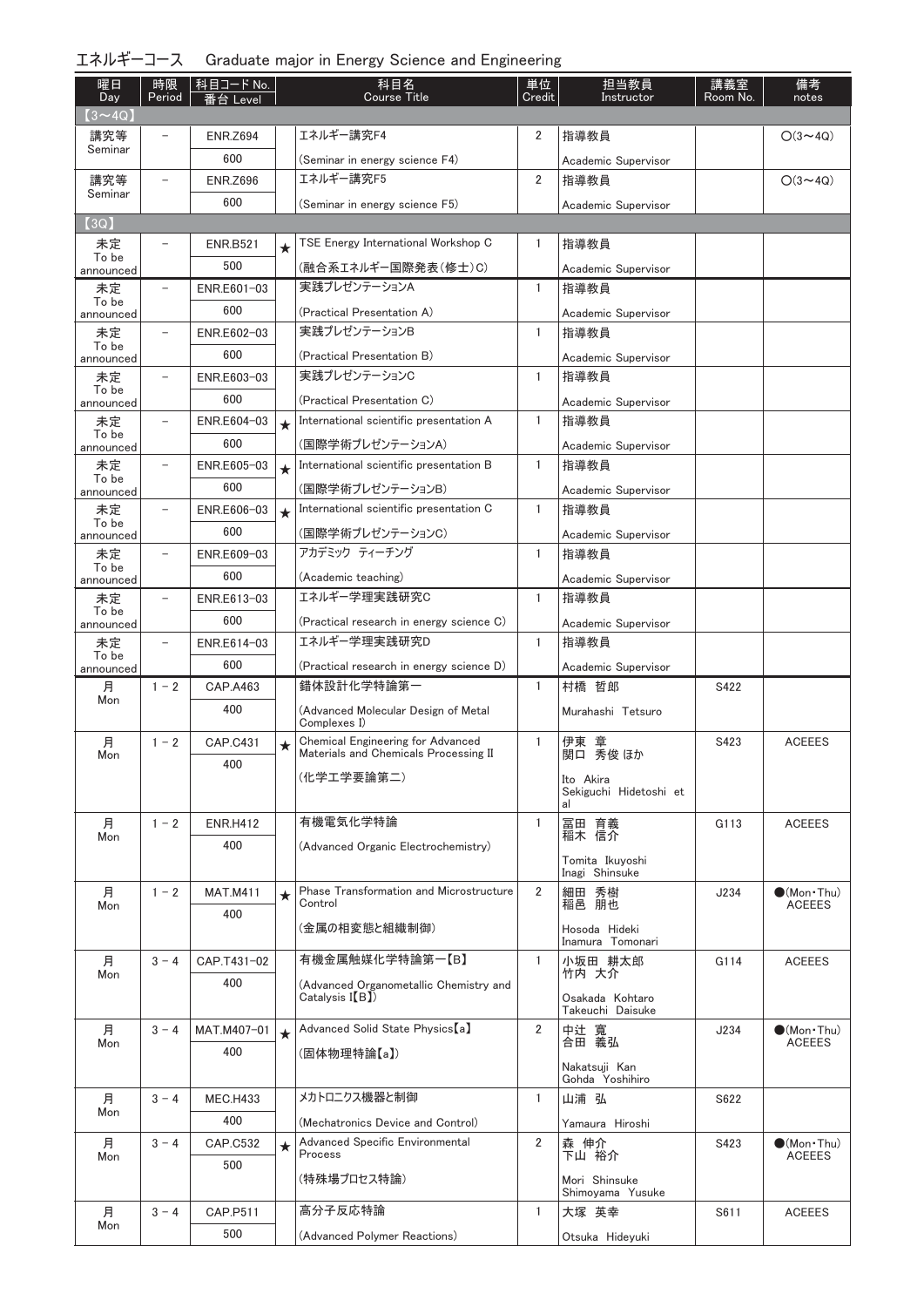| エネルギーコース  Graduate major in Energy Science and Engineering |  |
|------------------------------------------------------------|--|
|------------------------------------------------------------|--|

| 曜日<br>Day | 時限<br>Period | │ 科目コード No. │<br>番台 Level | 担当教員<br>科目名<br>単位<br><b>Course Title</b><br>Credit<br>Instructor |                                                   |                | 講義室<br>Room No.                          | 備考<br>notes |                                              |
|-----------|--------------|---------------------------|------------------------------------------------------------------|---------------------------------------------------|----------------|------------------------------------------|-------------|----------------------------------------------|
| (3Q)      |              |                           |                                                                  |                                                   |                |                                          |             |                                              |
| 月<br>Mon  | $3 - 4$      | <b>EEE.P501</b>           | ★                                                                | Magnetic Levitation and Magnetic<br>Suspension    | 2              | 千葉 明                                     | S224        | $\bullet$ (Mon · Thu)<br><b>ACEEES</b>       |
|           |              | 500                       |                                                                  | (磁気浮上と磁気支持工学)                                     |                | Chiba Akira                              |             |                                              |
| 月         | $5 - 6$      | <b>CHM.B433</b>           |                                                                  | 固体触媒化学特論                                          | 2              | 小松 隆之                                    | S514        | $\bullet$ (Mon $\cdot$ Thu)                  |
| Mon       |              | 400                       |                                                                  | (Catalytic Chemistry on Solid Surface)            |                |                                          |             |                                              |
| 月         | $5 - 6$      | <b>MAT.P403</b>           | $\star$                                                          | Soft Materials Physics                            | $\mathbf{1}$   | Komatsu Takayuki<br><b>VACHA MARTIN</b>  | $S8 - 623$  | <b>ACEEES</b>                                |
| Mon       |              | 400                       |                                                                  | (ソフトマテリアル物理)                                      |                | Vacha Martin                             |             |                                              |
| 月         | $5 - 6$      | CAP.T531-02               |                                                                  | 触媒反応特論第一【B】                                       | $\mathbf{1}$   |                                          | G114        | <b>ACEEES</b>                                |
| Mon       |              | 500                       |                                                                  | (Advanced Catalytic Reactions I(B))               |                | 馬場 俊秀<br>野村 淳子ほか                         |             |                                              |
|           |              |                           |                                                                  |                                                   |                | Baba Toshihide                           |             |                                              |
|           |              |                           |                                                                  | 環境・電力エネルギー特論                                      |                | Nomura Junko et al                       |             |                                              |
| 月<br>Mon  | $5 - 6$      | EEE.P511                  |                                                                  |                                                   | 2              | 葛本 昌樹                                    | S223        | $\bullet$ (Mon · Wed)<br><b>ACEEES</b>       |
|           |              | 500                       |                                                                  | (Environment and Electric Energy)                 |                | Kuzumoto Masaki                          |             |                                              |
| 月<br>Mon  | $7 - 8$      | <b>MAT.P414</b>           |                                                                  | ソフトマテリアル機能                                        | 1              | 道信 剛志                                    | $S8 - 623$  | <b>ACEEES</b>                                |
|           |              | 400                       |                                                                  | (Soft Materials Function)                         |                | Michinobu Tsuyoshi                       |             |                                              |
| 月<br>Mon  | $7 - 8$      | <b>MEC.C433</b>           |                                                                  | 固体動力学特論                                           | $\mathbf{1}$   | 井上 裕嗣                                    | S421        |                                              |
|           |              | 400                       |                                                                  | (Solid Dynamics)                                  |                | Inoue Hirotsugu                          |             |                                              |
| 月<br>Mon  | $7 - 8$      | CAP.I547                  | $\star$                                                          | Advanced Process Dynamics and Control             | $\mathbf{1}$   | 関 宏也                                     | G112        | <b>ACEEES</b>                                |
|           |              | 500                       |                                                                  | (プロセス制御特論)                                        |                | Seki Hiroya                              |             |                                              |
| 月<br>Mon  | $7 - 8$      | <b>MAT.C501</b>           |                                                                  | 材料強度学特論                                           | $\overline{2}$ | 安田 公一<br>※ 多々見 純一 ほか                     | $S7 - 201$  | $\bullet$ (Mon · Thu)<br><b>ACEEES</b>       |
|           |              | 500                       |                                                                  | (Advanced Course of Deformation and               |                |                                          |             |                                              |
|           |              |                           |                                                                  | Fracture of Engineering Materials)                |                | Yasuda Kouichi<br>X Tatami Junichi et al |             |                                              |
| 火         | $1 - 2$      | EEE.P461                  | $\star$                                                          | <b>Pulsed Power Technology</b>                    | $\overline{2}$ | 安岡 康一                                    | S223        | $\bullet$ (Tue · Fri)                        |
| Tue       |              | 400                       |                                                                  | (パルスパワーエ学)                                        |                | 竹内 希                                     |             | <b>ACEEES</b>                                |
|           |              |                           |                                                                  |                                                   |                | Yasuoka Koichi<br>Takeuchi Nozomi        |             |                                              |
| 火         | $1 - 2$      | ENR.A405-01               | $\star$                                                          | Interdisciplinary Energy Materials Science        | $\mathbf{1}$   | 野崎 智洋<br>沖本 洋一ほか                         | W241        | <b>ACEEES</b>                                |
| Tue       |              | 400                       |                                                                  | 1【大岡山】                                            |                |                                          |             |                                              |
|           |              |                           |                                                                  | (エネルギーマテリアル論第一【大岡山】)                              |                | Nozaki Tomohiro<br>Okimoto Yoichi et al  |             |                                              |
| 火         | $1 - 2$      | ENR.A405-02               |                                                                  | Interdisciplinary Energy Materials Science        | $\mathbf{1}$   | 野崎 智洋                                    | G115        | <b>ACEEES</b>                                |
| Tue       |              | 400                       | $\star$                                                          | 1【すずかけ】                                           |                | 木村 好里 ほか                                 |             |                                              |
|           |              |                           |                                                                  | (エネルギーマテリアル論第一【すずかけ】)                             |                | Nozaki Tomohiro                          |             |                                              |
|           | $1 - 2$      |                           |                                                                  | 半導体物性特論(材料)                                       | $\overline{2}$ | Kimura Yoshisato et al<br>細野 秀雄          |             | $\bigcirc$ (Tue · Fri)                       |
| 火<br>Tue  |              | <b>MAT.C404</b>           |                                                                  |                                                   |                | 真島 豊ほか                                   | J234        | <b>ACEEES</b>                                |
|           |              | 400                       |                                                                  | (Physics and Chemistry of<br>Semiconductors)      |                | Hosono Hideo                             |             |                                              |
|           |              |                           |                                                                  |                                                   |                | Majima Yutaka et al                      |             |                                              |
| 火<br>Tue  | $1 - 2$      | <b>MEC.J431</b>           |                                                                  | 超精密計測                                             | $\mathbf{1}$   | 笹島 和幸<br>初澤 毅 ほか                         | W833, G111  | 遠隔講義<br>ACEEES                               |
|           |              | 400                       |                                                                  | (Ultra-precision Measurement)                     |                | Sasajima Kazuyuki                        |             |                                              |
|           |              |                           |                                                                  |                                                   |                | Hatsuzawa Takeshi et                     |             |                                              |
| 火         | $1 - 2$      | CAP.T531-01               |                                                                  | 触媒反応特論第一【A】                                       | $\mathbf{1}$   | al<br>岡本 昌樹                              | S422        | <b>ACEEES</b>                                |
| Tue       |              | 500                       |                                                                  | (Advanced Catalytic Reactions I(A)                |                |                                          |             |                                              |
| 火         | $3 - 4$      | <b>ENR.A407</b>           |                                                                  | エネルギーシステム論                                        | $\mathbf{1}$   | Okamoto Masaki<br>時松 宏治                  | W241, G115  | <b>ACEEES</b>                                |
| Tue       |              | 400                       |                                                                  | (Energy system theory)                            |                | 山田 明ほか                                   |             |                                              |
|           |              |                           |                                                                  |                                                   |                | Tokimatsu Koji                           |             |                                              |
|           |              |                           |                                                                  |                                                   |                | Yamada Akira et al                       |             |                                              |
| 火<br>Tue  | $3 - 4$      | <b>ENR.J409</b>           |                                                                  | 研究者向け特許論文等知財の基礎                                   | 2              | 吉本 護                                     | J232        | $\bullet$ (Tue $\cdot$ Fri)<br><b>ACEEES</b> |
|           |              | 400                       |                                                                  | (Introduction to Intellectual Property<br>System) |                | Yoshimoto Mamoru                         |             |                                              |
| 火         | $3 - 4$      | CAP.C531                  | $\star$                                                          | Advanced Chemical Equipment Design                | $\overline{2}$ | 久保内 昌敏                                   | S224        | $\bullet$ (Tue $\cdot$ Fri)                  |
| Tue       |              | 500                       |                                                                  | (化学装置設計特論)                                        |                | Kubouchi Masatoshi                       |             | <b>ACEEES</b>                                |
| 火         | $5 - 6$      | <b>CHM.B431</b>           |                                                                  | 分離科学特論                                            | $\overline{2}$ | 岡田 哲男<br>福原 学                            | H111        | $\bullet$ (Tue · Fri)                        |
| Tue       |              | 400                       |                                                                  | (Advanced Separation Science)                     |                |                                          |             |                                              |
|           |              |                           |                                                                  |                                                   |                | Okada Tetsuo<br>Fukuhara Gaku            |             |                                              |

∤休講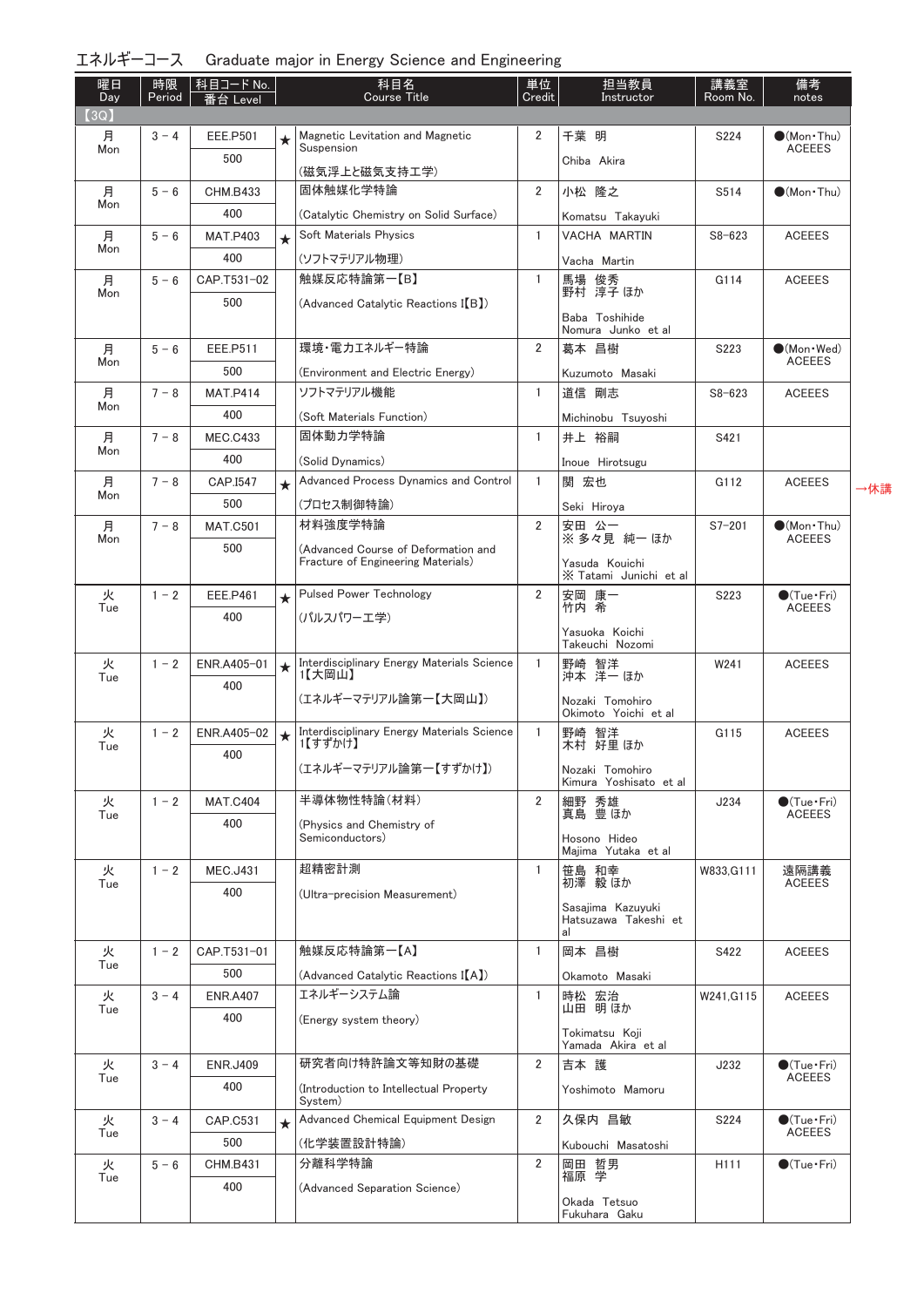| エネルギーコース Graduate major in Energy Science and Engineering |  |  |  |  |  |
|-----------------------------------------------------------|--|--|--|--|--|
|-----------------------------------------------------------|--|--|--|--|--|

| 曜日<br>Day | 時限<br>Period | │科目コードNo.<br>番台 Level  |         | 科目名<br><b>Course Title</b>                                             | 単位<br>Credit   | 担当教員<br>Instructor                        | 講義室<br>Room No.  | 備考<br>notes                                       |
|-----------|--------------|------------------------|---------|------------------------------------------------------------------------|----------------|-------------------------------------------|------------------|---------------------------------------------------|
| (3Q)      |              |                        |         |                                                                        |                |                                           |                  |                                                   |
| 火<br>Tue  | $5 - 6$      | <b>ENR.J402</b>        | $\star$ | Physical Chemistry for High Temperature<br>Processes - Thermodynamics- | 1              | 須佐 匡裕<br>小林 能直 ほか                         | $S8 - 501$       | <b>ACEEES</b>                                     |
|           |              | 400                    |         | (高温物理化学-熱力学)                                                           |                | Susa Masahiro                             |                  |                                                   |
|           |              |                        |         |                                                                        |                | Kobavashi Yoshinao et<br>al               |                  |                                                   |
| 火         | $5 - 6$      | <b>ENR.K450</b>        | $\star$ | Advanced course of combustion physics                                  | $\mathbf{1}$   | 小酒 英範<br>店橋 護ほか                           | <b>I321</b>      | <b>ACEEES</b>                                     |
| Tue       |              | 400                    |         | (燃焼物理学)                                                                |                |                                           |                  |                                                   |
|           |              |                        |         |                                                                        |                | Kosaka Hidenori<br>Tanahashi Mamoru et al |                  |                                                   |
| 火         | $5 - 6$      | CAP.I539               |         | 先進高分子材料特論第一                                                            | 1              | 山元 公寿<br>今岡 享稔                            | J231             | <b>ACEEES</b>                                     |
| Tue       |              | 500                    |         | (Advanced Course in Macromolecular                                     |                |                                           |                  |                                                   |
|           |              |                        |         | Materials I)                                                           |                | Yamamoto Kimihisa<br>Imaoka Takane        |                  |                                                   |
| 火<br>Tue  | $5 - 6$      | EEE.D511               | $\star$ | <b>Magnetism and Spintronics</b>                                       | $\overline{2}$ | 中川 茂樹<br>PHAM NAM HAI                     | S224             | $\bigcirc$ (Tue · Fri)<br><b>ACEEES</b>           |
|           |              | 500                    |         | (磁性・スピンエ学特論)                                                           |                | Nakagawa Shigeki                          |                  |                                                   |
|           |              |                        |         |                                                                        |                | Pham Namhai                               |                  |                                                   |
| 火<br>Tue  | $7 - 8$      | <b>EEE.P411</b>        | $\star$ | Advanced Course of Power Electronics                                   | $\overline{2}$ | 藤田 英明<br>萩原 誠                             | S <sub>223</sub> | $\bullet$ (Tue · Thu)<br><b>ACEEES</b>            |
|           |              | 400                    |         | (パワーエレクトロニクス特論)                                                        |                | Fujita Hideaki                            |                  |                                                   |
|           |              |                        |         | <b>Advanced Metal Physics</b>                                          | $\overline{2}$ | Hagiwara Makoto                           |                  |                                                   |
| 火<br>Tue  | $7 - 8$      | <b>ENR.J401</b><br>400 | $\star$ | (金属物性特論)                                                               |                | 史蹟<br>中村 吉男                               | $S8 - 501$       | $\bigcirc$ (Tue · Fri)<br><b>ACEEES</b>           |
|           |              |                        |         |                                                                        |                | Shi Ji                                    |                  |                                                   |
| 火         | $7 - 8$      | <b>ENR.K440</b>        | $\star$ | Advanced course of radiation transfer                                  | $\mathbf{1}$   | Nakamura Yoshio<br>花村 克悟                  | <b>I321</b>      | <b>ACEEES</b>                                     |
| Tue       |              | 400                    |         | (ふく射輸送学)                                                               |                | 佐藤 勲                                      |                  |                                                   |
|           |              |                        |         |                                                                        |                | Hanamura Katsunori<br>Satoh Isao          |                  |                                                   |
| 火         | $7 - 8$      | <b>MAT.C405</b>        |         | 材料機器分析特論                                                               | $\overline{2}$ | 矢野 哲司<br>※ 福永 啓一 ほか                       | $S7 - 201$       | $\bigcirc$ (Tue · Fri)                            |
| Tue       |              | 400                    |         | (Advanced Course of Instrumental                                       |                |                                           |                  |                                                   |
|           |              |                        |         | Analysis for Materials)                                                |                | Yano Tetsuji<br>X Fukunaga Keiichi et     |                  |                                                   |
| 火         | $7 - 8$      | <b>MAT.P423</b>        |         | 有機複合材料                                                                 | $\mathbf{1}$   | al<br>塩谷 正俊                               | $S8 - 623$       | <b>ACEEES</b>                                     |
| Tue       |              | 400                    |         | (Advanced Course in Composite                                          |                | Shioya Masatoshi                          |                  |                                                   |
|           |              |                        |         | Materials)                                                             |                |                                           |                  |                                                   |
| 水<br>Wed  | $1 - 2$      | CAP.T431-01<br>400     |         | 有機金属触媒化学特論第一【A】                                                        |                | 田中 健                                      | S423             | <b>ACEEES</b>                                     |
|           |              |                        |         | (Advanced Organometallic Chemistry and<br>Catalysis I(A)               |                | Tanaka Ken                                |                  |                                                   |
| 水<br>Wed  | $1 - 2$      | <b>EEE.D501</b>        | $\star$ | Dielectric Property and Organic Devices                                | 2              | 間中 孝彰                                     | S223             | $\bullet$ (Wed Fri)<br><b>ACEEES</b>              |
|           |              | 500                    |         | (誘電体物性・有機デバイス特論)                                                       |                | Manaka Takaaki                            |                  |                                                   |
| 水<br>Wed  | $3 - 4$      | <b>CAP.C432</b>        |         | 化工物性解析                                                                 | $\overline{2}$ | 下山 裕介<br>谷口 泉                             | S611             | $(\mathsf{Wed}\cdot\mathsf{Fr})$<br><b>ACEEES</b> |
|           |              | 400                    |         | (Physico-Chemical Property Analysis in<br>Chemical Engineering)        |                | Shimovama Yusuke                          |                  |                                                   |
| 水         | $5 - 6$      | EEE.P511               |         | 環境・電力エネルギー特論                                                           | $\overline{2}$ | Taniguchi Izumi<br>葛本 昌樹                  | S223             | $\bullet$ (Mon · Wed)                             |
| Wed       |              | 500                    |         | (Environment and Electric Energy)                                      |                |                                           |                  | <b>ACEEES</b>                                     |
| 木         | $1 - 2$      | <b>CAP.A423</b>        |         | 有機合成化学特論第一                                                             | $\mathbf{1}$   | Kuzumoto Masaki<br>伊藤 繁和                  | S423             | <b>ACEEES</b>                                     |
| Thu       |              | 400                    |         | (Advanced Organic Synthesis I)                                         |                | Ito Shigekazu                             |                  |                                                   |
| 木         | $1 - 2$      | <b>CAP.E421</b>        |         | データ解析特論                                                                | $\mathbf{1}$   | ※ 是津 耕司                                   | G115             | <b>ACEEES</b>                                     |
| Thu       |              | 400                    |         | (Advanced Data Analysis)                                               |                | 笠井 康子 ほか                                  |                  |                                                   |
|           |              |                        |         |                                                                        |                | X Zettsu Koji<br>Kasai Yasko et al        |                  |                                                   |
| 木<br>Thu  | $1 - 2$      | <b>MAT.M411</b>        | $\star$ | Phase Transformation and Microstructure<br>Control                     | $\overline{2}$ | 細田 秀樹<br>稲邑 朋也                            | J234             | $\bullet$ (Mon · Thu)<br><b>ACEEES</b>            |
|           |              | 400                    |         | (金属の相変態と組織制御)                                                          |                | Hosoda Hideki                             |                  |                                                   |
|           |              |                        |         |                                                                        |                | Inamura Tomonari                          |                  |                                                   |
| 木<br>Thu  | $1 - 2$      | <b>MEC.G432</b>        |         | 塑性加工学                                                                  | 1              | 吉野 雅彦<br>大竹 尚登                            | I121             |                                                   |
|           |              | 400                    |         | (Metalforming)                                                         |                | Yoshino Masahiko                          |                  |                                                   |
|           |              |                        |         |                                                                        |                | Ohtake Naoto                              |                  |                                                   |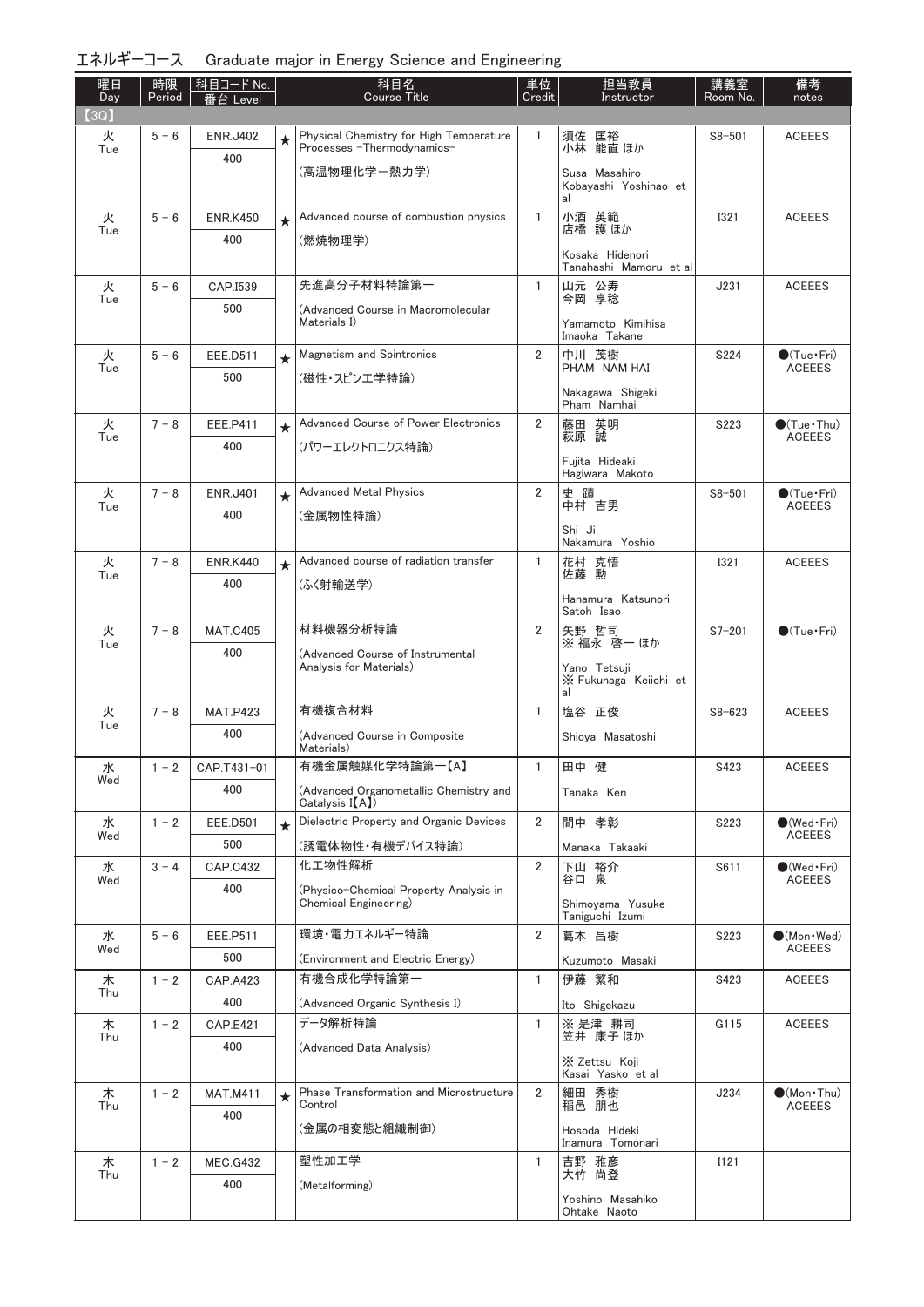|  | エネルギーコース Graduate major in Energy Science and Engineering |  |  |
|--|-----------------------------------------------------------|--|--|
|--|-----------------------------------------------------------|--|--|

| 曜日<br>Day | 時限<br>Period | │科目コード No.<br>番台 Level |         | 科目名<br><b>Course Title</b>                                                | 単位<br>Credit   | 担当教員<br>Instructor                     | 講義室<br>Room No. | 備考<br>notes                                  |
|-----------|--------------|------------------------|---------|---------------------------------------------------------------------------|----------------|----------------------------------------|-----------------|----------------------------------------------|
| (3Q)      |              |                        |         |                                                                           |                |                                        |                 |                                              |
| 木<br>Thu  | $1 - 2$      | <b>MEC.M433</b>        | $\star$ | Space Systems Analysis A                                                  | 1.             | 古谷 寛                                   | G324            |                                              |
|           |              | 400                    |         | (宇宙システムアナリシスA)<br>化学工学概論(単位操作)                                            |                | Furuya Hiroshi                         |                 |                                              |
| 木<br>Thu  | $3 - 4$      | CAP.I417<br>400        |         |                                                                           | $\mathbf{1}$   | 関 宏也<br>脇 慶子                           | G112            | <b>ACEEES</b>                                |
|           |              |                        |         | (Introduction to Chemical Engineering<br>(Unit Operation))                |                | Seki Hiroya                            |                 |                                              |
|           | $3 - 4$      |                        |         | Advanced Solid State Physics [a]                                          | $\overline{2}$ | Waki Keiko<br>中辻 寬                     | J234            | $\bullet$ (Mon · Thu)                        |
| 木<br>Thu  |              | MAT.M407-01<br>400     | $\star$ | (固体物理特論【a】)                                                               |                | 合田 義弘                                  |                 | <b>ACEEES</b>                                |
|           |              |                        |         | Nakatsuji Kan<br>Gohda Yoshihiro                                          |                |                                        |                 |                                              |
| 木         | $3 - 4$      | <b>MEC.E432</b>        | $\star$ | Properties of Solid Materials                                             | $\mathbf{1}$   | 村上 陽一                                  | S223, G111      | 遠隔講義                                         |
| Thu       |              | 400                    |         | (固体材料物性)                                                                  |                | 伏信 一慶                                  |                 | <b>ACEEES</b>                                |
|           |              |                        |         |                                                                           |                | Murakami Yoichi<br>Fushinobu Kazuyoshi |                 |                                              |
| 木         | $3 - 4$      | <b>CAP.C532</b>        | $\star$ | Advanced Specific Environmental<br><b>Process</b>                         | $\overline{2}$ | 森 伸介<br>下山 裕介                          | S423            | $\bullet$ (Mon•Thu)                          |
| Thu       |              | 500                    |         | (特殊場プロセス特論)                                                               |                |                                        |                 | <b>ACEEES</b>                                |
|           |              |                        |         |                                                                           |                | Mori Shinsuke<br>Shimoyama Yusuke      |                 |                                              |
| 木         | $3 - 4$      | <b>EEE.P501</b>        | $\star$ | Magnetic Levitation and Magnetic<br>Suspension                            | $\overline{2}$ | 千葉 明                                   | S224            | $\bullet$ (Mon · Thu)<br><b>ACEEES</b>       |
| Thu       |              | 500                    |         | (磁気浮上と磁気支持工学)                                                             |                | Chiba Akira                            |                 |                                              |
| 木         | $3 - 4$      | <b>MEC.G531</b>        |         | 高精度加工学                                                                    | $\mathbf{1}$   |                                        | <b>I311</b>     |                                              |
| Thu       |              | 500                    |         | (Precision Manufacturing Processes)                                       |                | 平田 敦<br>吉岡 勇人 ほか                       |                 |                                              |
|           |              |                        |         |                                                                           |                | Hirata Atsushi                         |                 |                                              |
| 木         | $5 - 6$      | CAP.T403-01            |         | 高分子化学概論第二【A】                                                              | $\mathbf{1}$   | Yoshioka Hayato et al<br>芹澤 武          | S423            | <b>ACEEES</b>                                |
| Thu       |              | 400                    |         | (Introduction to Polymer Chemistry II(A))                                 |                | Serizawa Takeshi                       |                 |                                              |
| 木         | $5 - 6$      | CAP.T403-02            |         | 高分子化学概論第二【B】                                                              | $\mathbf{1}$   | 山元 公寿                                  | G112            | <b>ACEEES</b>                                |
| Thu       |              | 400                    |         | (Introduction to Polymer Chemistry II[B])                                 |                | Yamamoto Kimihisa                      |                 |                                              |
| 木         | $5 - 6$      | <b>CHM.B433</b>        |         | 固体触媒化学特論                                                                  | $\overline{2}$ | 小松 隆之                                  | S514            | $\bullet$ (Mon · Thu)                        |
| Thu       |              | 400                    |         | (Catalytic Chemistry on Solid Surface)                                    |                | Komatsu Takayuki                       |                 |                                              |
| 木         | $5 - 6$      | EEE.P411               | $\star$ | <b>Advanced Course of Power Electronics</b>                               | $\overline{2}$ | 藤田 英明<br>萩原 誠                          | S223            | $\bullet$ (Tue $\cdot$ Thu)<br><b>ACEEES</b> |
| Thu       |              | 400                    |         | (パワーエレクトロニクス特論)                                                           |                |                                        |                 |                                              |
|           |              |                        |         |                                                                           |                | Fujita Hideaki<br>Hagiwara Makoto      |                 |                                              |
| 木<br>Thu  | $7 - 8$      | CAP.I423               |         | 有機材料化学特論                                                                  | $\mathbf{1}$   | 福島 孝典<br>小泉 武昭                         | G112            | <b>ACEEES</b>                                |
|           |              | 400                    |         | (Advanced Organic Materials Chemistry)                                    |                |                                        |                 |                                              |
|           |              |                        |         |                                                                           |                | Fukushima Takanori<br>Koizumi Takeaki  |                 |                                              |
| 木<br>Thu  | $7 - 8$      | <b>MAT.C501</b>        |         | 材料強度学特論                                                                   | $\overline{2}$ | 安田 公一<br>※ 多々見 純一 ほか                   | $S7 - 201$      | $\bullet$ (Mon · Thu)<br><b>ACEEES</b>       |
|           |              | 500                    |         | (Advanced Course of Deformation and<br>Fracture of Engineering Materials) |                | Yasuda Kouichi                         |                 |                                              |
|           |              |                        |         |                                                                           |                | X Tatami Junichi et al                 |                 |                                              |
| 金<br>Fri  | $1 - 2$      | CAP.T404-01            |         | 高分子物理概論第二【A】                                                              | $\mathbf{1}$   | 古屋 秀峰                                  | S224            | <b>ACEEES</b>                                |
|           |              | 400                    |         | (Introduction to Polymer Physics II(A))                                   |                | Furuya Hidemine                        |                 |                                              |
| 金<br>Fri  | $1 - 2$      | CAP.T404-02            |         | 高分子物理概論第二【B】                                                              | 1.             | 宍戸 厚<br>長井 圭治                          | G114            | <b>ACEEES</b>                                |
|           |              | 400                    |         | (Introduction to Polymer Physics II(B))                                   |                | Shishido Atsushi                       |                 |                                              |
|           |              |                        |         |                                                                           |                | Nagai Keiji                            |                 |                                              |
| 金<br>Fri  | $1 - 2$      | <b>EEE.P461</b>        | $\star$ | <b>Pulsed Power Technology</b>                                            | $\overline{2}$ | 安岡 康一<br>竹内 希                          | S223            | $\bullet$ (Tue $\cdot$ Fri)<br><b>ACEEES</b> |
|           |              | 400                    |         | (パルスパワーエ学)                                                                |                | Yasuoka Koichi                         |                 |                                              |
|           |              |                        |         | エネルギー・環境問題を指向する固体化学                                                       | $\mathbf{1}$   | Takeuchi Nozomi                        |                 |                                              |
| 金<br>Fri  | $1 - 2$      | <b>ENR.H407</b><br>400 |         | 特論第一                                                                      |                | 和田 雄二<br>鈴木 榮一                         | S611            | <b>ACEEES</b>                                |
|           |              |                        |         | (Advanced Solid State Chemistry                                           |                | Wada Yuji                              |                 |                                              |
|           |              |                        |         | Oriented for Energy and Environment<br>Issues I)                          |                | Suzuki Eiichi                          |                 |                                              |
| 金<br>Fri  | $1 - 2$      | <b>MAT.C404</b>        |         | 半導体物性特論(材料)                                                               | 2              | 細野 秀雄<br>真島 豊ほか                        | J234            | $\bullet$ (Tue•Fri)<br><b>ACEEES</b>         |
|           |              | 400                    |         | (Physics and Chemistry of<br>Semiconductors)                              |                |                                        |                 |                                              |
|           |              |                        |         |                                                                           |                | Hosono Hideo<br>Majima Yutaka et al    |                 |                                              |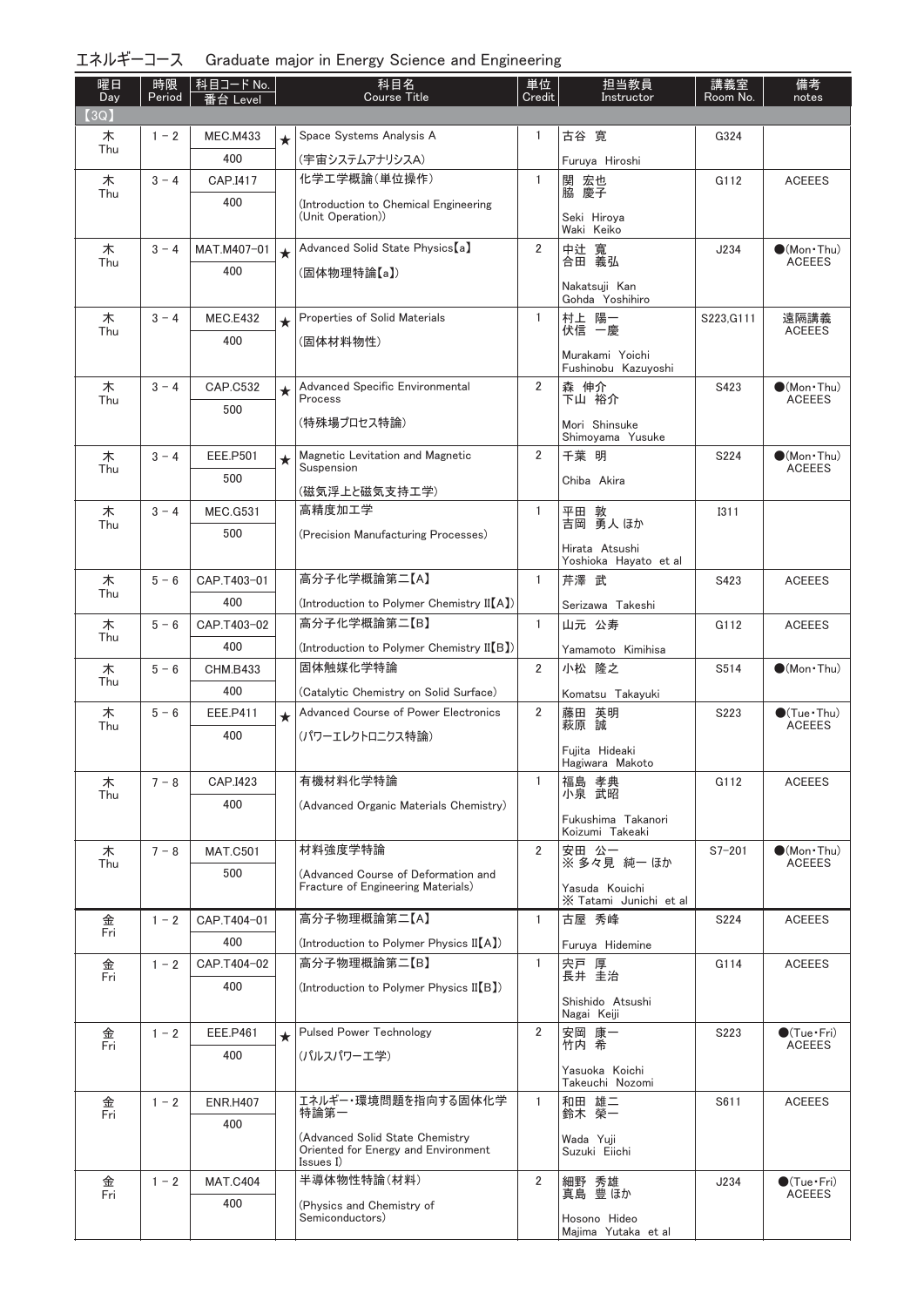| エネルギーコース Graduate major in Energy Science and Engineering |  |  |  |  |  |  |
|-----------------------------------------------------------|--|--|--|--|--|--|
|-----------------------------------------------------------|--|--|--|--|--|--|

| 曜日<br>Day | 時限<br>Period | │科目コード No. │<br>番台 Level |         | 科目名<br><b>Course Title</b>                                                 | 単位<br>Credit   | 担当教員<br>Instructor                           | 講義室<br>Room No. | 備考<br>notes                          |
|-----------|--------------|--------------------------|---------|----------------------------------------------------------------------------|----------------|----------------------------------------------|-----------------|--------------------------------------|
| (3Q)      |              |                          |         |                                                                            |                |                                              |                 |                                      |
| 金<br>Fri  | $1 - 2$      | <b>MEC.H434</b>          | ★       | Advanced Course of Actuator<br>Engineering                                 | 1              | 鈴森 康一<br>吉田 和弘                               | S222, G111      | 遠隔講義<br><b>ACEEES</b>                |
|           |              | 400                      |         | (先端アクチュエータ)                                                                |                | Suzumori Koichi                              |                 |                                      |
| 金         | $3 - 4$      | <b>CAP.C432</b>          |         | 化工物性解析                                                                     | $\overline{2}$ | Yoshida Kazuhiro<br>下山 裕介                    | S611            | $\bullet$ (Wed Fri)                  |
| Fri       |              | 400                      |         | (Physico-Chemical Property Analysis in                                     |                | 谷口 泉                                         |                 | <b>ACEEES</b>                        |
|           |              |                          |         | Chemical Engineering)                                                      |                | Shimovama Yusuke<br>Taniguchi Izumi          |                 |                                      |
| 金<br>Fri  | $3 - 4$      | CAP.I434                 | $\star$ | Advanced Nano-Materials Chemistry I                                        | 1              | 原 正彦<br>野村 淳子                                | G113            | <b>ACEEES</b>                        |
|           |              | 400                      |         | (ナノ機能化学特論第一)                                                               |                | Hara Masahiko                                |                 |                                      |
|           |              |                          |         | Nomura Junko                                                               |                |                                              |                 |                                      |
| 金<br>Fri  | $3 - 4$      | <b>ACE.B441</b>          |         | 環境負荷低減技術論                                                                  | 1              | 山口 猛央<br>中川 茂樹ほか                             | W241<br>G115    | 遠隔<br><b>ACEEES</b>                  |
|           |              | 400                      |         | (Advanced Technology for Environmental<br>Load Reduction I)                |                | Yamaguchi Takeo<br>Nakagawa Shigeki et al    |                 |                                      |
| 金         | $3 - 4$      | <b>ENR.J409</b>          |         | 研究者向け特許論文等知財の基礎                                                            | $\overline{2}$ | 吉本 護                                         | J232            | $\bullet$ (Tue $\cdot$ Fri)          |
| Fri       |              | 400                      |         | (Introduction to Intellectual Property<br>System)                          |                | Yoshimoto Mamoru                             |                 | <b>ACEEES</b>                        |
| 金         | $3 - 4$      | <b>MAT.P424</b>          |         | 有機材料加工A                                                                    | 1              | 鞠谷 雄士                                        | $S8 - 623$      | <b>ACEEES</b>                        |
| Fri       |              | 400                      |         | (Advanced Course in Polymer Processing<br>A)                               |                | Kikutani Takeshi                             |                 |                                      |
| 金         | $3 - 4$      | <b>CAP.A521</b>          | $\star$ | Advanced Molecular Design for Organic<br>Synthesis I                       | 1              | 田中 浩士                                        | H113            | <b>ACEEES</b>                        |
| Fri       |              | 500                      |         | (有機分子設計特論第一)                                                               |                | Tanaka Hiroshi                               |                 |                                      |
| 金         | $3 - 4$      | CAP.C531                 | $\star$ | Advanced Chemical Equipment Design                                         | 2              | 久保内 昌敏                                       | S224            | $\bullet$ (Tue $\cdot$ Fri)          |
| Fri       |              | 500                      |         | (化学装置設計特論)                                                                 |                | Kubouchi Masatoshi                           |                 | <b>ACEEES</b>                        |
| 金<br>Fri  | $5 - 6$      | <b>CAP.A402</b>          |         | 応用化学概論第二A                                                                  | 1              | 健<br>田中                                      | H115            |                                      |
|           |              | 400                      |         | (Scope of Chemical Science and<br>Engineering IIA)                         |                | 村橋 哲郎 ほか<br>Tanaka Ken                       |                 |                                      |
|           |              |                          |         |                                                                            |                | Murahashi Tetsuro et al                      |                 |                                      |
| 金<br>Fri  | $5 - 6$      | CAP.I402<br>400          |         | 応用化学概論第二B                                                                  | $\mathbf{1}$   | 今岡 享稔<br>福島 孝典 ほか                            | G114            |                                      |
|           |              |                          |         | (Scope of Chemical Science and<br>Engineering IIB)                         |                | Imaoka Takane<br>Fukushima Takanori et<br>al |                 |                                      |
| 金         | $5 - 6$      | <b>CHM.B431</b>          |         | 分離科学特論                                                                     | 2              | 岡田 哲男                                        | H111            | $\bullet$ (Tue $\cdot$ Fri)          |
| Fri       |              | 400                      |         | (Advanced Separation Science)                                              |                | 学<br>福原                                      |                 |                                      |
|           |              |                          |         |                                                                            |                | Okada Tetsuo<br>Fukuhara Gaku                |                 |                                      |
| 金<br>Fri  | $5 - 6$      | <b>ENR.J404</b>          | $\star$ | Physical Chemistry for High Temperature<br>Processes -Oxidation of Metals- | $\mathbf{1}$   | 上田 光敏<br>須佐 匡裕 ほか                            | $S8 - 501$      | <b>ACEEES</b>                        |
|           |              | 400                      |         | (高温物理化学-金属の高温酸化)                                                           |                | Ueda Mitsutoshi<br>Susa Masahiro et al       |                 |                                      |
| 金         | $5 - 6$      | <b>MAT.P422</b>          |         | 有機材料科学設計                                                                   | 1              | 扇澤 敏明                                        | $S8 - 623$      | <b>ACEEES</b>                        |
| Fri       |              | 400                      |         | (Organic Materials Design)                                                 |                | Ougizawa Toshiaki                            |                 |                                      |
| 金<br>Fri  | $5 - 6$      | EEE.D511                 | $\star$ | Magnetism and Spintronics                                                  | $\overline{2}$ | 中川 茂樹<br>PHAM NAM HAI                        | S224            | $\bullet$ (Tue•Fri)<br><b>ACEEES</b> |
|           |              | 500                      |         | (磁性・スピンエ学特論)                                                               |                | Nakagawa Shigeki<br>Pham Namhai              |                 |                                      |
|           | $7 - 8$      | <b>ENR.J401</b>          | $\star$ | <b>Advanced Metal Physics</b>                                              | $\overline{2}$ | 史蹟                                           | $S8 - 501$      | $\bullet$ (Tue $\cdot$ Fri)          |
| 金<br>Fri  |              | 400                      |         | (金属物性特論)                                                                   |                | 中村 吉男                                        |                 | <b>ACEEES</b>                        |
|           |              |                          |         |                                                                            |                | Shi Ji<br>Nakamura Yoshio                    |                 |                                      |
| 金         | $7 - 8$      | <b>MAT.C405</b>          |         | 材料機器分析特論                                                                   | $\overline{2}$ | 矢野 哲司                                        | $S7 - 201$      | $\bullet$ (Tue $\cdot$ Fri)          |
| Fri       |              | 400                      |         | (Advanced Course of Instrumental                                           |                | ※ 福永 啓一 ほか                                   |                 |                                      |
|           |              |                          |         | Analysis for Materials)                                                    |                | Yano Tetsuji<br>X Fukunaga Keiichi et<br>al  |                 |                                      |
| 金         | $7 - 8$      | EEE.D501                 | $\star$ | Dielectric Property and Organic Devices                                    | $\overline{2}$ | 間中 孝彰                                        | S223            | $\bullet$ (Wed Fri)                  |
| Fri       |              | 500                      |         | (誘電体物性・有機デバイス特論)                                                           |                | Manaka Takaaki                               |                 | <b>ACEEES</b>                        |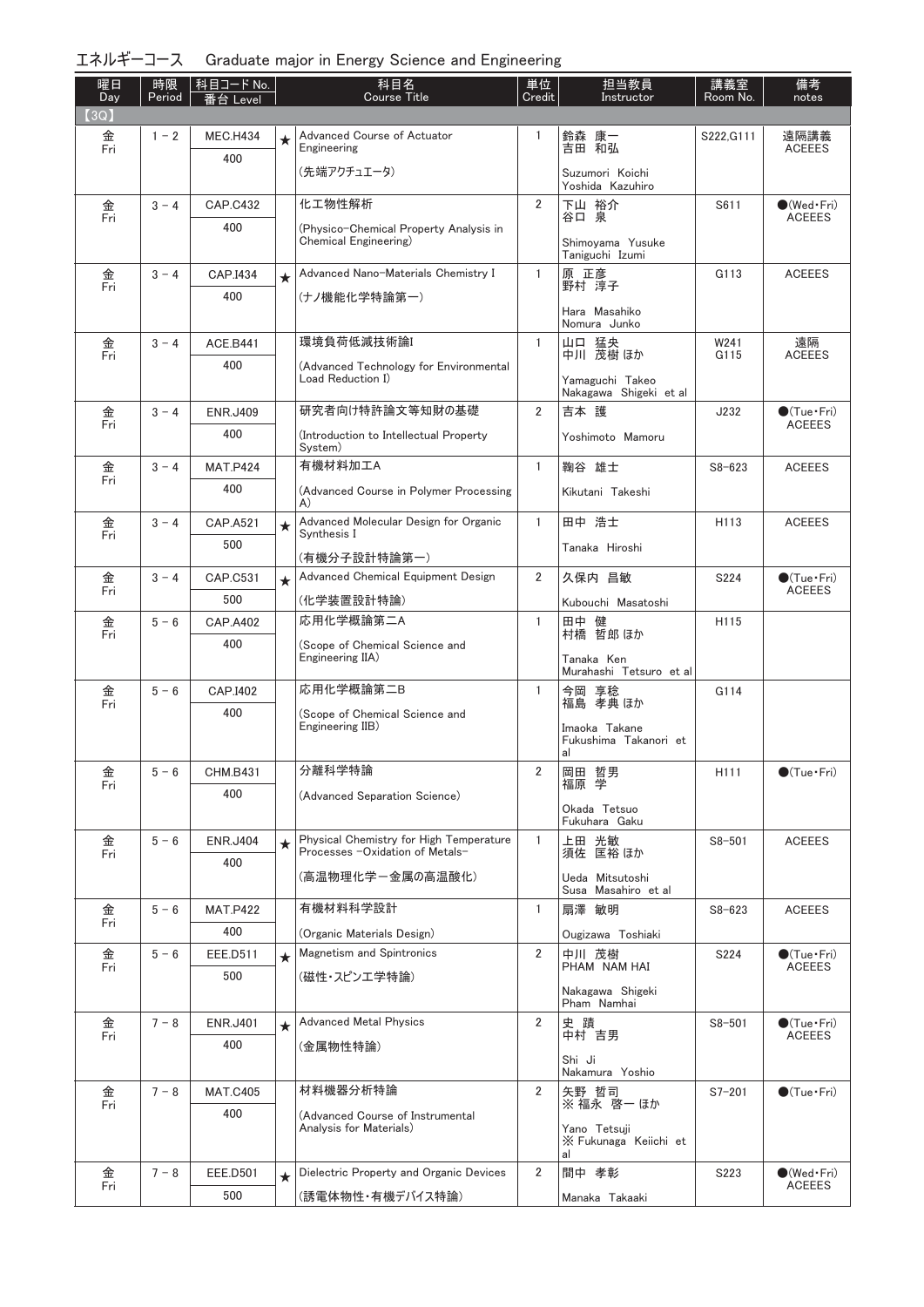| エネルギーコース Graduate major in Energy Science and Engineering |  |  |  |  |  |  |
|-----------------------------------------------------------|--|--|--|--|--|--|
|-----------------------------------------------------------|--|--|--|--|--|--|

| 曜日<br>Day          | 時限<br>Period             | 科目コード No.<br>番台 Level |         | 科目名<br><b>Course Title</b>                                                     | 単位<br>Credit   | 担当教員<br>Instructor                        | 講義室<br>Room No. | 備考<br>notes           |
|--------------------|--------------------------|-----------------------|---------|--------------------------------------------------------------------------------|----------------|-------------------------------------------|-----------------|-----------------------|
| (3Q)               |                          |                       |         |                                                                                |                |                                           |                 |                       |
| 集中講義               |                          | <b>CHM.A431</b>       |         | 放射光科学実習                                                                        | 1              | 河内 宣之<br>北島 昌史 ほか                         |                 |                       |
| Intensive          |                          | 400                   |         | (Laboratory Training of Synchrotron                                            |                |                                           |                 |                       |
|                    |                          |                       |         | Radiation Science)                                                             |                | Kouchi Noriyuki<br>Kitajima Masashi et al |                 |                       |
| 集中講義               | $\overline{\phantom{0}}$ | <b>EEE.D582</b>       |         | 先端エネルギーエレクトロニクスデバイス                                                            | $\mathbf{1}$   | 久本 大                                      |                 |                       |
| 等<br>Intensive     |                          | 500                   |         | (Advanced Energy Electronics Devices)                                          |                | Hisamoto Digh                             |                 |                       |
| インターン              | $\overline{\phantom{0}}$ | CAP.E411-03           |         | 応用化学Advanced Internship第一                                                      | $\mathbf{1}$   | 各教員                                       |                 |                       |
| シップ<br>Internship  |                          | 400                   |         | (Advanced Internship in Chemical                                               |                | Academic Supervisor                       |                 |                       |
|                    |                          |                       |         | Science and Engineering I)                                                     |                |                                           |                 |                       |
| インターン<br>シップ       | $\qquad \qquad -$        | ENR.B503-03           |         | エネルギーエ学インターンシップA                                                               | $\mathbf{1}$   | 指導教員                                      |                 | コース標準学修<br>課程外        |
| Internship         |                          | 500                   |         | (Energy Engineering Internship A)                                              |                | Academic Supervisor                       |                 |                       |
| インターン<br>シップ       |                          | ENR.B504-03           |         | エネルギーエ学インターンシップB                                                               | $\overline{2}$ | 指導教員                                      |                 | コース標準学修<br>課程外        |
| Internship         |                          | 500                   |         | (Energy Engineering Internship B)                                              |                | Academic Supervisor                       |                 |                       |
| インターン<br>シップ       |                          | <b>ENR.B513</b>       | $\star$ | TSE Energy Off-Campus Project S C                                              | $\mathbf{1}$   | 指導教員                                      |                 |                       |
| Internship         |                          | 500                   |         | (融合系エネルギーオフキャンパスプロジェクト<br>S C)                                                 |                | Academic Supervisor                       |                 |                       |
| インターン              |                          | <b>ENR.B517</b>       | $\star$ | TSE Energy Off-Campus Project L C                                              | $\overline{2}$ | 指導教員                                      |                 |                       |
| シップ<br>Internship  |                          | 500                   |         | (融合系エネルギーオフキャンパスプロジェクトL                                                        |                | Academic Supervisor                       |                 |                       |
|                    |                          |                       |         | C)                                                                             | 2              |                                           |                 |                       |
| インターン<br>シップ       |                          | ENR.E612-03           | $\star$ | International energy project                                                   |                | 指導教員                                      |                 |                       |
| Internship<br>(4Q) |                          | 600                   |         | (エネルギー国際派遣プロジェクト)                                                              |                | Academic Supervisor                       |                 |                       |
| 未定                 |                          | ENR.B502-04           |         | エネルギーイノベーション協創プロジェクト                                                           | 1              | コース主任                                     |                 |                       |
| To be              |                          | 500                   |         |                                                                                |                |                                           |                 |                       |
| announced<br>未定    |                          | <b>ENR.B522</b>       |         | (Energy innovation co-creative project)<br>TSE Energy International Workshop D | $\mathbf{1}$   | Head<br>指導教員                              |                 |                       |
| To be              |                          | 500                   | $\star$ |                                                                                |                |                                           |                 |                       |
| announced          |                          |                       |         | (融合系エネルギー国際発表(修士)D)<br>実践プレゼンテーションA                                            | $\mathbf{1}$   | Academic Supervisor                       |                 |                       |
| 未定<br>To be        |                          | ENR.E601-04           |         |                                                                                |                | 指導教員                                      |                 |                       |
| announced          |                          | 600                   |         | (Practical Presentation A)<br>実践プレゼンテーションB                                     |                | Academic Supervisor                       |                 |                       |
| 未定<br>To be        |                          | ENR.E602-04           |         |                                                                                | $\mathbf{1}$   | 指導教員                                      |                 |                       |
| announced          |                          | 600                   |         | (Practical Presentation B)<br>実践プレゼンテーションC                                     |                | Academic Supervisor                       |                 |                       |
| 未定<br>To be        | $\overline{\phantom{0}}$ | ENR.E603-04           |         |                                                                                | $\mathbf{1}$   | 指導教員                                      |                 |                       |
| announced          |                          | 600                   |         | (Practical Presentation C)                                                     |                | Academic Supervisor                       |                 |                       |
| 未定<br>To be        | $\qquad \qquad -$        | ENR.E604-04           | $\star$ | International scientific presentation A                                        | $\mathbf{1}$   | 指導教員                                      |                 |                       |
| announced          |                          | 600                   |         | (国際学術プレゼンテーションA)                                                               |                | Academic Supervisor                       |                 |                       |
| 未定<br>To be        | -                        | ENR.E605-04           | $\star$ | International scientific presentation B                                        | 1              | 指導教員                                      |                 |                       |
| announced          |                          | 600                   |         | (国際学術プレゼンテーションB)                                                               |                | Academic Supervisor                       |                 |                       |
| 未定<br>To be        |                          | ENR.E606-04           | $\star$ | International scientific presentation C                                        | $\mathbf{1}$   | 指導教員                                      |                 |                       |
| announced          |                          | 600                   |         | (国際学術プレゼンテーションC)                                                               |                | Academic Supervisor                       |                 |                       |
| 未定<br>To be        | $\qquad \qquad -$        | <b>ENR.E607</b>       |         | エネルギー学理実践研究A                                                                   | 1              | コース主任                                     |                 |                       |
| announced          |                          | 600                   |         | (Practical research in energy science A)                                       |                | Head                                      |                 |                       |
| 未定<br>To be        | $\qquad \qquad -$        | <b>ENR.E608</b>       |         | エネルギー学理実践研究B                                                                   | 1              | コース主任                                     |                 |                       |
| announced          |                          | 600                   |         | (Practical research in energy science B)                                       |                | Head                                      |                 |                       |
| 未定<br>To be        |                          | ENR.E609-04           |         | アカデミック ティーチング                                                                  | 1              | 指導教員                                      |                 |                       |
| announced          |                          | 600                   |         | (Academic teaching)                                                            |                | Academic Supervisor                       |                 |                       |
| 未定<br>To be        |                          | ENR.E613-04           |         | エネルギー学理実践研究C                                                                   | $\mathbf{1}$   | 指導教員                                      |                 |                       |
| announced          |                          | 600                   |         | (Practical research in energy science C)                                       |                | Academic Supervisor                       |                 |                       |
| 未定<br>To be        | $\overline{\phantom{a}}$ | ENR.E614-04           |         | エネルギー学理実践研究D                                                                   | $\mathbf{1}$   | 指導教員                                      |                 |                       |
| announced          |                          | 600                   |         | (Practical research in energy science D)                                       |                | Academic Supervisor                       |                 |                       |
| 月<br>Mon           | $1 - 2$                  | <b>CAP.A464</b>       |         | 錯体設計化学特論第二                                                                     | $\mathbf{1}$   | 村橋 哲郎                                     | S422            |                       |
|                    |                          | 400                   |         | (Advanced Molecular Design of Metal<br>Complexes II)                           |                | Murahashi Tetsuro                         |                 |                       |
| 月                  | $1 - 2$                  | <b>CAP.C442</b>       | $\star$ | <b>Advanced Separation Operation</b>                                           | 2              | 伊東 章                                      | S421            | $\bullet$ (Mon · Thu) |
| Mon                |                          | 400                   |         | (分離操作特論)                                                                       |                | Ito Akira                                 |                 | <b>ACEEES</b>         |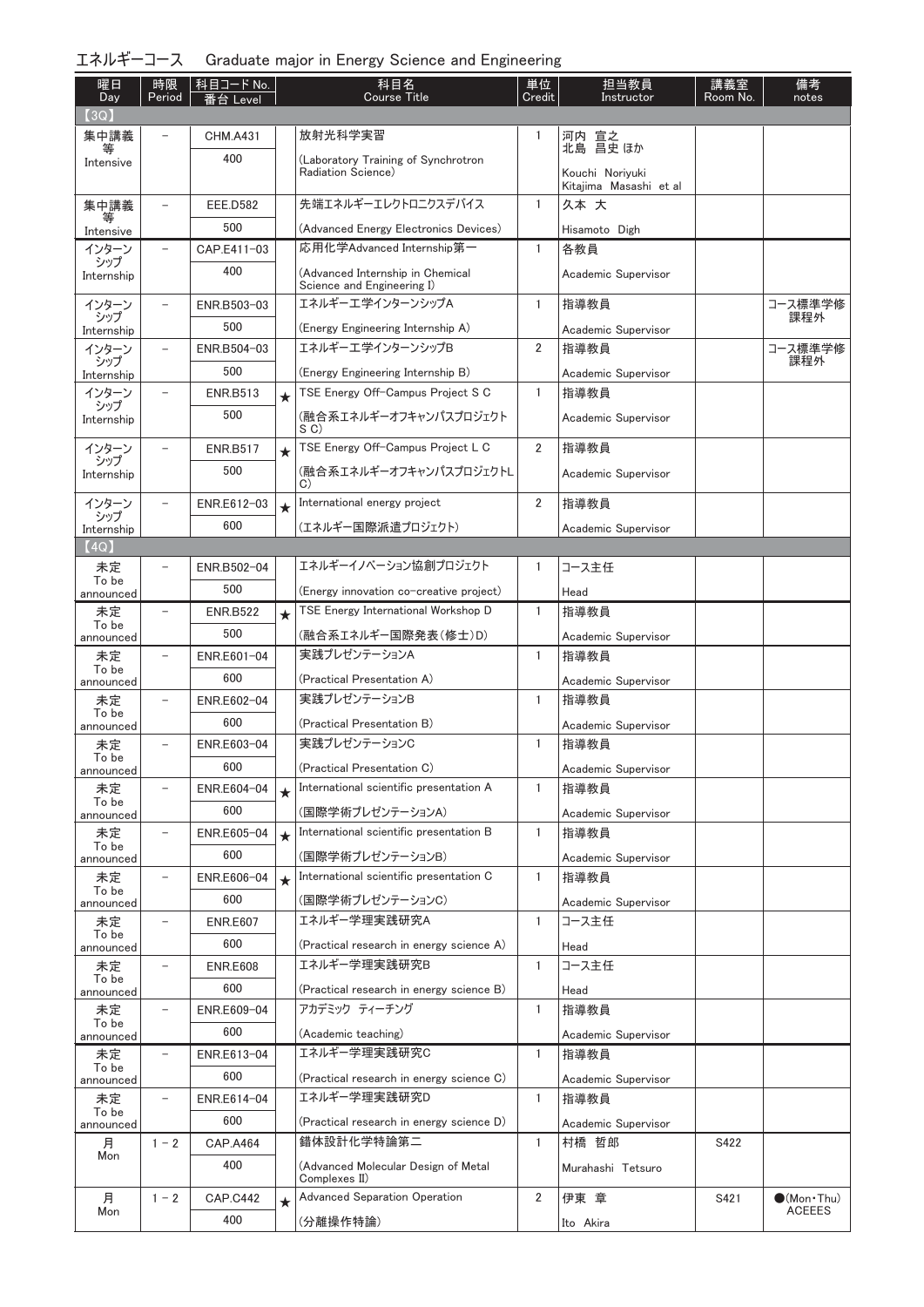| エネルギーコース Graduate major in Energy Science and Engineering |  |  |  |  |  |  |
|-----------------------------------------------------------|--|--|--|--|--|--|
|-----------------------------------------------------------|--|--|--|--|--|--|

| 曜日<br>Day | 時限<br>Period | │科目コード No.<br>番台 Level |         | 科目名<br><b>Course Title</b>                                                     | 単位<br>Credit   | 担当教員<br>Instructor                      | 講義室<br>Room No.  | 備考<br>notes                            |
|-----------|--------------|------------------------|---------|--------------------------------------------------------------------------------|----------------|-----------------------------------------|------------------|----------------------------------------|
| (4Q)      |              |                        |         |                                                                                |                |                                         |                  |                                        |
| 月<br>Mon  | $1 - 2$      | <b>EEE.S461</b>        |         | 光通信システム                                                                        | 2              | 植之原 裕行<br>小山 ニ三夫 ほか                     | S223, G224       | $\bullet$ (Mon $\cdot$ Thu)<br>遠隔講義    |
|           |              | 400                    |         | (Optical Communication Systems)                                                |                | Uenohara Hiroyuki<br>Koyama Fumio et al |                  | <b>ACEEES</b>                          |
| 月         | $1 - 2$      | <b>ENR.H409</b>        |         | 有機エレクトロニクス特論                                                                   | $\mathbf{1}$   | 和田 裕之                                   | G113             | <b>ACEEES</b>                          |
| Mon       |              | 400                    |         | (Topics in Organic Electronics)                                                |                | 稲木 信介                                   |                  |                                        |
|           |              |                        |         |                                                                                |                | Wada Hiroyuki<br>Inagi Shinsuke         |                  |                                        |
| 月<br>Mon  | $1 - 2$      | <b>MEC.J432</b>        |         | 超精密機構とその制御                                                                     | $\mathbf{1}$   | 進士 忠彦                                   | G111.W631        | 遠隔講義<br><b>ACEEES</b>                  |
|           |              | 400                    |         | (Mechanism and Control for Ultra-<br>precision Motion)                         |                | Shinshi Tadahiko                        |                  |                                        |
| 月<br>Mon  | $3 - 4$      | CAP.T432-02            |         | 有機金属触媒化学特論第二【B】                                                                | $\mathbf{1}$   | 穐田 宗隆<br>竹内 大介                          | G114             | <b>ACEEES</b>                          |
|           |              | 400                    |         | (Advanced Organometallic Chemistry and<br>Catalysis II (B)                     |                | Akita Munetaka<br>Takeuchi Daisuke      |                  |                                        |
| 月         | $3 - 4$      | <b>CHM.B434</b>        |         | 結晶構造特論                                                                         | $\overline{2}$ | 植草 秀裕                                   | H <sub>111</sub> | $\bullet$ (Mon · Thu)                  |
| Mon       |              | 400                    |         | (Advanced Course in Crystal Structure<br>Science)                              |                | Uekusa Hidehiro                         |                  |                                        |
| 月         | $3 - 4$      | MAT.M402-01            |         | ナノ材料計測【a】                                                                      | 2              | 曽根 正人<br>三宮 工                           | J234             | $\bullet$ (Mon · Thu)                  |
| Mon       |              | 400                    |         | (Characterization of Nanomaterials[a])                                         |                |                                         |                  | <b>ACEEES</b>                          |
|           |              |                        |         |                                                                                |                | Sone Masato<br>Sannomiya Takumi         |                  |                                        |
| 月<br>Mon  | $3 - 4$      | <b>EEE.D551</b>        |         | ナノ構造デバイス                                                                       | 2              | 渡辺 正裕<br>石橋 幸治                          | G221             | $\bullet$ (Mon · Thu)<br><b>ACEEES</b> |
|           |              | 500                    |         | (Nano-Structure Devices)                                                       |                | Watanabe Masahiro<br>Kouji Ishibashi    |                  |                                        |
| 月         | $5 - 6$      | <b>CAP.P424</b>        |         | 高分子構造特論第二                                                                      | $\mathbf{1}$   | 川内 進                                    | 南4号館             | <b>ACEEES</b>                          |
| Mon       |              | 400                    |         | (Advanced Polymer Structures II)                                               |                | Kawauchi Susumu                         | 情報ネット<br>ワーク演習   |                                        |
|           |              |                        |         |                                                                                |                |                                         | 室 第2演<br>習室      |                                        |
| 月         | $5 - 6$      | <b>CHM.D431</b>        |         | 生物有機化学特論                                                                       | $\overline{2}$ | 江口正                                     | H <sub>111</sub> | $\bigcirc$ (Mon · Thu)                 |
| Mon       |              | 400                    |         | (Advanced Bioorganic Chemistry)                                                |                | Eguchi Tadashi                          |                  |                                        |
| 月         | $5 - 6$      | <b>MAT.C401</b>        |         | 誘電体·強誘電体特論                                                                     | $\overline{2}$ | 鶴見 敬章                                   | $S7 - 201$       | $\bullet$ (Mon · Thu)                  |
| Mon       |              | 400                    |         | (Advanced Course of Dielectric and                                             |                | 武田 博明                                   |                  | <b>ACEEES</b>                          |
|           |              |                        |         | Ferroelectric Materials)                                                       |                | Tsurumi Takaaki<br>Takeda Hiroaki       |                  |                                        |
| 月<br>Mon  | $5 - 6$      | <b>MAT.P404</b>        | $\star$ | Soft Materials Functional Physics                                              | $\mathbf{1}$   | 早水 裕平                                   | $S8 - 623$       | <b>ACEEES</b>                          |
|           |              | 400                    |         | (ソフトマテリアル機能物理)                                                                 |                | Hayamizu Yuhei                          |                  |                                        |
| 月<br>Mon  | $5 - 6$      | CAP.T532-02            |         | 触媒反応特論第二【B】                                                                    | $\mathbf{1}$   | 馬場 俊秀<br>野村 淳子ほか                        | G114             | <b>ACEEES</b>                          |
|           |              | 500                    |         | (Advanced Catalytic Reactions II(B))                                           |                | Baba Toshihide                          |                  |                                        |
|           |              |                        |         |                                                                                |                | Nomura Junko et al                      |                  |                                        |
| 月<br>Mon  | $7 - 8$      | <b>ENR.H411</b>        |         | 電気化学デバイス特論                                                                     | $\mathbf{1}$   | 菅野 了次<br>北村 房男ほか                        | G113             | <b>ACEEES</b>                          |
|           |              | 400                    |         | (Topics in Applied Electrochemistry)                                           |                | Kanno Ryoji<br>Kitamura Fusao et al     |                  |                                        |
| 月         | $7 - 8$      | <b>MAT.M403</b>        | $\star$ | Environmental Degradation of Materials                                         | 2              | 西方 篤                                    | $S8 - 501$       | $\bullet$ (Mon · Thu)                  |
| Mon       |              | 400                    |         | (材料の環境劣化)                                                                      |                | 多田 英司                                   |                  | <b>ACEEES</b>                          |
|           |              |                        |         |                                                                                |                | Nishikata Atsushi<br>Tada Eiji          |                  |                                        |
| 月<br>Mon  | $7 - 8$      | <b>MAT.P426</b>        |         | 材料熱物性特論                                                                        | $\mathbf{1}$   | 森川 淳子                                   | $S8 - 623$       | <b>ACEEES</b>                          |
|           |              | 400                    |         | (Thermal Properties of Materials)                                              |                | Morikawa Junko                          |                  |                                        |
| 火<br>Tue  | $1 - 2$      | ENR.A406-01            | $\star$ | Interdisciplinary Energy Materials Science<br>2【大岡山】                           | $\mathbf{1}$   | 野崎 智洋<br>竹山 雅夫 ほか                       | W241             | <b>ACEEES</b>                          |
|           |              | 400                    |         | (エネルギーマテリアル論第二【大岡山】)                                                           |                | Nozaki Tomohiro<br>Takeyama Masao et al |                  |                                        |
| 火         | $1 - 2$      | ENR.A406-02            | $\star$ | Interdisciplinary Energy Materials Science<br>2【すずかけ】                          | $\mathbf{1}$   | 野崎 智洋<br>伊原 学ほか                         | G115             | <b>ACEEES</b>                          |
| Tue       |              | 400                    |         | (エネルギーマテリアル論第二【すずかけ】)                                                          |                | Nozaki Tomohiro                         |                  |                                        |
|           |              |                        |         |                                                                                |                | Ihara Manabu et al                      |                  |                                        |
| 火<br>Tue  | $1 - 2$      | <b>GEG.S402</b>        | ★       | The economics and systems analysis of<br>environment, resources and technology | 1              | 時松 宏治                                   | G512             | <b>ACEEES</b>                          |
|           |              | 400                    |         | (資源環境技術のシステムと経済学概論)                                                            |                | Tokimatsu Koji                          |                  |                                        |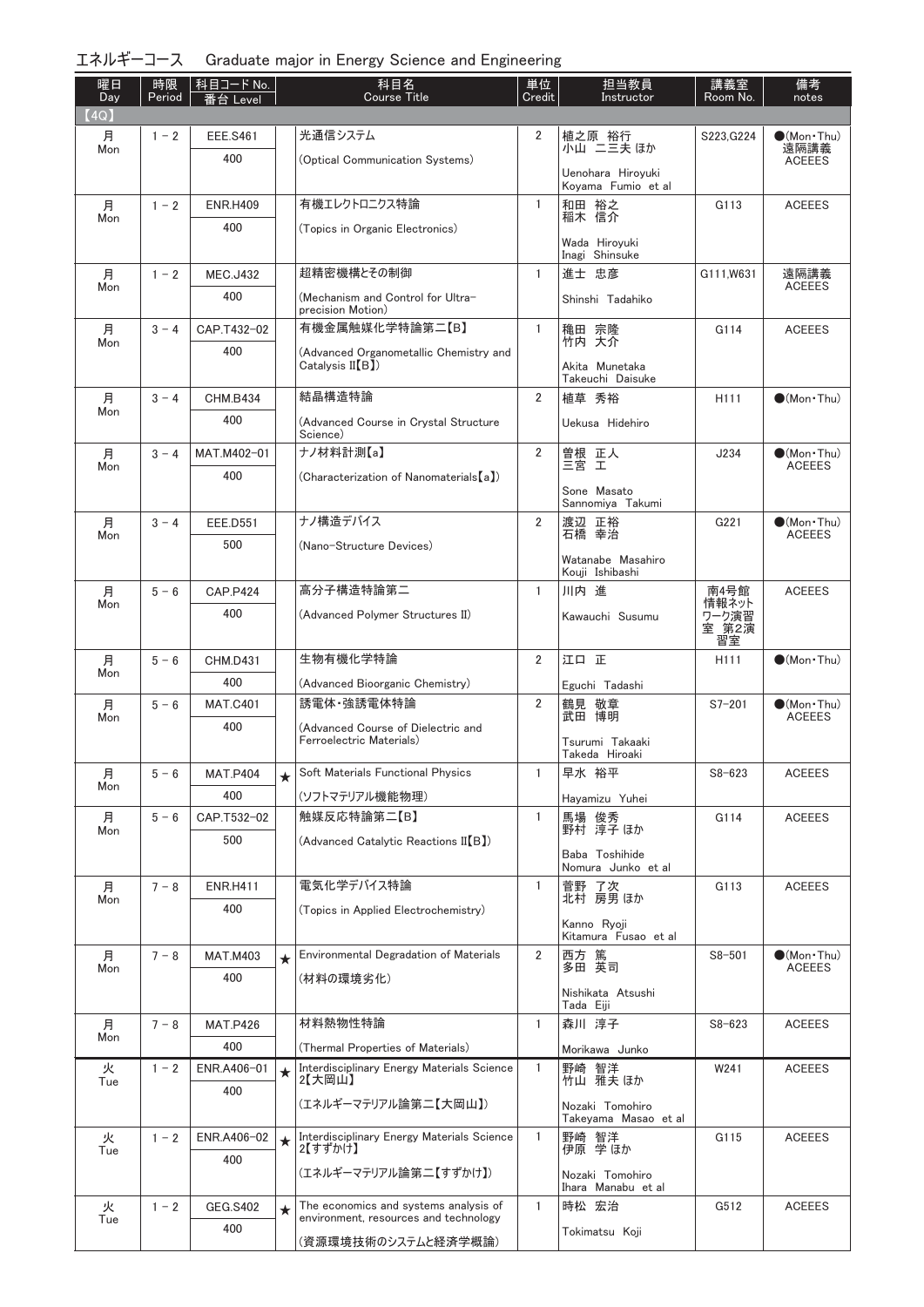| エネルギーコース Graduate major in Energy Science and Engineering |  |  |  |  |  |
|-----------------------------------------------------------|--|--|--|--|--|
|-----------------------------------------------------------|--|--|--|--|--|

| 曜日<br>Day | 時限<br>Period | │科目コード No.<br>番台 Level |         | 科目名<br><b>Course Title</b>                                | 単位<br>Credit   | 担当教員<br>Instructor                      | 講義室<br>Room No. | 備考<br>notes                                  |
|-----------|--------------|------------------------|---------|-----------------------------------------------------------|----------------|-----------------------------------------|-----------------|----------------------------------------------|
| (4Q)      |              |                        |         |                                                           |                |                                         |                 |                                              |
| 火<br>Tue  | $1 - 2$      | <b>MAT.C406</b>        |         | 磁気物性特論                                                    | $\overline{2}$ | 伊藤 満<br>谷山 智康                           | J234            | $\bullet$ (Tue•Fri)<br><b>ACEEES</b>         |
|           |              | 400                    |         | (Advanced Course of Magnetism)                            |                | Itoh Mitsuru                            |                 |                                              |
|           |              |                        |         |                                                           |                | Taniyama Tomoyasu                       |                 |                                              |
| 火<br>Tue  | $1 - 2$      | CAP.T532-01            |         | 触媒反応特論第二【A】                                               | $\mathbf{1}$   | 岡本 昌樹                                   | S423            | <b>ACEEES</b>                                |
|           |              | 500                    |         | (Advanced Catalytic Reactions II[A])                      |                | Okamoto Masaki                          |                 |                                              |
| 火<br>Tue  | $1 - 2$      | <b>CAP.C541</b>        | $\star$ | Advanced Nanoscale Chemical Process                       | $\overline{2}$ | 谷口 泉<br>青木 才子 ほか                        | S224            | $\bullet$ (Tue $\cdot$ Wed)<br><b>ACEEES</b> |
|           |              | 500                    |         | (ナノプロセス特論)                                                |                | Taniguchi Izumi                         |                 |                                              |
|           |              |                        |         |                                                           |                | Aoki Saiko et al                        |                 |                                              |
| 火<br>Tue  | $3 - 4$      | <b>CAP.P412</b>        |         | 高分子合成特論第二                                                 | $\mathbf{1}$   | 高田 十志和                                  | H113            | <b>ACEEES</b>                                |
|           |              | 400                    |         | (Advanced Polymer Synthesis II)                           |                | Takata Toshikazu                        |                 |                                              |
| 火<br>Tue  | $3 - 4$      | <b>ENR.A408</b>        |         | エネルギーシステム経済論                                              | 1              | 時松 宏治<br>花岡 伸也 ほか                       | すずかけ台<br>G311   | 遠隔講義<br><b>ACEEES</b>                        |
|           |              | 400                    |         | (Economy of energy system)                                |                | Tokimatsu Koji                          | 大岡山<br>W831     |                                              |
|           |              |                        |         |                                                           |                | Hanaoka Shinya et al                    |                 |                                              |
| 火<br>Tue  | $5 - 6$      | <b>ENR.I410</b>        |         | 固体光物性特論                                                   | $\overline{2}$ | 腰原 伸也<br>沖本 洋一                          | H119B           | $\bullet$ (Tue•Fri)                          |
|           |              | 400                    |         | (Optical properties of solids)                            |                |                                         |                 |                                              |
|           |              |                        |         |                                                           |                | Koshihara Shinya<br>Okimoto Yoichi      |                 |                                              |
| 火         | $5 - 6$      | <b>ENR.J408</b>        | $\star$ | <b>Energy Conversion Ceramics Materials</b>               | $\overline{2}$ | 安田 公一<br>松下 祥子 ほか                       | $S7 - 201$      | $\bullet$ (Tue $\cdot$ Fri)                  |
| Tue       |              | 400                    |         | (無機エネルギー変換材料特論)                                           |                |                                         |                 | <b>ACEEES</b>                                |
|           |              |                        |         |                                                           |                | Yasuda Kouichi<br>Matsushita Sachiko et |                 |                                              |
|           |              |                        |         |                                                           |                | al                                      |                 |                                              |
| 火<br>Tue  | $5 - 6$      | CAP.I549               |         | 先進高分子材料特論第二                                               | 1              | 小坂田 耕太郎<br>今岡 享稔                        | J231            | <b>ACEEES</b>                                |
|           |              | 500                    |         | (Advanced Course in Macromolecular<br>Materials II)       |                | Osakada Kohtaro                         |                 |                                              |
|           |              |                        |         |                                                           |                | Imaoka Takane                           |                 |                                              |
| 火<br>Tue  | $5 - 6$      | <b>EEE.D561</b>        | $\star$ | Terahertz Devices and Systems                             | 2              | 河野 行雄                                   | S223            | $\bullet$ (Tue · Fri)<br><b>ACEEES</b>       |
|           |              | 500                    |         | (テラヘルツデバイス・システム)                                          |                | Kawano Yukio                            |                 |                                              |
| 火<br>Tue  | $5 - 7$      | <b>GEG.P452</b>        | $\star$ | Project Design & Management F                             | $\overline{2}$ | 時松 宏治<br>木内 豪ほか                         | G511            | $\Box$                                       |
|           |              | 400                    |         | (プロジェクトデザイン&マネジメント F)                                     |                | Tokimatsu Koji                          |                 |                                              |
|           |              |                        |         |                                                           |                | Kinouchi Tsuyoshi et al                 |                 |                                              |
| 火<br>Tue  | $7 - 8$      | <b>ENR.L530</b>        | $\star$ | Advanced functional electron devices                      | $\overline{2}$ | 波多野 睦子<br>小寺 哲夫                         | W932            | $\bullet$ (Tue · Fri)<br><b>ACEEES</b>       |
|           |              | 500                    |         | (先端機能電子デバイス)                                              |                | Hatano Mutsuko                          |                 |                                              |
|           |              |                        |         |                                                           |                | Kodera Tetsuo                           |                 |                                              |
| 水<br>Wed  | $1 - 2$      | CAP.T432-01            |         | 有機金属触媒化学特論第二【A】                                           | 1              | 田中 健                                    | S423            | <b>ACEEES</b>                                |
|           |              | 400                    |         | (Advanced Organometallic Chemistry and<br>Catalysis II(A) |                | Tanaka Ken                              |                 |                                              |
| 水         | $1 - 2$      | <b>CAP.C541</b>        | $\star$ | Advanced Nanoscale Chemical Process                       | $\overline{2}$ | 谷口 泉                                    | S224            | $\bullet$ (Tue · Wed)                        |
| Wed       |              | 500                    |         | (ナノプロセス特論)                                                |                | 青木 才子 ほか                                |                 | <b>ACEEES</b>                                |
|           |              |                        |         |                                                           |                | Taniguchi Izumi<br>Aoki Saiko et al     |                 |                                              |
| 水         | $3 - 4$      | <b>CAP.C441</b>        | $\star$ | Transport Phenomena and Operation                         | 2              | 吉川 史郎                                   | S422            | $\bigcirc$ (Wed·Fri)                         |
| Wed       |              | 400                    |         | (移動現象操作)                                                  |                | <b>SUTTON Catherine</b><br>Claire Rush  |                 |                                              |
|           |              |                        |         |                                                           |                | Yoshikawa Shiro                         |                 |                                              |
|           |              |                        |         |                                                           |                | Sutton Catherine Claire<br>Rush         |                 |                                              |
| 水         | $3 - 4$      | <b>CAP.P422</b>        |         | 高分子物性特論第二                                                 | 1              | 戸木田 雅利                                  | H116            | <b>ACEEES</b>                                |
| Wed       |              | 400                    |         | (Advanced Polymer Properties II)                          |                | Tokita Masatoshi                        |                 |                                              |
| 水         | $5 - 8$      | <b>CAP.A481</b>        |         | 応用化学機器分析特論                                                | 1              | 未定                                      | S423            | □                                            |
| Wed       |              | 400                    |         | (Advanced Instrumental Analysis)                          |                | Undecided                               |                 |                                              |
| 木         | $1 - 2$      | <b>CAP.A424</b>        |         | 有機合成化学特論第二                                                | 1              | 伊藤 繁和                                   | S423            | <b>ACEEES</b>                                |
| Thu       |              | 400                    |         | (Advanced Organic Synthesis II)                           |                | Ito Shigekazu                           |                 |                                              |
| 木         | $1 - 2$      | <b>EEE.S461</b>        |         | 光通信システム                                                   | $\overline{2}$ | 植之原 裕行                                  | S223, G224      | $\bullet$ (Mon · Thu)                        |
| Thu       |              | 400                    |         | (Optical Communication Systems)                           |                | 小山 二三夫 ほか                               |                 | 遠隔講義<br><b>ACEEES</b>                        |
|           |              |                        |         |                                                           |                | Uenohara Hiroyuki<br>Koyama Fumio et al |                 |                                              |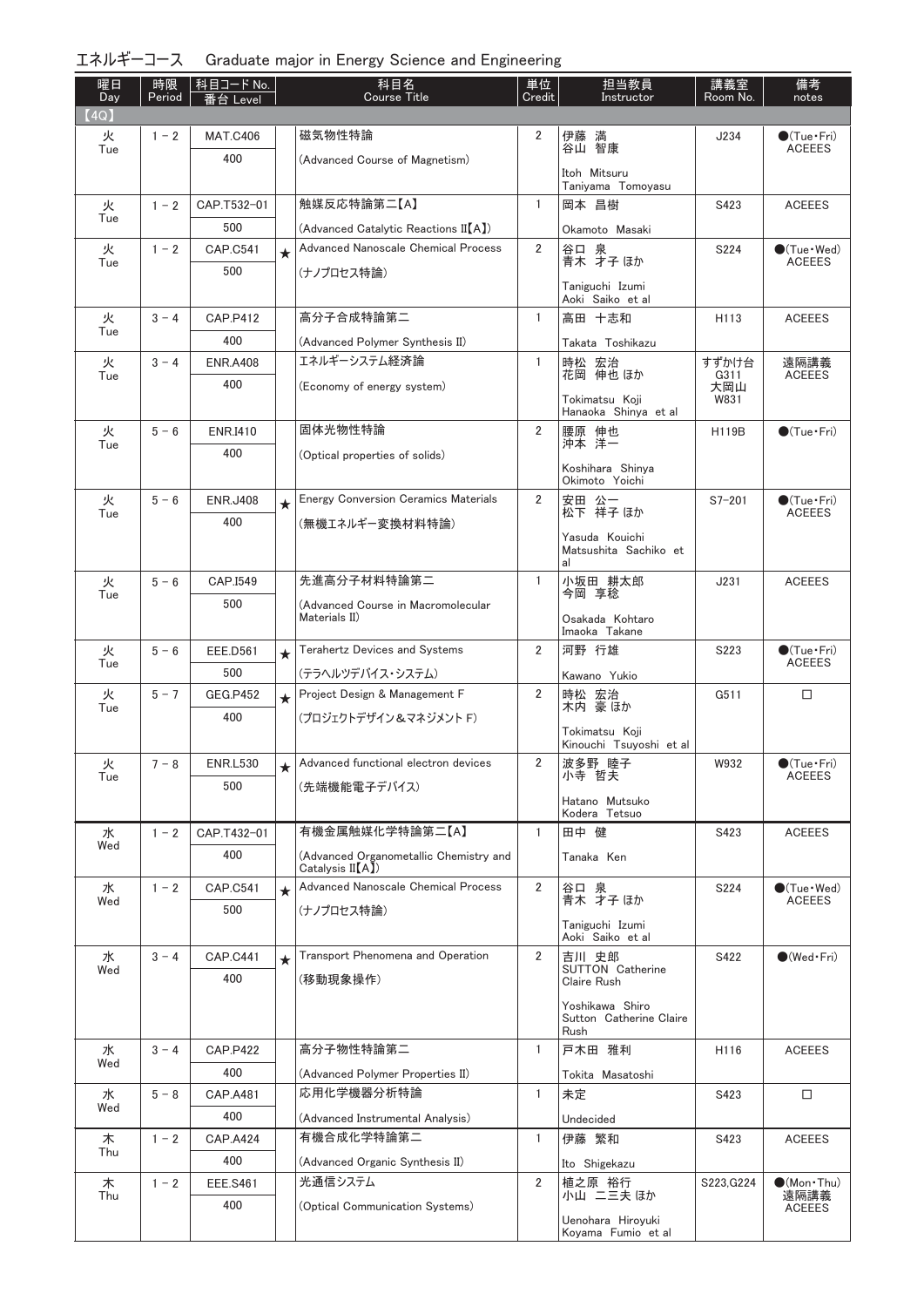| エネルギーコース Graduate major in Energy Science and Engineering |  |  |  |  |  |  |
|-----------------------------------------------------------|--|--|--|--|--|--|
|-----------------------------------------------------------|--|--|--|--|--|--|

| 曜日<br>Day | 時限<br>Period | │科目コード No.<br>番台 Level |         | 科目名<br><b>Course Title</b>                                     | 単位<br>Credit   | 担当教員<br>Instructor                        | 講義室<br>Room No.  | 備考<br>notes                            |
|-----------|--------------|------------------------|---------|----------------------------------------------------------------|----------------|-------------------------------------------|------------------|----------------------------------------|
| (4Q)      |              |                        |         |                                                                |                |                                           |                  |                                        |
| 木         | $1 - 2$      | <b>MEC.J533</b>        |         | 先端トライボシステム                                                     | 1              | 京極 啓史<br>平田 敦ほか                           | S222.G111        | 遠隔講義                                   |
| Thu       |              | 500                    |         | (Advanced Tribosystem)                                         |                |                                           |                  |                                        |
|           |              |                        |         |                                                                |                | Kyogoku Keiji<br>Hirata Atsushi et al     |                  |                                        |
| 木         | $1 - 2$      | <b>MEC.M531</b>        | $\star$ | Space Systems Analysis B                                       | $\mathbf{1}$   | 古谷 寛                                      | S622             |                                        |
| Thu       |              | 500                    |         | (宇宙システムアナリシスB)                                                 |                | Furuya Hiroshi                            |                  |                                        |
| 木         | $3 - 4$      | <b>CAP.C442</b>        | $\star$ | <b>Advanced Separation Operation</b>                           | $\overline{2}$ | 伊東 章                                      | S421             | $\bullet$ (Mon · Thu)                  |
| Thu       |              | 400                    |         | (分離操作特論)                                                       |                | Ito Akira                                 |                  | <b>ACEEES</b>                          |
| 木         | $3 - 4$      | CAP.I435               |         | 地球化学特論                                                         | 1              | 吉田 尚弘                                     | G112             | <b>ACEEES</b>                          |
| Thu       |              | 400                    |         | (Advanced Geochemistry)                                        |                | 豊田 栄ほか                                    |                  |                                        |
|           |              |                        |         |                                                                |                | Yoshida Naohiro<br>Toyoda Sakae et al     |                  |                                        |
| 木         | $3 - 4$      | <b>CHM.B434</b>        |         | 結晶構造特論                                                         | 2              | 植草 秀裕                                     | H <sub>111</sub> | $\bigcirc$ (Mon · Thu)                 |
| Thu       |              | 400                    |         | (Advanced Course in Crystal Structure                          |                | Uekusa Hidehiro                           |                  |                                        |
| 木         | $3 - 4$      | MAT.M402-01            |         | Science)<br>ナノ材料計測【a】                                          | 2              |                                           | J234             | $\bullet$ (Mon · Thu)                  |
| Thu       |              | 400                    |         | (Characterization of Nanomaterials [a])                        |                | 曽根 正人<br>三宮 工                             |                  | <b>ACEEES</b>                          |
|           |              |                        |         |                                                                |                | Sone Masato                               |                  |                                        |
|           |              |                        |         | Advanced Thermal-Fluids Measurement                            | 1              | Sannomiya Takumi<br>木倉 宏成                 | S622             | <b>ACEEES</b>                          |
| 木<br>Thu  | $3 - 4$      | <b>MEC.E433</b><br>400 | $\star$ |                                                                |                | 齊藤 卓志                                     |                  |                                        |
|           |              |                        |         | (熱流体先端計測)                                                      |                | Kikura Hiroshige                          |                  |                                        |
|           |              |                        |         | ナノ構造デバイス                                                       |                | Saito Takushi                             |                  |                                        |
| 木<br>Thu  | $3 - 4$      | <b>EEE.D551</b>        |         |                                                                | $\overline{2}$ | 渡辺 正裕<br>石橋 幸治                            | G221             | $\bullet$ (Mon · Thu)<br><b>ACEEES</b> |
|           |              | 500                    |         | (Nano-Structure Devices)                                       |                | Watanabe Masahiro                         |                  |                                        |
|           |              |                        |         |                                                                |                | Kouji Ishibashi                           |                  |                                        |
| 木<br>Thu  | $5 - 6$      | <b>CHM.D431</b>        |         | 生物有機化学特論                                                       | $\overline{2}$ | 江口 正                                      | H111             | $\bullet$ (Mon · Thu)                  |
|           |              | 400                    |         | (Advanced Bioorganic Chemistry)<br>誘電体·強誘電体特論                  | $\overline{2}$ | Eguchi Tadashi                            |                  |                                        |
| 木<br>Thu  | $5 - 6$      | <b>MAT.C401</b><br>400 |         |                                                                |                | 鶴見 敬章<br>武田 博明                            | $S7 - 201$       | $\bullet$ (Mon · Thu)<br><b>ACEEES</b> |
|           |              |                        |         | (Advanced Course of Dielectric and<br>Ferroelectric Materials) |                | Tsurumi Takaaki                           |                  |                                        |
|           |              |                        |         | マルチスケール熱流動科学                                                   |                | Takeda Hiroaki                            |                  |                                        |
| 木<br>Thu  | $5 - 6$      | <b>ENR.K530</b>        |         |                                                                | 1              | 長崎 孝夫<br>天河 誠司                            | <b>I321</b>      | <b>ACEEES</b>                          |
|           |              | 500                    |         | (Advanced course of multiscale thermal-<br>fluid sciences)     |                | Nagasaki Takao                            |                  |                                        |
|           |              |                        |         | Environmental Degradation of Materials                         | $\overline{2}$ | Okawa Seiji<br>西方 篤                       | $S8 - 501$       | $\bullet$ (Mon · Thu)                  |
| 木<br>Thu  | $7 - 8$      | <b>MAT.M403</b><br>400 | $\star$ |                                                                |                | 多田 英司                                     |                  | <b>ACEEES</b>                          |
|           |              |                        |         | (材料の環境劣化)                                                      |                | Nishikata Atsushi                         |                  |                                        |
|           |              |                        |         | エネルギー・環境問題を指向する固体化学                                            | $\mathbf{1}$   | Tada Eiji<br>和田 雄二                        | S611             | <b>ACEEES</b>                          |
| 金<br>Fri  | $1 - 2$      | <b>ENR.H408</b><br>400 |         | 特論第二                                                           |                | 鈴木 榮一                                     |                  |                                        |
|           |              |                        |         | (Advanced Solid State Chemistry                                |                | Wada Yuji                                 |                  |                                        |
|           |              |                        |         | Oriented for Energy and Environment<br>Issues II)              |                | Suzuki Eiichi                             |                  |                                        |
| 金         | $1 - 2$      | <b>MAT.C406</b>        |         | 磁気物性特論                                                         | 2              | 伊藤 満<br>谷山 智康                             | J234             | $\bullet$ (Tue · Fri)                  |
| Fri       |              | 400                    |         | (Advanced Course of Magnetism)                                 |                |                                           |                  | <b>ACEEES</b>                          |
|           |              |                        |         |                                                                |                | Itoh Mitsuru<br>Taniyama Tomoyasu         |                  |                                        |
| 金<br>Fri  | $3 - 4$      | <b>CAP.C441</b>        | $\star$ | Transport Phenomena and Operation                              | $\overline{2}$ | 吉川 史郎                                     | S422             | $\bullet$ (Wed Fri)                    |
|           |              | 400                    |         | (移動現象操作)                                                       |                | <b>SUTTON Catherine</b><br>Claire Rush    |                  |                                        |
|           |              |                        |         |                                                                |                | Yoshikawa Shiro                           |                  |                                        |
|           |              |                        |         |                                                                |                | Sutton Catherine Claire<br>Rush           |                  |                                        |
| 金         | $3 - 4$      | CAP.I444               | $\star$ | Advanced Nano-Materials Chemistry II                           | $\mathbf{1}$   | 原 正彦                                      | G113             | <b>ACEEES</b>                          |
| Fri       |              | 400                    |         | (ナノ機能化学特論第二)                                                   |                | Hara Masahiko                             |                  |                                        |
| 金         | $3 - 4$      | ACE.B442               |         | 環境負荷低減技術論II                                                    | $\mathbf{1}$   | 山口 猛央<br>中川 茂樹ほか                          | W241             | 遠隔                                     |
| Fri       |              | 400                    |         | (Advanced Technology for Environmental                         |                |                                           | G115             | <b>ACEEES</b>                          |
|           |              |                        |         | Load Reduction II)                                             |                | Yamaguchi Takeo<br>Nakagawa Shigeki et al |                  | Ж<br>12/15·20休講                        |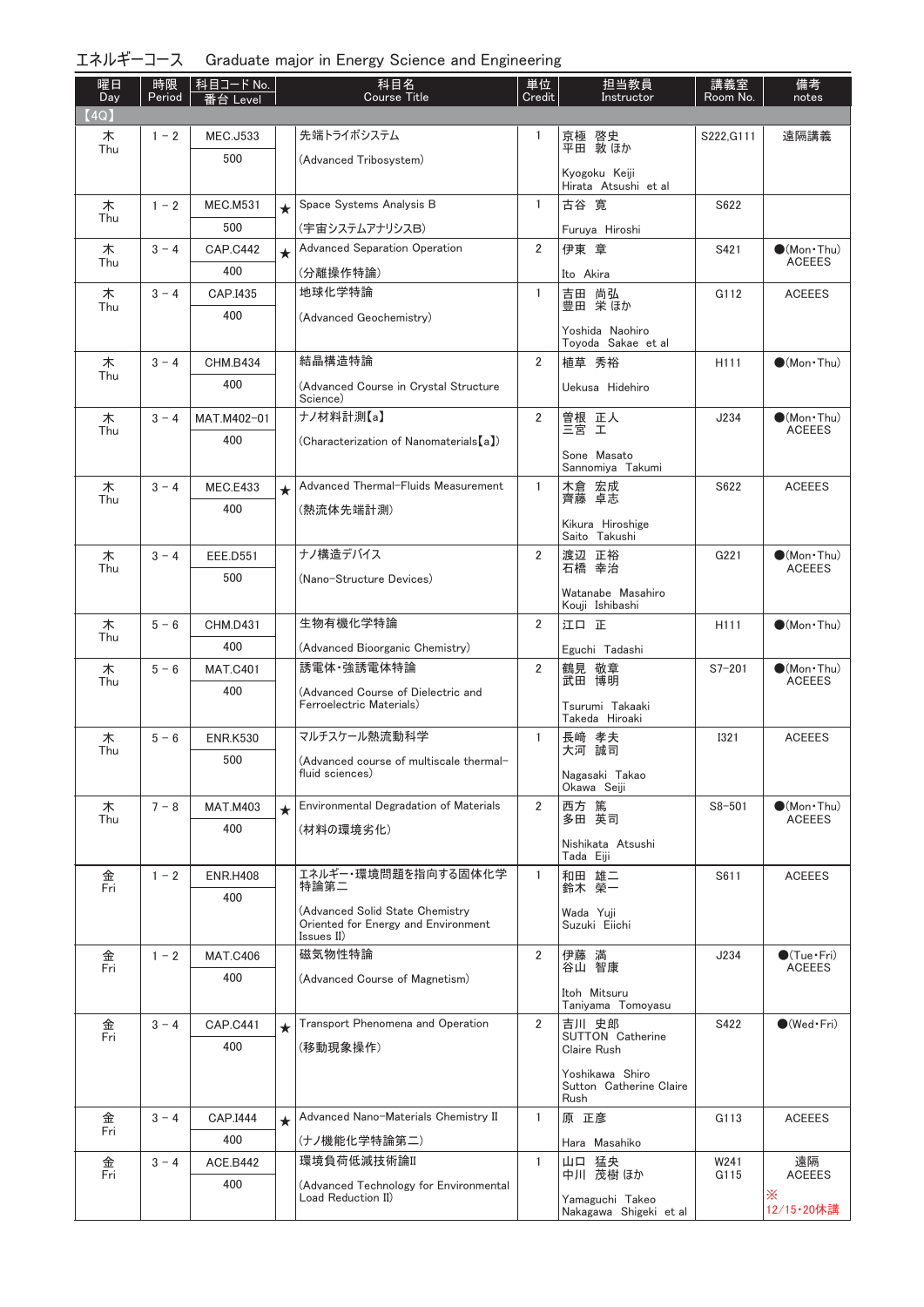| エネルギーコース Graduate major in Energy Science and Engineering |  |  |  |  |  |  |  |  |
|-----------------------------------------------------------|--|--|--|--|--|--|--|--|
|-----------------------------------------------------------|--|--|--|--|--|--|--|--|

| 曜日<br>Day         | 時限<br>Period             | 科目コード No.<br>番台 Level |         | 科目名<br><b>Course Title</b>                                     | 単位<br>Credit   | 担当教員<br>Instructor                            | 講義室<br>Room No. | 備考<br>notes              |
|-------------------|--------------------------|-----------------------|---------|----------------------------------------------------------------|----------------|-----------------------------------------------|-----------------|--------------------------|
| (4Q)              |                          |                       |         |                                                                |                |                                               |                 |                          |
| 金                 | $3 - 4$                  | <b>MAT.P425</b>       |         | 有機材料加工B                                                        | 1              | 鞠谷 雄士                                         | $S8 - 623$      | <b>ACEEES</b>            |
| Fri               |                          | 400                   |         | (Advanced Course in Polymer Processing<br>B)                   |                | Kikutani Takeshi                              |                 |                          |
| 金<br>Fri          | $3 - 4$                  | <b>CAP.A522</b>       |         | 有機分子設計特論第二                                                     | $\mathbf{1}$   | 田中 浩士                                         | H113            | <b>ACEEES</b>            |
|                   |                          | 500                   |         | (Advanced Molecular Design for Organic<br>Synthesis II)        |                | Tanaka Hiroshi                                |                 |                          |
| 金                 | $5 - 6$                  | <b>ENR.I410</b>       |         | 固体光物性特論                                                        | $\overline{2}$ | 腰原 伸也<br>沖本 洋一                                | H119B           | $\bigcirc$ (Tue·Fri)     |
| Fri               |                          | 400                   |         | (Optical properties of solids)                                 |                |                                               |                 |                          |
|                   |                          |                       |         |                                                                |                | Koshihara Shinya<br>Okimoto Yoichi            |                 |                          |
| 金                 | $5 - 6$                  | <b>ENR.J408</b>       | $\star$ | <b>Energy Conversion Ceramics Materials</b>                    | $\overline{2}$ | 安田 公一<br>松下 祥子ほか                              | $S7 - 201$      | $\bullet$ (Tue•Fri)      |
| Fri               |                          | 400                   |         | (無機エネルギー変換材料特論)                                                |                |                                               |                 | <b>ACEEES</b>            |
|                   |                          |                       |         |                                                                |                | Yasuda Kouichi<br>Matsushita Sachiko et<br>al |                 |                          |
| 金                 | $5 - 6$                  | <b>EEE.D561</b>       | $\star$ | <b>Terahertz Devices and Systems</b>                           | $\overline{2}$ | 河野 行雄                                         | S223            | $\bullet$ (Tue•Fri)      |
| Fri               |                          | 500                   |         | (テラヘルツデバイス・システム)                                               |                | Kawano Yukio                                  |                 | <b>ACEEES</b>            |
| 金                 | $7 - 8$                  | <b>ENR.L530</b>       | $\star$ | Advanced functional electron devices                           | $\overline{2}$ | 波多野 睦子                                        | W932            | $\bullet$ (Tue•Fri)      |
| Fri               |                          | 500                   |         | (先端機能電子デバイス)                                                   |                | 小寺 哲夫                                         |                 | <b>ACEEES</b>            |
|                   |                          |                       |         |                                                                |                | Hatano Mutsuko<br>Kodera Tetsuo               |                 |                          |
| 集中講義              | $\qquad \qquad -$        | <b>CAP.E422</b>       |         | プレゼンテーション演習                                                    | $\mathbf{1}$   | ※ 平田 岳史                                       |                 | <b>ACEEES</b>            |
| 等<br>Intensive    |                          | 400                   |         | (Presentation Practice)                                        |                | X Hirata Takafumi                             |                 |                          |
| 集中講義              | $\qquad \qquad -$        | <b>MAT.P492</b>       |         | 有機高分子特別講義第3                                                    | $\mathbf{1}$   | 手塚 育志<br>※菊池 明彦 ほか                            | $S8 - 623$      | $11/30.12/1$ ,           |
| 等<br>Intensive    |                          | 400                   |         | (Advanced Course in Organic Polymer                            |                |                                               |                 | 12/7,<br>12/22(5/6, 7/8) |
|                   |                          |                       |         | Science)                                                       |                | Tezuka Yasuyuki<br>X Kikuchi Akihiko et al    |                 | 限)                       |
| 集中講義              | $\qquad \qquad -$        | CAP.P583              |         | 高分子特論第二                                                        | $\mathbf{1}$   | ※ 小林 元康                                       |                 | <b>ACEEES</b>            |
| 等<br>Intensive    |                          | 500                   |         | (Advanced Polymer Science II)                                  |                | X Kobayashi Motoyasu                          |                 |                          |
| インターン             | $\qquad \qquad -$        | CAP.E411-04           |         | 応用化学Advanced Internship第一                                      | $\mathbf{1}$   | 各教員                                           |                 |                          |
| シップ<br>Internship |                          | 400                   |         | (Advanced Internship in Chemical<br>Science and Engineering I) |                | Academic Supervisor                           |                 |                          |
| インターン             | $\overline{\phantom{0}}$ | ENR.B503-04           |         | エネルギーエ学インターンシップA                                               | $\mathbf{1}$   | 指導教員                                          |                 | コース標準学修                  |
| シップ<br>Internship |                          | 500                   |         | (Energy Engineering Internship A)                              |                | Academic Supervisor                           |                 | 課程外                      |
| インターン             |                          | ENR.B504-04           |         | エネルギーエ学インターンシップB                                               | 2              | 指導教員                                          |                 | コース標準学修                  |
| シップ<br>Internship |                          | 500                   |         | (Energy Engineering Internship B)                              |                | Academic Supervisor                           |                 | 課程外                      |
| インターン             |                          | <b>ENR.B514</b>       | $\star$ | TSE Energy Off-Campus Project S D                              | 1              | 指導教員                                          |                 |                          |
| シップ<br>Internship |                          | 500                   |         | (融合系エネルギーオフキャンパスプロジェクト<br>SD)                                  |                | Academic Supervisor                           |                 |                          |
| インターン             |                          | <b>ENR.B518</b>       | $\star$ | TSE Energy Off-Campus Project L D                              | $\overline{2}$ | 指導教員                                          |                 |                          |
| シップ<br>Internship |                          | 500                   |         | (融合系エネルギーオフキャンパスプロジェクトL<br>D)                                  |                | Academic Supervisor                           |                 |                          |
| インターン             |                          | ENR.E612-04           | $\star$ | International energy project                                   | $\overline{2}$ | 指導教員                                          |                 |                          |
| シップ<br>Internship |                          | 600                   |         | (エネルギー国際派遣プロジェクト)                                              |                | Academic Supervisor                           |                 |                          |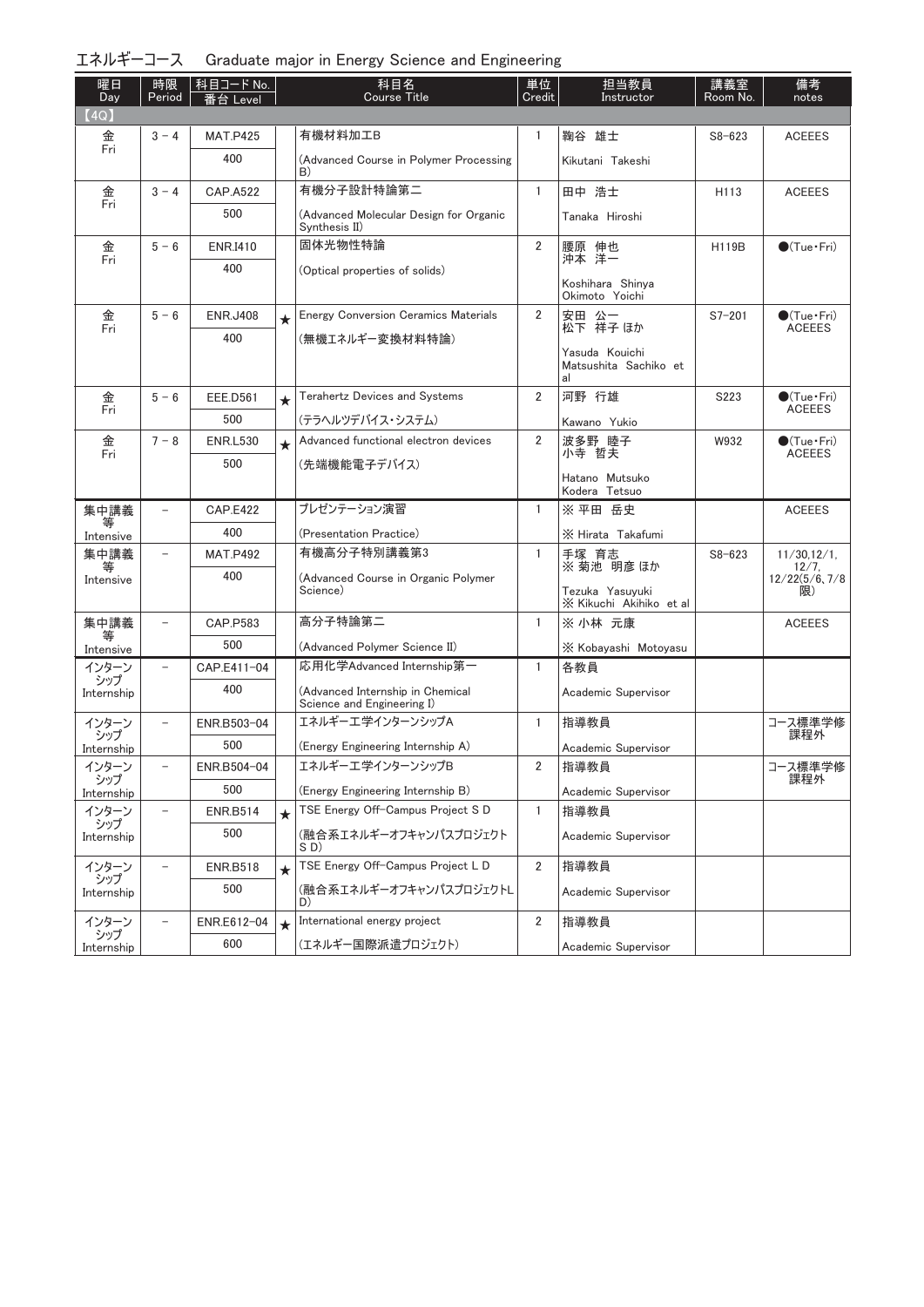### エンジニアリングデザインコース Graduate major in Engineering Sciences and Design

| 曜日<br>Day      | 時限<br>Period             | │科目コード No.<br>番台 Level |         | 科目名<br><b>Course Title</b>                              | 単位<br>Credit   | 担当教員<br>Instructor                | 講義室<br>Room No.        | 備考<br>notes                     |
|----------------|--------------------------|------------------------|---------|---------------------------------------------------------|----------------|-----------------------------------|------------------------|---------------------------------|
| $(1 \sim 4Q)$  |                          |                        |         |                                                         |                |                                   |                        |                                 |
| 集中講義<br>等      | $\overline{\phantom{0}}$ | <b>ESD.S610</b>        |         | 研究対話プロジェクト                                              | 1              | 各教員                               |                        | $O(1\sim 4Q)$                   |
| Intensive      |                          | 600                    |         | (Research Dialog)                                       |                | Academic Supervisor               |                        |                                 |
| $(3 \sim 4Q)$  |                          |                        |         |                                                         |                |                                   |                        |                                 |
| 月<br>Mon       | $7 - 8$                  | <b>ESD.H409</b>        |         | スタートアップ最前線                                              | 2              | 藤 祐司                              | W931                   | $O(3 \sim 4Q)$<br><b>ACEEES</b> |
|                |                          | 400                    |         | (Frontier of Startups)                                  |                | Toh Yuji                          |                        |                                 |
| 月<br>Mon       | $11 - 12$                | <b>ESD.H407</b>        |         | リーダーシップ                                                 | $\overline{2}$ | 山本 成一                             | W931                   | $O(3 \sim 4Q)$<br><b>ACEEES</b> |
|                |                          | 400                    |         | (Leadership)                                            |                | Yamamoto Seiichi                  |                        |                                 |
| 火<br>Tue       | $9 - 10$                 | <b>ESD.E404</b>        |         | グローバルビジネスのための標準化戦略                                      | 2              | 西條 美紀<br>田辺 孝二 ほか                 | W931                   | $O(3 \sim 4Q)$                  |
|                |                          | 400                    |         | (Standardization Strategy for Global                    |                |                                   |                        |                                 |
|                |                          |                        |         | Business)                                               |                | Saijo Miki<br>Tanabe Koji et al   |                        |                                 |
| 木              | $11 - 12$                | <b>ESD.H406</b>        |         | マーケティング・サイエンス                                           | $\overline{2}$ | 阿部 周造                             | W931                   | $O(3 \sim 4Q)$                  |
| Thu            |                          | 400                    |         | (Marketing Science)                                     |                | Abe Shuzo                         |                        | <b>ACEEES</b>                   |
| 金<br>Fri       | $11 - 12$                | <b>ESD.C501</b>        |         | コミュニケーションデザイン論                                          | $\overline{2}$ | 西條 美紀                             | W936                   | $O(3 \sim 4Q)$                  |
|                |                          | 500                    |         | (Communication Design: Theory &                         |                | Saijo Miki                        |                        | <b>ACEEES</b>                   |
|                |                          |                        |         | Practice)                                               |                |                                   |                        |                                 |
| 集中講義           | $11 - 12$                | <b>ESD.H404</b>        |         | ファイナンス                                                  | $\overline{2}$ | 岩澤 誠一郎                            |                        | $O(3 \sim 4Q)$<br><b>ACEEES</b> |
| Intensive      |                          | 400                    |         | (Finance)                                               |                | Iwasawa Seiichiro                 |                        |                                 |
| 講究等<br>Seminar | $-$                      | ESD.Z492               |         | エンジニアリングデザイン講究F1                                        | 1              | 指導教員                              |                        | $O(3{\sim}4Q)$                  |
|                |                          | 400                    |         | (Seminar in Engineering Design F1)                      |                | Academic Supervisor               |                        |                                 |
| 講究等<br>Seminar | $\qquad \qquad -$        | <b>ESD.Z592</b>        |         | エンジニアリングデザイン講究F2                                        | $\overline{2}$ | 指導教員                              |                        | $O(3 \sim 4Q)$                  |
|                |                          | 500                    |         | (Seminar in Engineering Design F2)                      |                | Academic Supervisor               |                        |                                 |
| 講究等            | $\overline{\phantom{0}}$ | ESD.Z692               |         | エンジニアリングデザイン講究F3                                        | $\overline{2}$ | 指導教員                              |                        | $O(3 \sim 4Q)$                  |
| Seminar        |                          | 600                    |         | (Seminar in Engineering Design F3)                      |                | Academic Supervisor               |                        |                                 |
| 講究等            | $\overline{a}$           | <b>ESD.Z694</b>        |         | エンジニアリングデザイン講究F4                                        | $\overline{2}$ | 指導教員                              |                        | $O(3 \sim 4Q)$                  |
| Seminar        |                          | 600                    |         | (Seminar in Engineering Design F4)                      |                | Academic Supervisor               |                        |                                 |
| 講究等            | $\qquad \qquad -$        | ESD.Z696               |         | エンジニアリングデザイン講究F5                                        | $\overline{2}$ | 指導教員                              |                        | $O(3 \sim 4Q)$                  |
| Seminar        |                          | 600                    |         | (Seminar in Engineering Design F5)                      |                | Academic Supervisor               |                        |                                 |
| (3Q)           |                          |                        |         |                                                         |                |                                   |                        |                                 |
| 月              | $7 - 8$                  | <b>ESD.D404</b>        |         | 医療・福祉機器のデザイン                                            | 1              | 土方 亘                              | S515                   |                                 |
| Mon            |                          | 400                    |         | (Design of Medical and Welfare Device)                  |                | Hijikata Wataru                   |                        |                                 |
| 火              | $3 - 4$                  | <b>ESD.F501</b>        | $\star$ | Practical Theories in Man Environment<br>System Design  | $\mathbf{1}$   | 安田 幸一<br>村田 涼ほか                   | W936                   | <b>ACEEES</b>                   |
| Tue            |                          | 500                    |         |                                                         |                |                                   |                        |                                 |
|                |                          |                        |         | (人間環境系デザイン実践論)                                          |                | Yasuda Koichi<br>Murata Ryo et al |                        |                                 |
| 火              | $5 - 8$                  | <b>ESD.D403</b>        |         | システムズエンジニアリング                                           | $\overline{2}$ | 坂本 啓                              | I124                   | □                               |
| Tue            |                          | 400                    |         | (Systems Engineering and Project                        |                | Sakamoto Hiraku                   |                        | <b>ACEEES</b>                   |
|                |                          |                        |         | Management to Realize Large and<br>Complicated Systems) |                |                                   |                        |                                 |
| 木              | $3 - 4$                  | <b>HCB.M463</b>        |         | Introduction to Biomedical                              | $\mathbf{1}$   | 八木 透                              | 石川台3号                  |                                 |
| Thu            |                          | 400                    |         | Instrumentation                                         |                | Yagi Tohru                        | 館-305号室<br>Ishikawadai |                                 |
|                |                          |                        |         | (医療機器概論)                                                |                |                                   | 3rd Build.<br>305      |                                 |
| 木              | $5 - 8$                  | <b>ESD.E502</b>        | $\star$ | <b>IT Management</b>                                    | 2              | 飯島 淳一                             | W931                   | □                               |
| Thu            |                          | 500                    |         | (ITマネジメント)                                              |                | PARK JAE HYUN                     |                        | <b>ACEEES</b>                   |
|                |                          |                        |         |                                                         |                | Iijima Junichi                    |                        |                                 |
|                |                          |                        |         |                                                         |                | Park Jaehyun                      |                        |                                 |
| 集中講義<br>等      | $\overline{\phantom{0}}$ | <b>ESD.H408</b>        |         | ビジネス法                                                   | $\overline{2}$ | 田中 義敏                             |                        |                                 |
| Intensive      |                          | 400                    |         | (Business Law)                                          |                | Tanaka Yoshitoshi                 |                        |                                 |
| 集中講義<br>等      | $\overline{\phantom{a}}$ | ESD.A502-02            |         | エンジニアリングデザインプロジェクトB【B】                                  | $\overline{2}$ | 齋藤 滋規<br>坂本 啓 ほか                  |                        |                                 |
| Intensive      |                          | 500                    |         | (Engineering Design Project B(B))                       |                | Saito Shigeki                     |                        |                                 |
|                |                          |                        |         |                                                         |                | Sakamoto Hiraku et al             |                        |                                 |
| 集中講義           | $\qquad \qquad -$        | ESD.B503               |         | オフキャンパスプロジェクトC                                          | $\overline{2}$ | 各教員                               |                        |                                 |
| Intensive      |                          | 500                    |         | (Off-Campus Project C)                                  |                | Academic Supervisor               |                        |                                 |
| 集中講義<br>等      | $\overline{\phantom{a}}$ | ESD.B507               |         | 短期リサーチプロジェクトM3                                          | $\mathbf{1}$   | 各教員                               |                        |                                 |
| Intensive      |                          | 500                    |         | (Short term Research Project M3)                        |                | Academic Supervisor               |                        |                                 |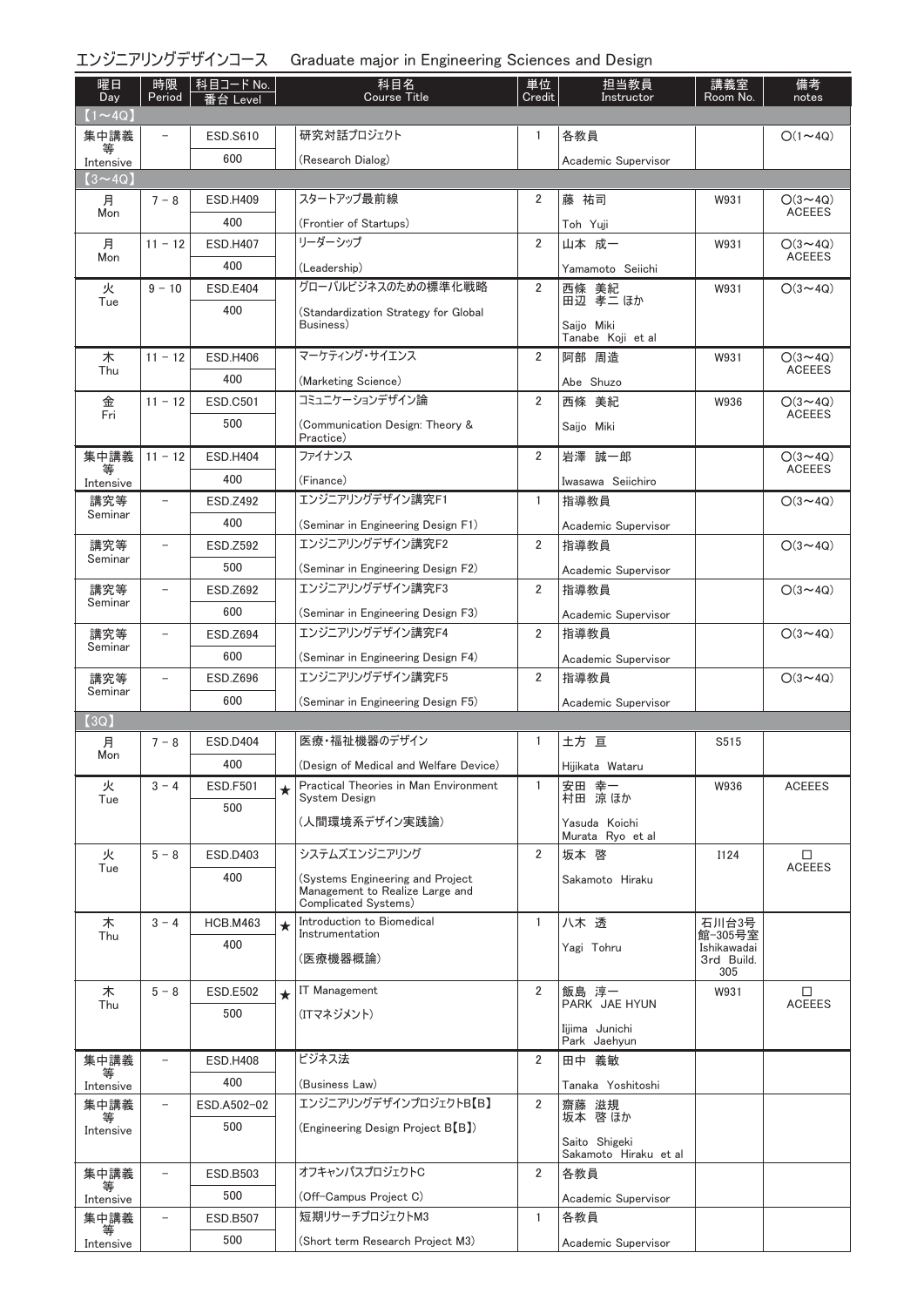|                   |                          | エンジニアリングデザインコース          |         | Graduate major in Engineering Sciences and Design |                |                                                 |                 |                    |
|-------------------|--------------------------|--------------------------|---------|---------------------------------------------------|----------------|-------------------------------------------------|-----------------|--------------------|
| 曜日<br>Day         | 時限<br>Period             | │科目コード No.  <br>番台 Level |         | 科目名<br><b>Course Title</b>                        | 単位<br>Credit   | 担当教員<br>Instructor                              | 講義室<br>Room No. | 備考<br>notes        |
| (3Q)              |                          | <b>ESD.A603</b>          |         | 教授方法トレーニングセミナーC                                   | 1              | 各教員                                             |                 |                    |
| 集中講義<br>Intensive |                          | 600                      |         | (Pedagogical Seminar for Graduate                 |                | Academic Supervisor                             |                 |                    |
|                   | $\overline{\phantom{a}}$ | ESD.B603                 |         | Students C)<br>オフキャンパスプロジェクトG                     | $\mathbf{1}$   | 各教員                                             |                 |                    |
| 集中講義<br>₩         |                          | 600                      |         |                                                   |                |                                                 |                 |                    |
| Intensive         |                          |                          |         | (Off-Campus Project G)<br>長期オフキャンパスプロジェクトD3       | $\overline{2}$ | Academic Supervisor                             |                 |                    |
| 集中講義              |                          | ESD.B607                 |         |                                                   |                | 各教員                                             |                 |                    |
| Intensive         |                          | 600                      |         | (Long term Off-Campus Project D3)                 |                | Academic Supervisor                             |                 |                    |
| 集中講義<br>等         | $\overline{\phantom{0}}$ | <b>ESD.S603</b>          |         | 企業プラクティスD3                                        | $\mathbf{1}$   | 各教員                                             |                 |                    |
| Intensive         |                          | 600                      |         | (Business Practice D3)                            |                | Academic Supervisor                             |                 |                    |
| (4Q)              |                          |                          |         | Materials Modeling and Simulation for             | 2              |                                                 |                 |                    |
| 火<br>Tue          | $1 - 4$                  | <b>ESD.D402</b>          | ★       | <b>Engineering Design</b>                         |                | 岸本 喜久雄<br>CROSS JEFFREY                         | S322            | □<br><b>ACEEES</b> |
|                   |                          | 400                      |         | (エンジニアリングデザインにおける計算科学)                            |                | <b>SCOTT ほか</b>                                 |                 |                    |
|                   |                          |                          |         |                                                   |                | Kishimoto Kikuo<br>Cross Jeffrey Scott et<br>al |                 |                    |
| 木                 | $5 - 8$                  | <b>ESD.D501</b>          |         | メカノシステムデザイン                                       | 2              | 堀江 三喜男                                          | J231            | $\Box$             |
| Thu               |                          | 500                      |         | (Mechano-System Design)                           |                | 新野 秀憲 ほか                                        |                 | <b>ACEEES</b>      |
|                   |                          |                          |         |                                                   |                | Horie Mikio<br>Shinno Hidenori et al            |                 |                    |
| 金<br>Fri          | $1 - 4$                  | <b>ESD.D504</b>          | $\star$ | Civil Engineering Design II                       | 2              | 北詰 昌樹<br>佐々木 栄一ほか                               | M321            | □<br><b>ACEEES</b> |
|                   |                          | 500                      |         | (土木工学におけるデザイン実例2)                                 |                |                                                 |                 |                    |
|                   |                          |                          |         |                                                   |                | Kitazume Masaki<br>Sasaki Eiichi et al          |                 |                    |
| 金                 | $5 - 8$                  | <b>ESD.E403</b>          |         | プロダクト・サービス・システムデザイン                               | 2              | 西條 美紀                                           | W931            | $\Box$             |
| Fri               |                          | 400                      |         | (Product Service System Design)                   |                | 長谷川 修 ほか                                        |                 | <b>ACEEES</b>      |
|                   |                          |                          |         |                                                   |                | Saijo Miki<br>Hasegawa Osamu et al              |                 |                    |
| 集中講義              |                          | ESD.A503-02              |         | エンジニアリングデザインプロジェクトC【B】                            | $\overline{2}$ | 齋藤 滋規                                           |                 |                    |
| 等<br>Intensive    |                          | 500                      |         | (Engineering Design Project C <sup>[B]</sup> )    |                | 坂本 啓ほか                                          |                 |                    |
|                   |                          |                          |         |                                                   |                | Saito Shigeki<br>Sakamoto Hiraku et al          |                 |                    |
| 集中講義<br>等         | $\overline{\phantom{0}}$ | <b>ESD.B504</b>          |         | オフキャンパスプロジェクトD                                    | 2              | 各教員                                             |                 |                    |
| Intensive         |                          | 500                      |         | (Off-Campus Project D)                            |                | Academic Supervisor                             |                 |                    |
| 集中講義              | $\overline{\phantom{0}}$ | <b>ESD.B508</b>          |         | 短期リサーチプロジェクトM4                                    | 1              | 各教員                                             |                 |                    |
| Intensive         |                          | 500                      |         | (Short term Research Project M4)                  |                | Academic Supervisor                             |                 |                    |
| 集中講義              | $\overline{a}$           | <b>ESD.A604</b>          |         | 教授方法トレーニングセミナーD                                   | $\mathbf{1}$   | 各教員                                             |                 |                    |
| Intensive         |                          | 600                      |         | (Pedagogical Seminar for Graduate<br>Students D)  |                | Academic Supervisor                             |                 |                    |
| 集中講義              | $\overline{\phantom{a}}$ | ESD.B604                 |         | オフキャンパスプロジェクトH                                    | $\mathbf{1}$   | 各教員                                             |                 |                    |
| Intensive         |                          | 600                      |         | (Off-Campus Project H)                            |                | Academic Supervisor                             |                 |                    |
| 集中講義              | $\overline{\phantom{a}}$ | <b>ESD.B608</b>          |         | 長期オフキャンパスプロジェクトD4                                 | $\overline{2}$ | 各教員                                             |                 |                    |
| Intensive         |                          | 600                      |         | (Long term Off-Campus Project D4)                 |                | Academic Supervisor                             |                 |                    |
| 集中講義              |                          | <b>ESD.S604</b>          |         | 企業プラクティスD4                                        | $\mathbf{1}$   | 各教員                                             |                 |                    |
| 等                 |                          |                          |         |                                                   |                |                                                 |                 |                    |

Academic Supervisor

(Business Practice D4)

Intensive

600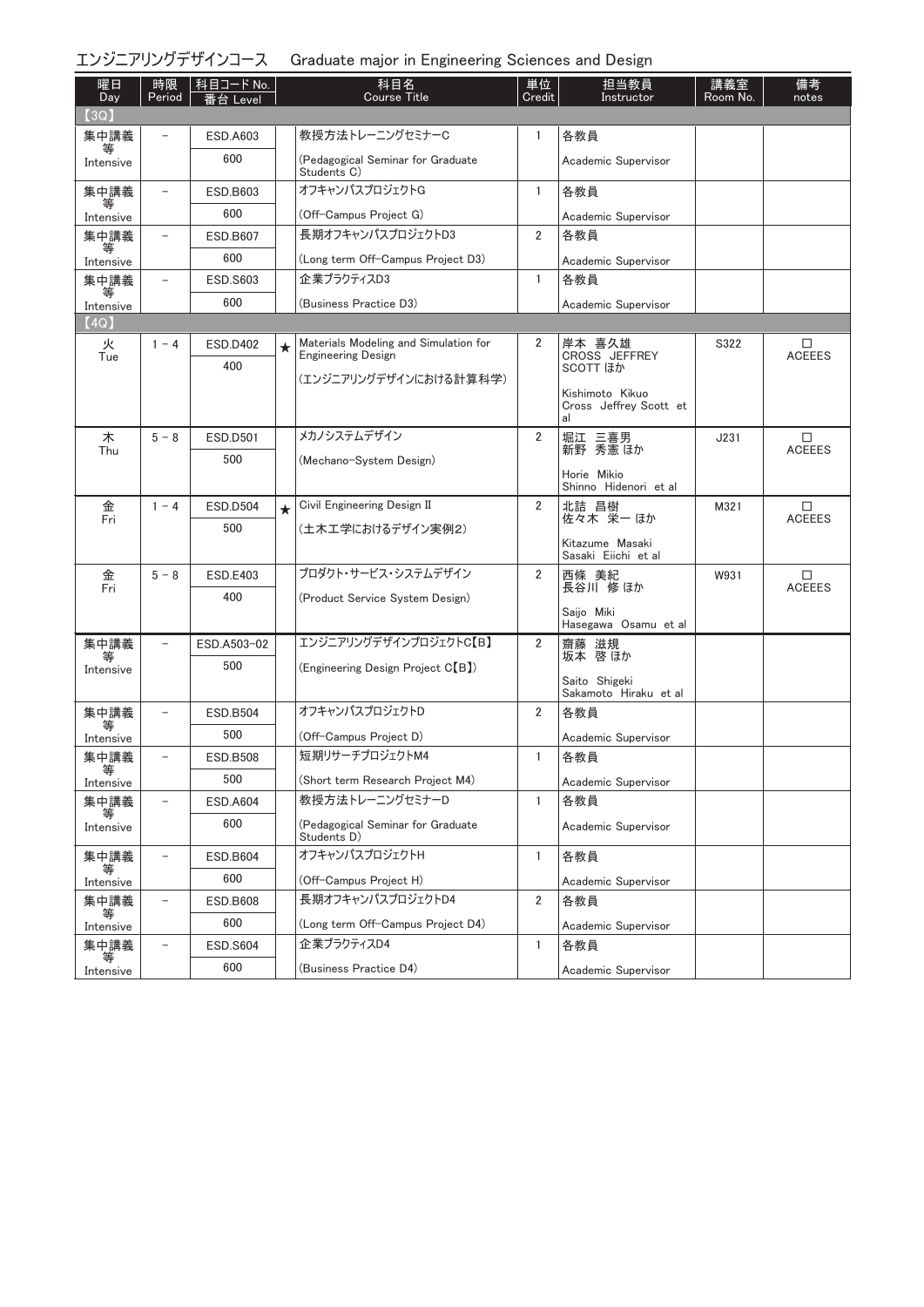| ライフエンジニアリングコース Graduate major in Human Centered Science and Biomedical Engineering |  |  |
|------------------------------------------------------------------------------------|--|--|
|                                                                                    |  |  |

| 曜日<br>Day      | 時限<br>Period             | 科目コード No.<br>番台 Level |         | 科目名<br><b>Course Title</b>                           | 単位<br>Credit   | 担当教員<br>Instructor                      | 講義室<br>Room No. | 備考<br>notes                            |
|----------------|--------------------------|-----------------------|---------|------------------------------------------------------|----------------|-----------------------------------------|-----------------|----------------------------------------|
| $(3 \sim 4Q)$  |                          |                       |         |                                                      |                |                                         |                 |                                        |
| 集中講義           |                          | HCB.C542-02           | $\star$ | International Presentation I                         | 1              | 各教員                                     |                 | $O(3 \sim 4Q)$                         |
| 等<br>Intensive |                          | 500                   |         | (ライフエンジニアリング国際プレゼンテーション<br>第一)                       |                | Academic Supervisor                     |                 |                                        |
| 集中講義           | $\qquad \qquad -$        | HCB.C543-02           | $\star$ | International Presentation II                        | $\mathbf{1}$   | 各教員                                     |                 | $O(3 \sim 4Q)$                         |
| Intensive      |                          | 500                   |         | (ライフエンジニアリング国際プレゼンテーション<br>第二)                       |                | Academic Supervisor                     |                 |                                        |
| 集中講義           | $\overline{\phantom{0}}$ | HCB.C641-02           | $\star$ | International Presentation III                       | $\mathbf{1}$   | 各教員                                     |                 | $O(3 \sim 4Q)$                         |
| 等<br>Intensive |                          | 600                   |         | (ライフエンジニアリング国際プレゼンテーション<br>第三)                       |                | Academic Supervisor                     |                 |                                        |
| 集中講義           |                          | HCB.C642-02           | $\star$ | International Presentation IV                        | 1              | 各教員                                     |                 | $O(3 \sim 4Q)$                         |
| 等<br>Intensive |                          | 600                   |         | (ライフエンジニアリング国際プレゼンテーション<br>第四)                       |                | Academic Supervisor                     |                 |                                        |
| インターン<br>シップ   |                          | HCB.C431-02           |         | ライフエンジニアリング学外研修第一                                    | 1              | 各教員                                     |                 | $O(3 \sim 4Q)$                         |
| Internship     |                          | 400                   |         | (Off Campus Training I)                              |                | Academic Supervisor                     |                 |                                        |
| インターン<br>シップ   | $\overline{\phantom{0}}$ | HCB.C531-02           |         | ライフエンジニアリング学外研修第二                                    | 2              | 各教員                                     |                 | $O(3 - 4Q)$                            |
| Internship     |                          | 500                   |         | (Off Campus Training II)                             |                | Academic Supervisor                     |                 |                                        |
| インターン<br>シップ   | $\qquad \qquad -$        | HCB.C532-02           |         | ライフエンジニアリング学外研修第三                                    | 4              | 各教員                                     |                 | $O(3 \sim 4Q)$                         |
| Internship     |                          | 500                   |         | (Off Campus Training III)                            |                | Academic Supervisor                     |                 |                                        |
| インターン<br>シップ   | $\overline{\phantom{0}}$ | HCB.C631-02           | $\star$ | HCB International Internship                         | 4              | 各教員                                     |                 | $O(3 \sim 4Q)$                         |
| Internship     |                          | 600                   |         | (ライフエンジニアリング実践インターンシップ)                              |                | Academic Supervisor                     |                 |                                        |
| インターン<br>シップ   |                          | HCB.C632-02           |         | ライフエンジニアリング企業実習                                      | 4              | 各教員                                     |                 | $O(3 \sim 4Q)$                         |
| Internship     |                          | 600                   |         | (Research Working in Company)                        |                | Academic Supervisor                     |                 |                                        |
| インターン<br>シップ   | $\overline{\phantom{0}}$ | HCB.C633-02           |         | ライフエンジニアリング実践研修第一                                    | 1              | 各教員                                     |                 | $O(3 \sim 4Q)$                         |
| Internship     |                          | 600                   |         | (HCB off-campus advanced training 1)                 |                | Academic Supervisor                     |                 |                                        |
| インターン<br>シップ   | $\overline{\phantom{a}}$ | HCB.C634-02           |         | ライフエンジニアリング実践研修第二                                    | 2              | 各教員                                     |                 | $O(3 \sim 4Q)$                         |
| Internship     |                          | 600                   |         | (HCB off-campus advanced training 2)                 |                | Academic Supervisor                     |                 |                                        |
| 講究等<br>Seminar | $\overline{\phantom{0}}$ | <b>HCB.Z492</b>       | $\star$ | <b>HCB Seminar F1</b>                                | 2              | 各教員                                     |                 | $O(3 \sim 4Q)$                         |
|                |                          | 400                   |         | (ライフエンジニアリング講究F1)                                    |                | Academic Supervisor                     |                 |                                        |
| 講究等<br>Seminar |                          | <b>HCB.Z592</b>       | $\star$ | <b>HCB Seminar F2</b>                                | 2              | 各教員                                     |                 | $O(3 \sim 4Q)$                         |
|                |                          | 500                   |         | (ライフエンジニアリング講究F2)                                    |                | Academic Supervisor                     |                 |                                        |
| 講究等<br>Seminar | $\overline{\phantom{0}}$ | <b>HCB.Z692</b>       | $\star$ | <b>HCB Seminar F3</b>                                | $\overline{2}$ | 各教員                                     |                 | $O(3 \sim 4Q)$                         |
|                |                          | 600                   |         | (ライフエンジニアリング講究F3)                                    |                | Academic Supervisor                     |                 |                                        |
| 講究等<br>Seminar | $\qquad \qquad -$        | <b>HCB.Z694</b>       | $\star$ | <b>HCB Seminar F4</b>                                | 2              | 各教員                                     |                 | $O(3 \sim 4Q)$                         |
|                |                          | 600                   |         | (ライフエンジニアリング講究F4)                                    |                | Academic Supervisor                     |                 |                                        |
| [3Q]           |                          |                       |         |                                                      |                |                                         |                 |                                        |
| 月<br>Mon       | $1 - 2$                  | <b>MAT.C412</b>       |         | 高分子バイオマテリアル                                          | 2              | 柘植 丈治<br>林智広                            | J232            | $\bullet$ (Mon · Thu)<br><b>ACEEES</b> |
|                |                          | 400                   |         | (Polymeric Biomaterials)                             |                | Tsuge Takeharu<br>Hayashi Tomohiro      |                 |                                        |
| 月              | $3 - 4$                  | <b>MAT.M412</b>       |         | 金属の信頼性と耐久性                                           | 2              | 小林 郁夫                                   | $S8 - 501$      | $\bigcirc$ (Mon · Thu)                 |
| Mon            |                          | 400                   |         | (Reliability and Durability of Metals and<br>Alloys) |                | 小林 覚ほか<br>Kobayashi Equo                |                 |                                        |
| 月              | $5 - 6$                  | <b>MAT.P403</b>       |         | Soft Materials Physics                               | 1              | Kobayashi Satoru et al<br>VACHA MARTIN  | $S8 - 623$      | <b>ACEEES</b>                          |
| Mon            |                          | 400                   | $\star$ |                                                      |                |                                         |                 |                                        |
| 月              | $5 - 6$                  | CAP.T531-02           |         | (ソフトマテリアル物理)<br>触媒反応特論第一【B】                          | 1              | Vacha Martin<br>馬場<br>俊秀                | G114            | <b>ACEEES</b>                          |
| Mon            |                          | 500                   |         | (Advanced Catalytic Reactions I(B))                  |                | 野村 淳子 ほか                                |                 |                                        |
|                |                          |                       |         |                                                      |                | Baba Toshihide<br>Nomura Junko et al    |                 |                                        |
| 火              | $1 - 2$                  | <b>LST.A407</b>       | $\star$ | Science of Metabolism                                | 2              | 久堀 徹                                    | J221,W831       | $\bullet$ (Tue · Fri)                  |
| Tue            |                          | 400                   |         | (生物代謝科学)                                             |                | 平沢 敬ほか                                  |                 |                                        |
|                |                          |                       |         |                                                      |                | Hisabori Toru<br>Hirasawa Takashi et al |                 |                                        |
| 火              | $1 - 2$                  | CAP.T531-01           |         | 触媒反応特論第一【A】                                          | $\mathbf{1}$   | 岡本 昌樹                                   | S422            | <b>ACEEES</b>                          |
| Tue            |                          | 500                   |         | (Advanced Catalytic Reactions I(A))                  |                | Okamoto Masaki                          |                 |                                        |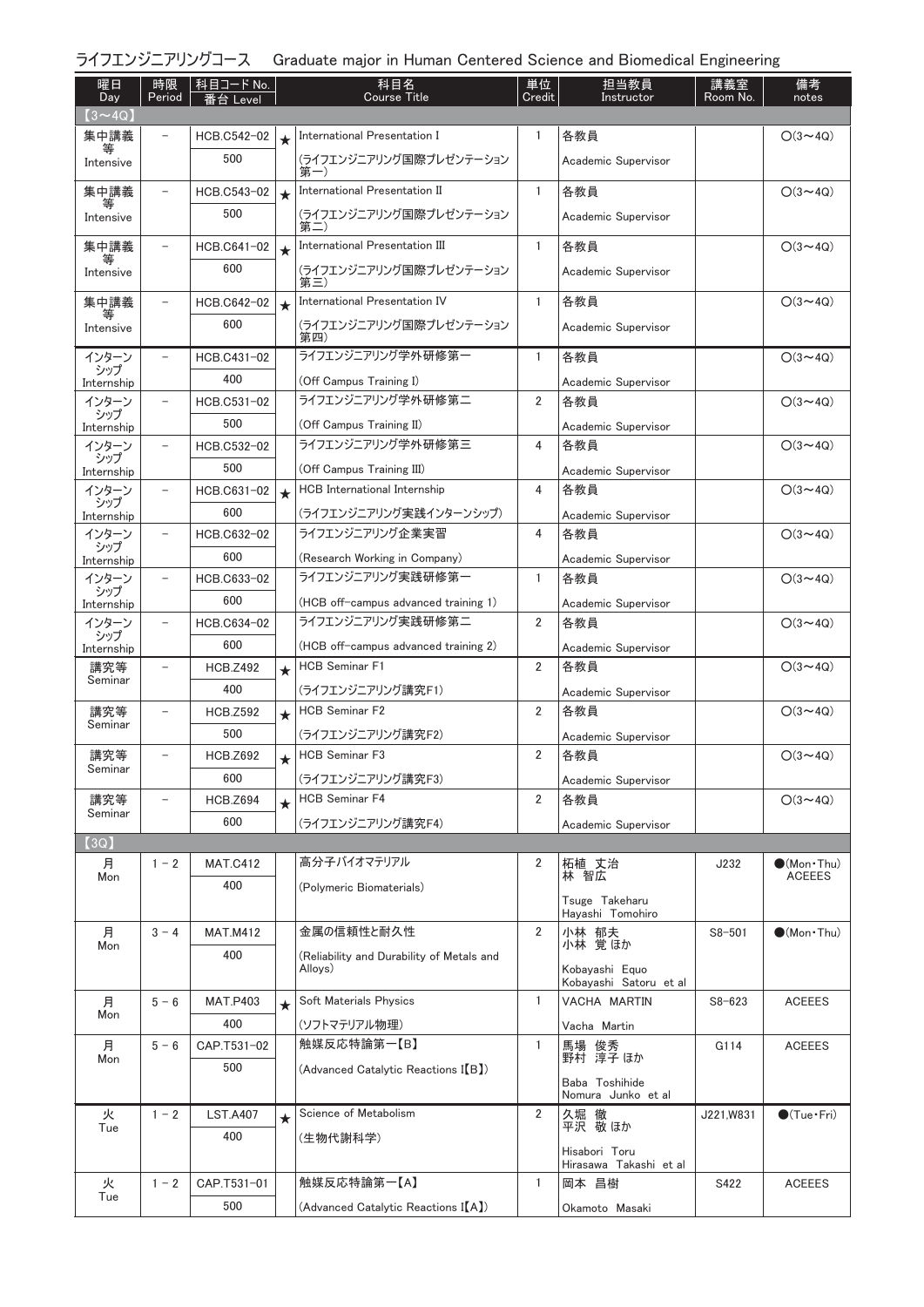|  | ライフエンジニアリングコース Graduate major in Human Centered Science and Biomedical Engineering |  |  |  |
|--|------------------------------------------------------------------------------------|--|--|--|
|--|------------------------------------------------------------------------------------|--|--|--|

| 曜日<br>Day | 時限<br>Period | │ 科目コード No.<br>番台 Level |         | 科目名<br><b>Course Title</b>                                                | 単位<br>Credit   | 担当教員<br>Instructor                       | 講義室<br>Room No.                       | 備考<br>notes                            |
|-----------|--------------|-------------------------|---------|---------------------------------------------------------------------------|----------------|------------------------------------------|---------------------------------------|----------------------------------------|
| (3Q)      |              |                         |         |                                                                           |                |                                          |                                       |                                        |
| 火<br>Tue  | $3 - 4$      | <b>ENR.J409</b>         |         | 研究者向け特許論文等知財の基礎                                                           | 2              | 吉本 護                                     | J232                                  | $\bullet$ (Tue · Fri)                  |
|           |              | 400                     |         | (Introduction to Intellectual Property<br>System)                         |                | Yoshimoto Mamoru                         |                                       |                                        |
| 火<br>Tue  | $3 - 4$      | <b>HCB.C422</b>         | $\star$ | Outline of Human Centered Science and<br><b>Biomedical Engineering II</b> | $\mathbf{1}$   | 八木 透<br>中村 健太郎 ほか                        | B221,石川<br>台3号館306                    |                                        |
|           |              | 400                     |         | (ライフエンジニアリング概論第二)                                                         |                | Yagi Tohru<br>Nakamura Kentaro et al     | 号室<br>Ishikawadai<br>3rd<br>Build.306 |                                        |
| 木         | $1 - 2$      | <b>MAT.C412</b>         |         | 高分子バイオマテリアル                                                               | $\overline{2}$ | 柘植 丈治<br>林 智広                            | J232                                  | $\bullet$ (Mon Thu)                    |
| Thu       |              | 400                     |         | (Polymeric Biomaterials)                                                  |                |                                          |                                       | <b>ACEEES</b>                          |
|           |              |                         |         |                                                                           |                | Tsuge Takeharu<br>Hayashi Tomohiro       |                                       |                                        |
| 木<br>Thu  | $1 - 2$      | <b>HCB.C522</b>         | $\star$ | Advanced Human Centered Science and<br><b>Biomedical Engineering II</b>   | $\mathbf{1}$   | 中村 浩之<br>近藤 科江ほか                         | B223, W833                            |                                        |
|           |              | 500                     |         | (先端ライフエンジニアリング第二)                                                         |                | Nakamura Hiroyuki<br>Kondoh Shinae et al |                                       |                                        |
| 木         | $3 - 4$      | <b>HCB.C442</b>         | $\star$ | Presentation for Science and Engineering                                  | $\mathbf{1}$   | X Chu Ray                                | J232                                  |                                        |
| Thu       |              | 400                     |         | П                                                                         |                | X Chu Rav                                |                                       |                                        |
| 木         | $3 - 4$      | <b>HCB.M463</b>         |         | (プレゼンテーション実践第二)<br>Introduction to Biomedical                             | $\mathbf{1}$   | 八木 透                                     | 石川台3号                                 |                                        |
| Thu       |              | 400                     | $\star$ | Instrumentation                                                           |                |                                          | 館-305号室<br>Ishikawadai                |                                        |
|           |              |                         |         | (医療機器概論)                                                                  |                | Yagi Tohru                               | 3rd Build.                            |                                        |
| 木         | $3 - 4$      | <b>MAT.M412</b>         |         | 金属の信頼性と耐久性                                                                | $\overline{2}$ |                                          | 305<br>$S8 - 501$                     | $\bullet$ (Mon · Thu)                  |
| Thu       |              | 400                     |         | (Reliability and Durability of Metals and                                 |                | 小林 郁夫<br>小林 覚ほか                          |                                       |                                        |
|           |              |                         |         | Alloys)                                                                   |                | Kobayashi Equo<br>Kobayashi Satoru et al |                                       |                                        |
| 金<br>Fri  | $1 - 2$      | <b>LST.A407</b>         | $\star$ | Science of Metabolism                                                     | $\overline{2}$ | 久堀 徹<br>平沢 敬ほか                           | J221, W831                            | $\bigcirc$ (Tue · Fri)                 |
|           |              | 400                     |         | (生物代謝科学)                                                                  |                | Hisabori Toru                            |                                       |                                        |
|           |              |                         |         |                                                                           |                | Hirasawa Takashi et al                   |                                       |                                        |
| 金<br>Fri  | $3 - 4$      | <b>ENR.J409</b>         |         | 研究者向け特許論文等知財の基礎                                                           | $\overline{2}$ | 吉本 護                                     | J232                                  | $\bigcirc$ (Tue · Fri)                 |
|           |              | 400                     |         | (Introduction to Intellectual Property<br>System)                         |                | Yoshimoto Mamoru                         |                                       |                                        |
| 金<br>Fri  | $5 - 6$      | <b>MAT.P422</b>         |         | 有機材料科学設計                                                                  | $\mathbf{1}$   | 扇澤 敏明                                    | $S8 - 623$                            | <b>ACEEES</b>                          |
|           |              | 400                     |         | (Organic Materials Design)                                                |                | Ougizawa Toshiaki                        |                                       |                                        |
| 金<br>Fri  | $5 - 6$      | <b>ICT.H514</b>         | $\star$ | Mechanisms of Visual Perception                                           | 1              | 金子 寛彦<br>佐藤 いまりほか                        | G311, S223                            | 遠隔講義                                   |
|           |              | 500                     |         | (視覚情報処理機構)                                                                |                | Kaneko Hirohiko                          |                                       |                                        |
|           |              |                         |         |                                                                           |                | Sato Imari et al                         |                                       |                                        |
| 集中講義      |              | <b>HCB.C451</b>         |         | ライフエンジニアリング特別講義第一                                                         | $\mathbf{1}$   | ※八木清                                     |                                       |                                        |
| Intensive |              | 400                     |         | (Advanced Research Topics for Life<br>Innovation I)                       |                | X Yagi Kiyoshi                           |                                       |                                        |
| (4Q)      |              |                         |         |                                                                           |                |                                          |                                       |                                        |
| 月<br>Mon  | $1 - 2$      | <b>LST.A410</b>         | $\star$ | Advanced Neuroscience                                                     | 2              | 一瀬 宏<br>鈴木 崇之ほか                          | J221, W831                            | $\bullet$ (Mon · Thu)<br><b>ACLS</b>   |
|           |              | 400                     |         | (神経科学)                                                                    |                | Ichinose Hiroshi<br>Suzuki Takashi et al |                                       |                                        |
| 月         | $3 - 4$      | <b>ICT.H422</b>         | $\star$ | <b>Computational Brain</b>                                                | $\mathbf{1}$   | 小池 康晴                                    | G224                                  |                                        |
| Mon       |              | 400                     |         | (計算論的脳科学)                                                                 |                | Koike Yasuharu                           |                                       |                                        |
| 月         | $3 - 4$      | MAT.M402-01             |         | ナノ材料計測【a】                                                                 | $\overline{2}$ | 曽根 正人<br>三宮 エ                            | J234                                  | $\bullet$ (Mon · Thu)                  |
| Mon       |              | 400                     |         | (Characterization of Nanomaterials [a])                                   |                |                                          |                                       | <b>ACEEES</b>                          |
|           |              |                         |         |                                                                           |                | Sone Masato<br>Sannomiya Takumi          |                                       |                                        |
| 月<br>Mon  | $5 - 6$      | <b>MAT.C401</b>         |         | 誘電体·強誘電体特論                                                                | $\overline{2}$ | 鶴見 敬章<br>武田 博明                           | $S7 - 201$                            | $\bullet$ (Mon · Thu)<br><b>ACEEES</b> |
|           |              | 400                     |         | (Advanced Course of Dielectric and<br>Ferroelectric Materials)            |                | Tsurumi Takaaki<br>Takeda Hiroaki        |                                       |                                        |
| 月         | $5 - 6$      | <b>MAT.P404</b>         | $\star$ | Soft Materials Functional Physics                                         | $\mathbf{1}$   | 早水 裕平                                    | $S8 - 623$                            | <b>ACEEES</b>                          |
| Mon       |              | 400                     |         | (ソフトマテリアル機能物理)                                                            |                | Hayamizu Yuhei                           |                                       |                                        |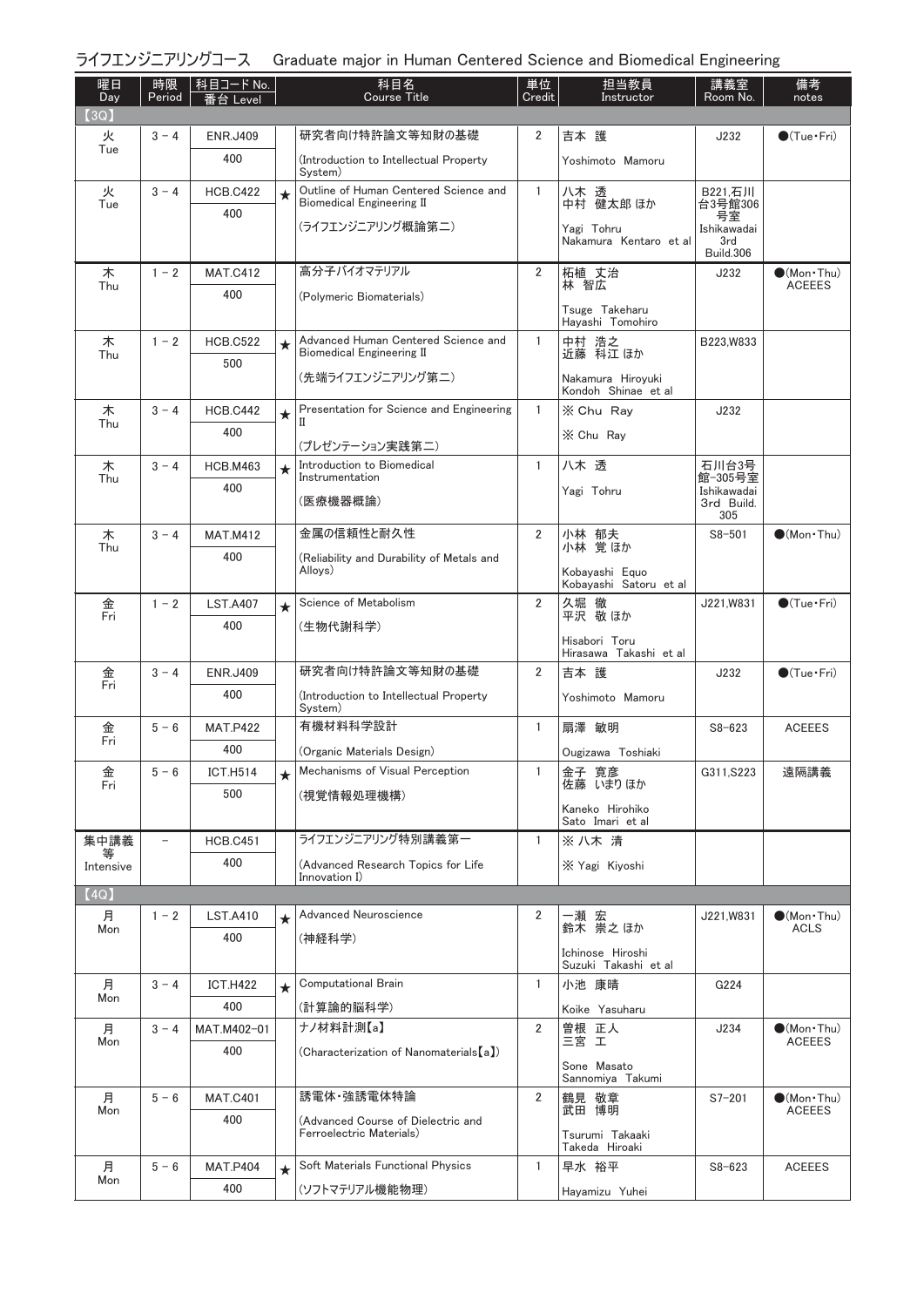| ライフエンジニアリングコース Graduate major in Human Centered Science and Biomedical Engineering |  |  |  |
|------------------------------------------------------------------------------------|--|--|--|
|                                                                                    |  |  |  |

| 曜日<br>Day      | 時限<br>Period             | │ 科目コード No.  <br>番台 Level |         | 科目名<br><b>Course Title</b>                           | 単位<br>Credit   | 担当教員<br>Instructor                       | 講義室<br>Room No. | 備考<br>notes            |
|----------------|--------------------------|---------------------------|---------|------------------------------------------------------|----------------|------------------------------------------|-----------------|------------------------|
| (4Q)<br>月      | $5 - 6$                  | CAP.T532-02               |         | 触媒反応特論第二【B】                                          | -1             |                                          | G114            | <b>ACEEES</b>          |
| Mon            |                          | 500                       |         | (Advanced Catalytic Reactions II(B))                 |                | 馬場 俊秀<br>野村 淳子 ほか                        |                 |                        |
|                |                          |                           |         |                                                      |                | Baba Toshihide<br>Nomura Junko et al     |                 |                        |
| 月              | $7 - 8$                  | <b>MAT.P426</b>           |         | 材料熱物性特論                                              | $\mathbf{1}$   | 森川 淳子                                    | $S8 - 623$      | <b>ACEEES</b>          |
| Mon            |                          | 400                       |         | (Thermal Properties of Materials)                    |                | Morikawa Junko                           |                 |                        |
| 火              | $1 - 2$                  | CAP.T532-01               |         | 触媒反応特論第二【A】                                          | $\mathbf{1}$   | 岡本 昌樹                                    | S423            | <b>ACEEES</b>          |
| Tue            |                          | 500                       |         | (Advanced Catalytic Reactions II(A))                 |                | Okamoto Masaki                           |                 |                        |
| 火<br>Tue       | $3 - 4$                  | <b>HCB.A561</b>           |         | ナノバイオ材料・デバイス概論                                       | 2              | 北本 仁孝<br>林 智広                            | J233            | $\bigcirc$ (Tue · Fri) |
|                |                          | 500                       |         | (Nanobio Materials and Devices)                      |                |                                          |                 |                        |
|                |                          |                           |         |                                                      |                | Kitamoto Yoshitaka<br>Hayashi Tomohiro   |                 |                        |
| 木              | $1 - 2$                  | <b>LST.A410</b>           | $\star$ | Advanced Neuroscience                                | $\overline{2}$ | 一瀬 宏                                     | J221,W831       | $\bullet$ (Mon · Thu)  |
| Thu            |                          | 400                       |         | (神経科学)                                               |                | 鈴木 祟之ほか                                  |                 | <b>ACLS</b>            |
|                |                          |                           |         |                                                      |                | Ichinose Hiroshi<br>Suzuki Takashi et al |                 |                        |
| 木              | $3 - 4$                  | <b>ICT.H421</b>           |         | 医用画像診断装置                                             | $\mathbf{1}$   | 中村 健太郎                                   | G111            |                        |
| Thu            |                          | 400                       |         | (Medical Imaging Systems)                            |                | 田原 麻梨江 ほか                                |                 |                        |
|                |                          |                           |         |                                                      |                | Nakamura Kentaro<br>Tabaru Marie et al   |                 |                        |
| 木              | $3 - 4$                  | MAT.M402-01               |         | ナノ材料計測【a】                                            | 2              | 曽根 正人                                    | J234            | $\bullet$ (Mon · Thu)  |
| Thu            |                          | 400                       |         | (Characterization of Nanomaterials [a])              |                | 三宮 工                                     |                 | <b>ACEEES</b>          |
|                |                          |                           |         |                                                      |                | Sone Masato<br>Sannomiya Takumi          |                 |                        |
| 木              | $5 - 6$                  | <b>MAT.C401</b>           |         | 誘電体·強誘電体特論                                           | 2              | 鶴見 敬章                                    | $S7 - 201$      | $\bullet$ (Mon · Thu)  |
| Thu            |                          | 400                       |         | (Advanced Course of Dielectric and                   |                | 武田 博明                                    |                 | <b>ACEEES</b>          |
|                |                          |                           |         | Ferroelectric Materials)                             |                | Tsurumi Takaaki<br>Takeda Hiroaki        |                 |                        |
| 金              | $3 - 4$                  | <b>HCB.A561</b>           |         | ナノバイオ材料・デバイス概論                                       | $\overline{2}$ | 北本 仁孝                                    | J233            | $\bigcirc$ (Tue · Fri) |
| Fri            |                          | 500                       |         | (Nanobio Materials and Devices)                      |                | 林 智広                                     |                 |                        |
|                |                          |                           |         |                                                      |                | Kitamoto Yoshitaka<br>Hayashi Tomohiro   |                 |                        |
| 集中講義           | $\overline{\phantom{a}}$ | <b>HCB.C401</b>           | $\star$ | Joint Creative Design                                | $\overline{2}$ | 梶原 将                                     |                 |                        |
| 等<br>Intensive |                          | 400                       |         | (ライフエンジニアリング創造設計)                                    |                | 伊能 教夫 ほか                                 |                 |                        |
|                |                          |                           |         |                                                      |                | Kaiiwara Susumu<br>Inou Norio et al      |                 |                        |
| 集中講義           |                          | <b>HCB.C452</b>           |         | ライフエンジニアリング特別講義第二                                    | 1              | ※ 高久田 和夫                                 |                 |                        |
| Intensive      |                          | 400                       |         | (Advanced Research Topics for Life<br>Innovation II) |                | X Takakuda Kazuo                         |                 |                        |
| 集中講義           |                          | HCB.C471-02               | $\star$ | Research Planning for Master Thesis I                | $\mathbf{1}$   | 各教員                                      |                 |                        |
| Intensive      |                          | 400                       |         | (ライフエンジニアリング修士論文研究計画論<br>第一)                         |                | Academic Supervisor                      |                 |                        |
| 集中講義           |                          | HCB.C571-02               | $\star$ | Research Planning for Master Thesis II               | $\mathbf{1}$   | 各教員                                      |                 |                        |
| Intensive      |                          | 500                       |         | (ライフエンジニアリング修士論文研究計画論<br>第二                          |                | Academic Supervisor                      |                 |                        |
| 集中講義           |                          | HCB.C671-02               | $\star$ | Research Planning for Doctoral Thesis I              | $\overline{2}$ | 各教員                                      |                 |                        |
| Intensive      |                          | 600                       |         | (ライフエンジニアリング博士論文研究計画論<br>第一)                         |                | Academic Supervisor                      |                 |                        |
| 集中講義<br>等      |                          | HCB.C672-02               | $\star$ | Research Planning for Doctoral Thesis II             | 2              | 各教員                                      |                 |                        |
| Intensive      |                          | 600                       |         | (ライフエンジニアリング博士論文研究計画論<br>第二                          |                | Academic Supervisor                      |                 |                        |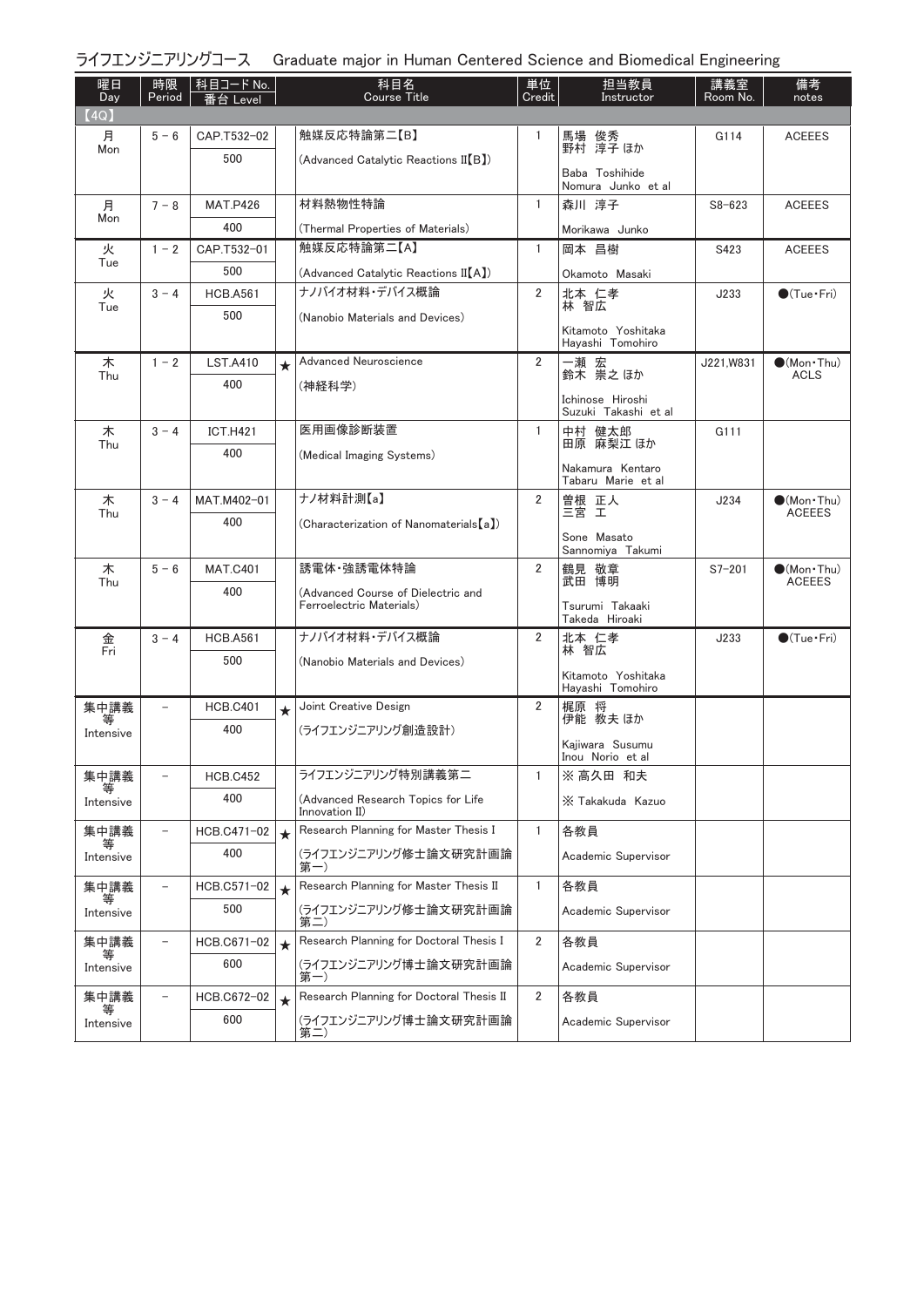| 原子核工学コース Graduate major in Nuclear Engineering |  |  |
|------------------------------------------------|--|--|
|                                                |  |  |

| 曜日<br>Day      | 時限<br>Period      | │科目コード No.<br>番台 Level |         | 科目名<br><b>Course Title</b>                                            | 単位<br>Credit   | 担当教員<br>Instructor                             | 講義室<br>Room No.          | 備考<br>notes                 |
|----------------|-------------------|------------------------|---------|-----------------------------------------------------------------------|----------------|------------------------------------------------|--------------------------|-----------------------------|
| $(3 \sim 4Q)$  |                   |                        |         |                                                                       |                |                                                |                          |                             |
| 月              | $5 - 8$           | <b>NCL.N606</b>        | $\star$ | Nuclear Material Special Laboratory                                   | 2              | 矢野 豊彦<br>吉田 克己                                 | 原講571,<br>先導原子力          | □<br>$O(3 \sim 4Q)$         |
| Mon            |                   | 600                    |         | (原子力材料工学実践特論)                                                         |                |                                                | 研実験室                     |                             |
|                |                   |                        |         |                                                                       |                | Yano Toyohiko<br>Yoshida Katsumi               | North No.2<br>$5F - 571$ |                             |
| 木<br>Thu       | $5 - 8$           | <b>NCL.C604</b>        | $\star$ | Nuclear Fuel Cycle Engineering Special<br>Laboratory                  | $\overline{2}$ | 竹下 健二<br>塚原 剛彦 ほか                              | 原講571,<br>先導原子力          | □<br>$O(3 \sim 4Q)$         |
|                |                   | 600                    |         | (核燃料サイクルエ学実践特論)                                                       |                | Takeshita Kenii                                | 研実験室<br>North No.2       |                             |
|                |                   |                        |         |                                                                       |                | Tsukahara Takehiko et<br>al                    | $5F - 571$               |                             |
| 金              | $9 - 10$          | <b>NCL.F452</b>        |         | 原子力基礎工学第二                                                             | $\overline{2}$ | 赤塚 洋<br>大貫 敏彦 ほか                               | 北2-6F                    | $O(3 - 4Q)$                 |
| Fri            |                   | 400                    |         | (Nuclear Engineering Science II)                                      |                |                                                | 会議室<br>North No.2        | 講義時間<br>$16:45 \sim 18:15$  |
|                |                   |                        |         |                                                                       |                | Akatsuka Hiroshi<br>Ohnuki Toshihiko et al     | $6F - 671$               |                             |
| インターン<br>シップ   | $\qquad \qquad -$ | <b>NCL.U610</b>        |         | グローバル原子力国内インターンシップ                                                    | $\overline{2}$ | 指導教員                                           |                          | $O(3 \sim 4Q)$<br>U-ATOM    |
| Internship     |                   | 600                    |         | (Global Nuclear Internship in Japan)                                  |                | Academic Supervisor                            |                          |                             |
| インターン<br>シップ   | $\qquad \qquad -$ | <b>NCL.U612</b>        | $\star$ | Global Nuclear Internship in Foreign<br>Countries 2                   | $\overline{2}$ | 指導教員                                           |                          | $O(3 \sim 4Q)$<br>U-ATOM    |
| Internship     |                   | 600                    |         | (グローバル原子力国際インターンシップ第二)                                                |                | Academic Supervisor                            |                          |                             |
| 講究等            | $\qquad \qquad -$ | <b>NCL.Z492</b>        | $\star$ | Seminar in Nuclear Engineering F1                                     | $\overline{2}$ | 指導教員                                           |                          | $O(3 \sim 4Q)$              |
| Seminar        |                   | 400                    |         | (原子核工学講究F1)                                                           |                | Academic Supervisor                            |                          |                             |
| 講究等            |                   | <b>NCL.Z592</b>        | $\star$ | Seminar in Nuclear Engineering F2                                     | $\overline{2}$ | 指導教員                                           |                          | $O(3 \sim 4Q)$              |
| Seminar        |                   | 500                    |         | (原子核工学講究F2)                                                           |                | Academic Supervisor                            |                          |                             |
| 講究等<br>Seminar |                   | <b>NCL.Z692</b>        | $\star$ | Seminar in Nuclear Engineering F3                                     | $\overline{2}$ | 指導教員                                           |                          | $O(3 \sim 4Q)$              |
|                |                   | 600                    |         | (原子核工学講究F3)                                                           |                | Academic Supervisor                            |                          |                             |
| 講究等<br>Seminar | $\qquad \qquad -$ | <b>NCL.Z694</b>        | $\star$ | Seminar in Nuclear Engineering F4                                     | $\overline{2}$ | 指導教員                                           |                          | $O(3 \sim 4Q)$              |
|                |                   | 600                    |         | (原子核工学講究F4)                                                           |                | Academic Supervisor                            |                          |                             |
| 講究等<br>Seminar | $\equiv$          | <b>NCL.Z696</b>        | $\star$ | Seminar in Nuclear Engineering F5                                     | 2              | 指導教員                                           |                          | $O(3 \sim 4Q)$              |
| (3Q)           |                   | 600                    |         | (原子核工学講究F5)                                                           |                | Academic Supervisor                            |                          |                             |
| 月              | $1 - 2$           | <b>NCL.N409</b>        | $\star$ | Nuclear Energy Systems                                                | 2              | 高橋 実                                           | 原講571                    | $\bullet$ (Mon Thu)         |
| Mon            |                   | 400                    |         | (原子カシステムエ学)                                                           |                | 木倉 宏成 ほか                                       | North No.2<br>$5F - 571$ |                             |
|                |                   |                        |         |                                                                       |                | Takahashi Minoru<br>Kikura Hiroshige et al     |                          |                             |
| 月              | $3 - 4$           | <b>NCL.C401</b>        | $\star$ | Nuclear Fuel Cycle Engineering                                        | $\overline{2}$ | 竹下 健二                                          | 原講571                    | $\bullet$ (Mon · Thu)       |
| Mon            |                   | 400                    |         | (核燃料サイクルエ学)                                                           |                | 塚原 剛彦 ほか                                       | North No.2<br>$5F - 571$ | <b>ACEEES</b>               |
|                |                   |                        |         |                                                                       |                | Takeshita Kenji<br>Tsukahara Takehiko et<br>al |                          |                             |
| 月              | $5 - 8$           | <b>NCL.D401</b>        | $\star$ | Experiments for Materials related to                                  | 1              | 矢野 豊彦                                          | 原講571,                   | $\Box$                      |
| Mon            |                   | 400                    |         | Decommissioning A                                                     |                | 吉田 克己                                          | 先導原子力<br>研実験室            |                             |
|                |                   |                        |         | (廃止措置·材料工学実験A)                                                        |                | Yano Tovohiko<br>Yoshida Katsumi               | North No.2<br>$5F - 571$ |                             |
| 月              | $9 - 10$          | <b>NCL.U511</b>        | $\star$ | History of Research, Development and<br>Utilization of Nuclear Energy | $\mathbf{1}$   | 齊藤 正樹<br>※山崎 正勝ほか                              | 原講571<br>North No.2      | U-ATOM                      |
| Mon            |                   | 500                    |         | (原子力研究・開発・利用の歴史)                                                      |                |                                                | $5F - 571$               |                             |
|                |                   |                        |         |                                                                       |                | Saito Masaki<br>X Yamazaki Masakatsu<br>et al  |                          |                             |
| 火              | $1 - 2$           | <b>NCL.B401</b>        | $\star$ | Radiation Biology and Medicine                                        | $\overline{2}$ | 松本 義久                                          | 原講571                    | $\bullet$ (Tue $\cdot$ Fri) |
| Tue            |                   | 400                    |         | (放射線生物学·医学)                                                           |                | 林崎 規託                                          | North No.2<br>$5F-571$   | <b>ACEEES</b>               |
|                |                   |                        |         |                                                                       |                | Matsumoto Yoshihisa<br>Hayashizaki Noriyosu    |                          |                             |
| 火<br>Tue       | $3 - 4$           | <b>NCL.C402</b>        | $\star$ | Radioactive Waste Management and<br>Disposal Engineering              | $\mathbf{1}$   | 竹下 健二<br>塚原 剛彦 ほか                              | 原講571<br>North No.2      |                             |
|                |                   | 400                    |         | (放射性廃棄物処分工学)                                                          |                |                                                | $5F - 571$               |                             |
|                |                   |                        |         |                                                                       |                | Takeshita Kenji<br>Tsukahara Takehiko et<br>al |                          |                             |
| 火              | $5 - 6$           | <b>NCL.0501</b>        | $\star$ | Special Lecture on Nuclear Engineering I                              | $\mathbf{1}$   | 小原 徹<br>石原 正博                                  | 原講571                    |                             |
| Tue            |                   | 500                    |         | (原子核工学特別講義第一)                                                         |                |                                                | North No.2<br>$5F - 571$ |                             |
|                |                   |                        |         |                                                                       |                | Obara Toru<br>Ishihara Masahiro                |                          |                             |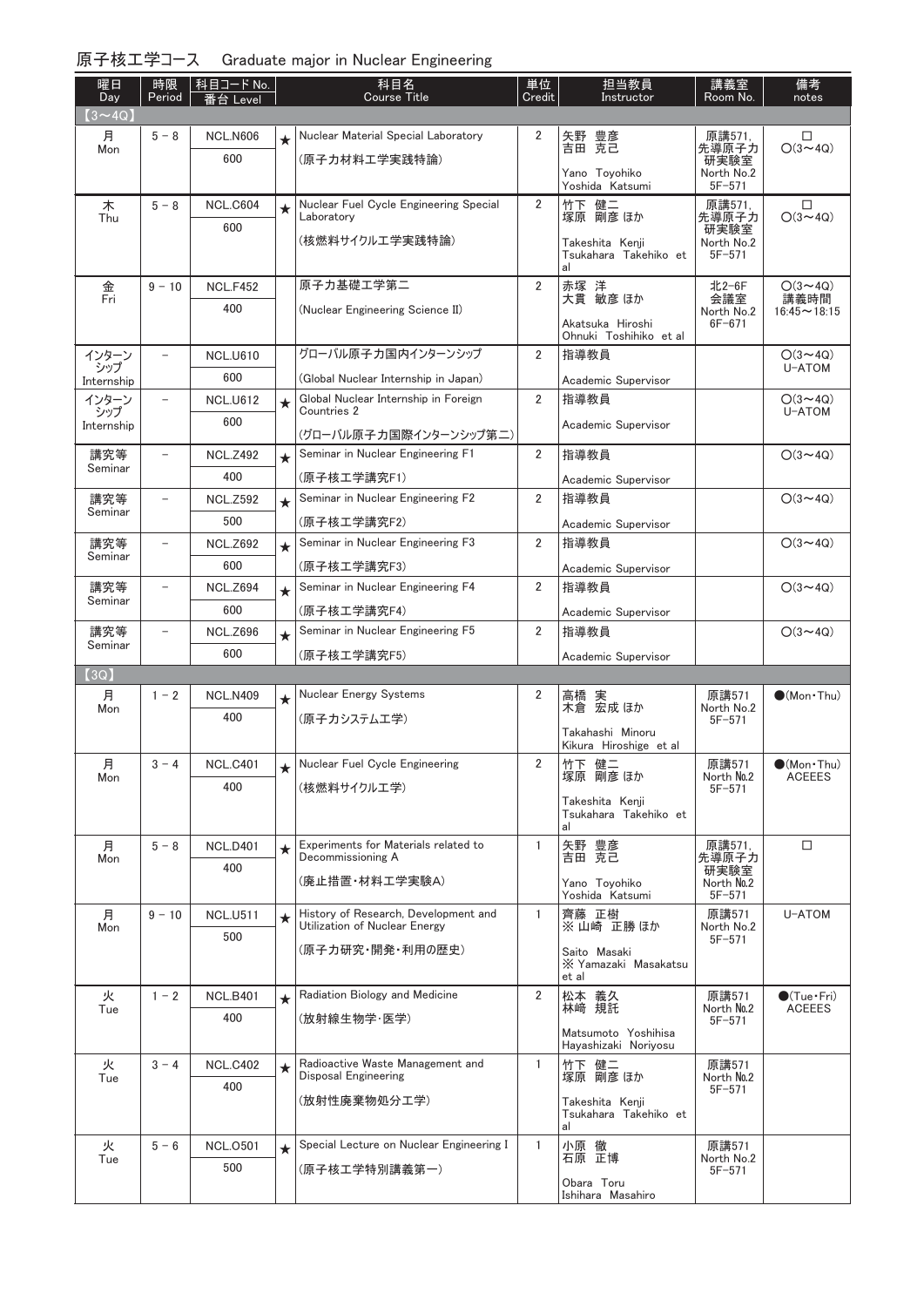| 原子核工学コース Graduate major in Nuclear Engineering |  |  |
|------------------------------------------------|--|--|
|                                                |  |  |

| (3Q)<br>Nuclear Dojo 1<br>韓 治暎<br>火<br>$7 - 8$<br><b>NCL.U501</b><br>1<br>原講571<br>U-ATOM<br>$\star$<br>谷口 富裕 ほか<br>Tue<br>North No.2<br>500<br>(原子力道場第一)<br>$5F - 571$<br>Han Chi Young<br>Taniguchi Tomihiro et al<br>Nuclear Dojo 3<br>$\mathbf{1}$<br>火<br>$9 - 10$<br>尾本 彰<br>原講571<br>U-ATOM<br><b>NCL.U503</b><br>$\star$<br>※蛯澤勝三ほか<br>Tue<br>North No.2<br>500<br>(原子力道場第三)<br>$5F - 571$<br>Omoto Akira<br>X Ebisawa Katsumi et<br>al<br>Special Lecture on Nuclear Engineering V<br>高橋 実<br>水<br>$1 - 2$<br>$\mathbf{1}$<br><b>NCL.0505</b><br>原講571<br>$\star$<br>North No.2<br>Wed<br>500<br>(原子核工学特別講義第五)<br>$5F - 571$<br>Takahashi Minoru<br>English in a Global World<br>井頭 政之<br>水<br>$9 - 10$<br><b>NCL.U506</b><br>$\mathbf{1}$<br>$N2 - 523$<br>U-ATOM<br>$\star$<br>※板野 和彦 ほか<br>Wed<br>500<br>(グローバル世界における英語)<br>Igashira Masayuki<br>X Itano Kazuhiko et al<br>Nuclear Energy Systems<br>$\overline{2}$<br>木<br>高橋 実<br>木倉 宏成 ほか<br>原講571<br>$\bullet$ (Mon · Thu)<br>$1 - 2$<br><b>NCL.N409</b><br>$\star$<br>Thu<br>North No.2<br>400<br>(原子カシステムエ学)<br>$5F - 571$<br>Takahashi Minoru<br>Kikura Hiroshige et al<br>木<br>$3 - 4$<br>Nuclear Fuel Cycle Engineering<br>$\overline{2}$<br>原講571<br><b>NCL.C401</b><br>竹下 健二<br>塚原 剛彦 ほか<br>$\bullet$ (Mon · Thu)<br>$\star$<br>North No.2<br><b>ACEEES</b><br>Thu<br>400<br>(核燃料サイクル工学)<br>$5F-571$<br>Takeshita Kenji<br>Tsukahara Takehiko et<br>al<br>Experiments for Nuclear Fuel Debris and<br>$\mathbf{1}$<br>竹下 健二<br>塚原 剛彦 ほか<br>$\Box$<br>木<br>原講571,<br>$5 - 8$<br><b>NCL.D405</b><br>$\star$<br>Back-end Fuel Cycle A<br>先導原子力<br>Thu<br>400<br>研実験室<br>(核燃料デブリ・バックエンドエ学実験A)<br>North No.2<br>Takeshita Kenji<br>$5F - 571$<br>Tsukahara Takehiko et<br>al<br>木<br>$9 - 10$<br>Nuclear Dojo 6<br><b>NCL.U603</b><br>1<br>齊藤 正樹<br>原講523<br>U-ATOM<br>$\star$<br>富裕 ほか<br>North No.2<br>Thu<br>谷口<br>600<br>(原子力道場第六)<br>$5F - 523$<br>Saito Masaki<br>Taniguchi Tomihiro et al<br>Radiation Biology and Medicine<br>原講571<br>$\bullet$ (Tue · Fri)<br>金<br>2<br>松本 義久<br>$1 - 2$<br><b>NCL.B401</b><br>$\star$<br>林崎 規託<br>Fri<br>North No.2<br><b>ACEEES</b><br>400<br>(放射線生物学·医学)<br>$5F - 571$<br>Matsumoto Yoshihisa<br>Hayashizaki Noriyosu<br>$7 - 8$<br><b>NCL.A602</b><br>Special Lecture on Accelerator and<br>$\mathbf{1}$<br>各教員<br>原講571<br>金<br>$\star$<br>Fusion Reactor Technology II<br>Fri<br>North No.2<br>600<br>Academic Supervisor<br>$5F - 571$<br>(加速器・核融合炉工学特論第二)<br>Risk Communication II<br>金<br>$9 - 10$<br><b>NCL.U606</b><br>1.<br>齊藤 正樹<br>原講571<br>U-ATOM<br>$\star$<br>※ 稲村 智昌 ほか<br>Fri<br>North No.2<br>600<br>(リスクコミュニケーション II)<br>$5F - 571$<br>Saito Masaki<br>et al<br>放射線管理特論第一<br>林崎 規託<br>集中講義<br>1<br>原講523<br>□<br>$1 - 8$<br><b>NCL.0601</b><br>片渕 竜也 ほか<br>$11/13 \sim 14$<br>North No.2<br>等<br>600<br>奇数年度開講<br>(Special Lecture on Radiation<br>$5F - 523$<br>Intensive<br>management I)<br>Hayashizaki Noriyosu<br>Katabuchi Tatsuya et al<br><b>Environmental Dynamics of Radioactive</b><br>$\overline{2}$<br>韓 治暎<br>集中講義<br>U-ATOM<br><b>NCL.U403</b><br>$\star$<br><b>Nuclides</b><br>竹下 健二 ほか<br>400<br>Intensive<br>(放射性物質環境動態)<br>Han Chi Young<br>Takeshita Kenji et al<br>原子核工学国内インターンシップ第一<br>インターン<br>指導教員<br>NCL.I501-03<br>$\mathbf{1}$<br>シップ<br>500<br>(Internship in Nuclear Engineering I)<br>Academic Supervisor<br>Internship<br>原子核工学国内インターンシップ第二<br>$\overline{2}$<br>インターン<br>指導教員<br>NCL.I502-03<br>$\overline{\phantom{0}}$<br>シップ<br>500<br>(Internship in Nuclear Engineering II)<br>Academic Supervisor<br>Internship<br>原子炉廃止措置インターンシップ第一<br>1<br>インターン<br>指導教員<br>NCL.I503-03<br>$\overline{\phantom{0}}$<br>シップ<br>500<br>(Internship in Nuclear Reactor<br>Academic Supervisor<br>Internship<br>Decommissioning I)<br>原子炉廃止措置インターンシップ第二<br>$\overline{2}$<br>NCL.I504-03<br>指導教員<br>インターン<br>シップ<br>500<br>(Internship in Nuclear Reactor<br>Academic Supervisor<br>Internship<br>Decommissioning II) | 曜日<br>Day | 時限<br>Period | │科目コード No.<br>番台 Level | 科目名<br><b>Course Title</b> | 単位<br>Credit | 担当教員<br>Instructor | 講義室<br>Room No. | 備考<br>notes |
|---------------------------------------------------------------------------------------------------------------------------------------------------------------------------------------------------------------------------------------------------------------------------------------------------------------------------------------------------------------------------------------------------------------------------------------------------------------------------------------------------------------------------------------------------------------------------------------------------------------------------------------------------------------------------------------------------------------------------------------------------------------------------------------------------------------------------------------------------------------------------------------------------------------------------------------------------------------------------------------------------------------------------------------------------------------------------------------------------------------------------------------------------------------------------------------------------------------------------------------------------------------------------------------------------------------------------------------------------------------------------------------------------------------------------------------------------------------------------------------------------------------------------------------------------------------------------------------------------------------------------------------------------------------------------------------------------------------------------------------------------------------------------------------------------------------------------------------------------------------------------------------------------------------------------------------------------------------------------------------------------------------------------------------------------------------------------------------------------------------------------------------------------------------------------------------------------------------------------------------------------------------------------------------------------------------------------------------------------------------------------------------------------------------------------------------------------------------------------------------------------------------------------------------------------------------------------------------------------------------------------------------------------------------------------------------------------------------------------------------------------------------------------------------------------------------------------------------------------------------------------------------------------------------------------------------------------------------------------------------------------------------------------------------------------------------------------------------------------------------------------------------------------------------------------------------------------------------------------------------------------------------------------------------------------------------------------------------------------------------------------------------------------------------------------------------------------------------------------------------------------------------------------------------------------------------------------------------------------------------------------------------------------------------------------------------------------------------------------------------------------------------------------------------------------------------------------------------------------------------------------------------------------------------------------------------------------------------------------|-----------|--------------|------------------------|----------------------------|--------------|--------------------|-----------------|-------------|
|                                                                                                                                                                                                                                                                                                                                                                                                                                                                                                                                                                                                                                                                                                                                                                                                                                                                                                                                                                                                                                                                                                                                                                                                                                                                                                                                                                                                                                                                                                                                                                                                                                                                                                                                                                                                                                                                                                                                                                                                                                                                                                                                                                                                                                                                                                                                                                                                                                                                                                                                                                                                                                                                                                                                                                                                                                                                                                                                                                                                                                                                                                                                                                                                                                                                                                                                                                                                                                                                                                                                                                                                                                                                                                                                                                                                                                                                                                                                                                           |           |              |                        |                            |              |                    |                 |             |
|                                                                                                                                                                                                                                                                                                                                                                                                                                                                                                                                                                                                                                                                                                                                                                                                                                                                                                                                                                                                                                                                                                                                                                                                                                                                                                                                                                                                                                                                                                                                                                                                                                                                                                                                                                                                                                                                                                                                                                                                                                                                                                                                                                                                                                                                                                                                                                                                                                                                                                                                                                                                                                                                                                                                                                                                                                                                                                                                                                                                                                                                                                                                                                                                                                                                                                                                                                                                                                                                                                                                                                                                                                                                                                                                                                                                                                                                                                                                                                           |           |              |                        |                            |              |                    |                 |             |
|                                                                                                                                                                                                                                                                                                                                                                                                                                                                                                                                                                                                                                                                                                                                                                                                                                                                                                                                                                                                                                                                                                                                                                                                                                                                                                                                                                                                                                                                                                                                                                                                                                                                                                                                                                                                                                                                                                                                                                                                                                                                                                                                                                                                                                                                                                                                                                                                                                                                                                                                                                                                                                                                                                                                                                                                                                                                                                                                                                                                                                                                                                                                                                                                                                                                                                                                                                                                                                                                                                                                                                                                                                                                                                                                                                                                                                                                                                                                                                           |           |              |                        |                            |              |                    |                 |             |
|                                                                                                                                                                                                                                                                                                                                                                                                                                                                                                                                                                                                                                                                                                                                                                                                                                                                                                                                                                                                                                                                                                                                                                                                                                                                                                                                                                                                                                                                                                                                                                                                                                                                                                                                                                                                                                                                                                                                                                                                                                                                                                                                                                                                                                                                                                                                                                                                                                                                                                                                                                                                                                                                                                                                                                                                                                                                                                                                                                                                                                                                                                                                                                                                                                                                                                                                                                                                                                                                                                                                                                                                                                                                                                                                                                                                                                                                                                                                                                           |           |              |                        |                            |              |                    |                 |             |
|                                                                                                                                                                                                                                                                                                                                                                                                                                                                                                                                                                                                                                                                                                                                                                                                                                                                                                                                                                                                                                                                                                                                                                                                                                                                                                                                                                                                                                                                                                                                                                                                                                                                                                                                                                                                                                                                                                                                                                                                                                                                                                                                                                                                                                                                                                                                                                                                                                                                                                                                                                                                                                                                                                                                                                                                                                                                                                                                                                                                                                                                                                                                                                                                                                                                                                                                                                                                                                                                                                                                                                                                                                                                                                                                                                                                                                                                                                                                                                           |           |              |                        |                            |              |                    |                 |             |
|                                                                                                                                                                                                                                                                                                                                                                                                                                                                                                                                                                                                                                                                                                                                                                                                                                                                                                                                                                                                                                                                                                                                                                                                                                                                                                                                                                                                                                                                                                                                                                                                                                                                                                                                                                                                                                                                                                                                                                                                                                                                                                                                                                                                                                                                                                                                                                                                                                                                                                                                                                                                                                                                                                                                                                                                                                                                                                                                                                                                                                                                                                                                                                                                                                                                                                                                                                                                                                                                                                                                                                                                                                                                                                                                                                                                                                                                                                                                                                           |           |              |                        |                            |              |                    |                 |             |
|                                                                                                                                                                                                                                                                                                                                                                                                                                                                                                                                                                                                                                                                                                                                                                                                                                                                                                                                                                                                                                                                                                                                                                                                                                                                                                                                                                                                                                                                                                                                                                                                                                                                                                                                                                                                                                                                                                                                                                                                                                                                                                                                                                                                                                                                                                                                                                                                                                                                                                                                                                                                                                                                                                                                                                                                                                                                                                                                                                                                                                                                                                                                                                                                                                                                                                                                                                                                                                                                                                                                                                                                                                                                                                                                                                                                                                                                                                                                                                           |           |              |                        |                            |              |                    |                 |             |
|                                                                                                                                                                                                                                                                                                                                                                                                                                                                                                                                                                                                                                                                                                                                                                                                                                                                                                                                                                                                                                                                                                                                                                                                                                                                                                                                                                                                                                                                                                                                                                                                                                                                                                                                                                                                                                                                                                                                                                                                                                                                                                                                                                                                                                                                                                                                                                                                                                                                                                                                                                                                                                                                                                                                                                                                                                                                                                                                                                                                                                                                                                                                                                                                                                                                                                                                                                                                                                                                                                                                                                                                                                                                                                                                                                                                                                                                                                                                                                           |           |              |                        |                            |              |                    |                 |             |
|                                                                                                                                                                                                                                                                                                                                                                                                                                                                                                                                                                                                                                                                                                                                                                                                                                                                                                                                                                                                                                                                                                                                                                                                                                                                                                                                                                                                                                                                                                                                                                                                                                                                                                                                                                                                                                                                                                                                                                                                                                                                                                                                                                                                                                                                                                                                                                                                                                                                                                                                                                                                                                                                                                                                                                                                                                                                                                                                                                                                                                                                                                                                                                                                                                                                                                                                                                                                                                                                                                                                                                                                                                                                                                                                                                                                                                                                                                                                                                           |           |              |                        |                            |              |                    |                 |             |
|                                                                                                                                                                                                                                                                                                                                                                                                                                                                                                                                                                                                                                                                                                                                                                                                                                                                                                                                                                                                                                                                                                                                                                                                                                                                                                                                                                                                                                                                                                                                                                                                                                                                                                                                                                                                                                                                                                                                                                                                                                                                                                                                                                                                                                                                                                                                                                                                                                                                                                                                                                                                                                                                                                                                                                                                                                                                                                                                                                                                                                                                                                                                                                                                                                                                                                                                                                                                                                                                                                                                                                                                                                                                                                                                                                                                                                                                                                                                                                           |           |              |                        |                            |              |                    |                 |             |
|                                                                                                                                                                                                                                                                                                                                                                                                                                                                                                                                                                                                                                                                                                                                                                                                                                                                                                                                                                                                                                                                                                                                                                                                                                                                                                                                                                                                                                                                                                                                                                                                                                                                                                                                                                                                                                                                                                                                                                                                                                                                                                                                                                                                                                                                                                                                                                                                                                                                                                                                                                                                                                                                                                                                                                                                                                                                                                                                                                                                                                                                                                                                                                                                                                                                                                                                                                                                                                                                                                                                                                                                                                                                                                                                                                                                                                                                                                                                                                           |           |              |                        |                            |              |                    |                 |             |
|                                                                                                                                                                                                                                                                                                                                                                                                                                                                                                                                                                                                                                                                                                                                                                                                                                                                                                                                                                                                                                                                                                                                                                                                                                                                                                                                                                                                                                                                                                                                                                                                                                                                                                                                                                                                                                                                                                                                                                                                                                                                                                                                                                                                                                                                                                                                                                                                                                                                                                                                                                                                                                                                                                                                                                                                                                                                                                                                                                                                                                                                                                                                                                                                                                                                                                                                                                                                                                                                                                                                                                                                                                                                                                                                                                                                                                                                                                                                                                           |           |              |                        |                            |              |                    |                 |             |
|                                                                                                                                                                                                                                                                                                                                                                                                                                                                                                                                                                                                                                                                                                                                                                                                                                                                                                                                                                                                                                                                                                                                                                                                                                                                                                                                                                                                                                                                                                                                                                                                                                                                                                                                                                                                                                                                                                                                                                                                                                                                                                                                                                                                                                                                                                                                                                                                                                                                                                                                                                                                                                                                                                                                                                                                                                                                                                                                                                                                                                                                                                                                                                                                                                                                                                                                                                                                                                                                                                                                                                                                                                                                                                                                                                                                                                                                                                                                                                           |           |              |                        |                            |              |                    |                 |             |
|                                                                                                                                                                                                                                                                                                                                                                                                                                                                                                                                                                                                                                                                                                                                                                                                                                                                                                                                                                                                                                                                                                                                                                                                                                                                                                                                                                                                                                                                                                                                                                                                                                                                                                                                                                                                                                                                                                                                                                                                                                                                                                                                                                                                                                                                                                                                                                                                                                                                                                                                                                                                                                                                                                                                                                                                                                                                                                                                                                                                                                                                                                                                                                                                                                                                                                                                                                                                                                                                                                                                                                                                                                                                                                                                                                                                                                                                                                                                                                           |           |              |                        |                            |              |                    |                 |             |
|                                                                                                                                                                                                                                                                                                                                                                                                                                                                                                                                                                                                                                                                                                                                                                                                                                                                                                                                                                                                                                                                                                                                                                                                                                                                                                                                                                                                                                                                                                                                                                                                                                                                                                                                                                                                                                                                                                                                                                                                                                                                                                                                                                                                                                                                                                                                                                                                                                                                                                                                                                                                                                                                                                                                                                                                                                                                                                                                                                                                                                                                                                                                                                                                                                                                                                                                                                                                                                                                                                                                                                                                                                                                                                                                                                                                                                                                                                                                                                           |           |              |                        |                            |              |                    |                 |             |
|                                                                                                                                                                                                                                                                                                                                                                                                                                                                                                                                                                                                                                                                                                                                                                                                                                                                                                                                                                                                                                                                                                                                                                                                                                                                                                                                                                                                                                                                                                                                                                                                                                                                                                                                                                                                                                                                                                                                                                                                                                                                                                                                                                                                                                                                                                                                                                                                                                                                                                                                                                                                                                                                                                                                                                                                                                                                                                                                                                                                                                                                                                                                                                                                                                                                                                                                                                                                                                                                                                                                                                                                                                                                                                                                                                                                                                                                                                                                                                           |           |              |                        |                            |              |                    |                 |             |
|                                                                                                                                                                                                                                                                                                                                                                                                                                                                                                                                                                                                                                                                                                                                                                                                                                                                                                                                                                                                                                                                                                                                                                                                                                                                                                                                                                                                                                                                                                                                                                                                                                                                                                                                                                                                                                                                                                                                                                                                                                                                                                                                                                                                                                                                                                                                                                                                                                                                                                                                                                                                                                                                                                                                                                                                                                                                                                                                                                                                                                                                                                                                                                                                                                                                                                                                                                                                                                                                                                                                                                                                                                                                                                                                                                                                                                                                                                                                                                           |           |              |                        |                            |              |                    |                 |             |
|                                                                                                                                                                                                                                                                                                                                                                                                                                                                                                                                                                                                                                                                                                                                                                                                                                                                                                                                                                                                                                                                                                                                                                                                                                                                                                                                                                                                                                                                                                                                                                                                                                                                                                                                                                                                                                                                                                                                                                                                                                                                                                                                                                                                                                                                                                                                                                                                                                                                                                                                                                                                                                                                                                                                                                                                                                                                                                                                                                                                                                                                                                                                                                                                                                                                                                                                                                                                                                                                                                                                                                                                                                                                                                                                                                                                                                                                                                                                                                           |           |              |                        |                            |              |                    |                 |             |
|                                                                                                                                                                                                                                                                                                                                                                                                                                                                                                                                                                                                                                                                                                                                                                                                                                                                                                                                                                                                                                                                                                                                                                                                                                                                                                                                                                                                                                                                                                                                                                                                                                                                                                                                                                                                                                                                                                                                                                                                                                                                                                                                                                                                                                                                                                                                                                                                                                                                                                                                                                                                                                                                                                                                                                                                                                                                                                                                                                                                                                                                                                                                                                                                                                                                                                                                                                                                                                                                                                                                                                                                                                                                                                                                                                                                                                                                                                                                                                           |           |              |                        |                            |              |                    |                 |             |
|                                                                                                                                                                                                                                                                                                                                                                                                                                                                                                                                                                                                                                                                                                                                                                                                                                                                                                                                                                                                                                                                                                                                                                                                                                                                                                                                                                                                                                                                                                                                                                                                                                                                                                                                                                                                                                                                                                                                                                                                                                                                                                                                                                                                                                                                                                                                                                                                                                                                                                                                                                                                                                                                                                                                                                                                                                                                                                                                                                                                                                                                                                                                                                                                                                                                                                                                                                                                                                                                                                                                                                                                                                                                                                                                                                                                                                                                                                                                                                           |           |              |                        |                            |              |                    |                 |             |
|                                                                                                                                                                                                                                                                                                                                                                                                                                                                                                                                                                                                                                                                                                                                                                                                                                                                                                                                                                                                                                                                                                                                                                                                                                                                                                                                                                                                                                                                                                                                                                                                                                                                                                                                                                                                                                                                                                                                                                                                                                                                                                                                                                                                                                                                                                                                                                                                                                                                                                                                                                                                                                                                                                                                                                                                                                                                                                                                                                                                                                                                                                                                                                                                                                                                                                                                                                                                                                                                                                                                                                                                                                                                                                                                                                                                                                                                                                                                                                           |           |              |                        |                            |              |                    |                 |             |
|                                                                                                                                                                                                                                                                                                                                                                                                                                                                                                                                                                                                                                                                                                                                                                                                                                                                                                                                                                                                                                                                                                                                                                                                                                                                                                                                                                                                                                                                                                                                                                                                                                                                                                                                                                                                                                                                                                                                                                                                                                                                                                                                                                                                                                                                                                                                                                                                                                                                                                                                                                                                                                                                                                                                                                                                                                                                                                                                                                                                                                                                                                                                                                                                                                                                                                                                                                                                                                                                                                                                                                                                                                                                                                                                                                                                                                                                                                                                                                           |           |              |                        |                            |              |                    |                 |             |
|                                                                                                                                                                                                                                                                                                                                                                                                                                                                                                                                                                                                                                                                                                                                                                                                                                                                                                                                                                                                                                                                                                                                                                                                                                                                                                                                                                                                                                                                                                                                                                                                                                                                                                                                                                                                                                                                                                                                                                                                                                                                                                                                                                                                                                                                                                                                                                                                                                                                                                                                                                                                                                                                                                                                                                                                                                                                                                                                                                                                                                                                                                                                                                                                                                                                                                                                                                                                                                                                                                                                                                                                                                                                                                                                                                                                                                                                                                                                                                           |           |              |                        |                            |              |                    |                 |             |
|                                                                                                                                                                                                                                                                                                                                                                                                                                                                                                                                                                                                                                                                                                                                                                                                                                                                                                                                                                                                                                                                                                                                                                                                                                                                                                                                                                                                                                                                                                                                                                                                                                                                                                                                                                                                                                                                                                                                                                                                                                                                                                                                                                                                                                                                                                                                                                                                                                                                                                                                                                                                                                                                                                                                                                                                                                                                                                                                                                                                                                                                                                                                                                                                                                                                                                                                                                                                                                                                                                                                                                                                                                                                                                                                                                                                                                                                                                                                                                           |           |              |                        |                            |              |                    |                 |             |
|                                                                                                                                                                                                                                                                                                                                                                                                                                                                                                                                                                                                                                                                                                                                                                                                                                                                                                                                                                                                                                                                                                                                                                                                                                                                                                                                                                                                                                                                                                                                                                                                                                                                                                                                                                                                                                                                                                                                                                                                                                                                                                                                                                                                                                                                                                                                                                                                                                                                                                                                                                                                                                                                                                                                                                                                                                                                                                                                                                                                                                                                                                                                                                                                                                                                                                                                                                                                                                                                                                                                                                                                                                                                                                                                                                                                                                                                                                                                                                           |           |              |                        |                            |              |                    |                 |             |
|                                                                                                                                                                                                                                                                                                                                                                                                                                                                                                                                                                                                                                                                                                                                                                                                                                                                                                                                                                                                                                                                                                                                                                                                                                                                                                                                                                                                                                                                                                                                                                                                                                                                                                                                                                                                                                                                                                                                                                                                                                                                                                                                                                                                                                                                                                                                                                                                                                                                                                                                                                                                                                                                                                                                                                                                                                                                                                                                                                                                                                                                                                                                                                                                                                                                                                                                                                                                                                                                                                                                                                                                                                                                                                                                                                                                                                                                                                                                                                           |           |              |                        |                            |              |                    |                 |             |
|                                                                                                                                                                                                                                                                                                                                                                                                                                                                                                                                                                                                                                                                                                                                                                                                                                                                                                                                                                                                                                                                                                                                                                                                                                                                                                                                                                                                                                                                                                                                                                                                                                                                                                                                                                                                                                                                                                                                                                                                                                                                                                                                                                                                                                                                                                                                                                                                                                                                                                                                                                                                                                                                                                                                                                                                                                                                                                                                                                                                                                                                                                                                                                                                                                                                                                                                                                                                                                                                                                                                                                                                                                                                                                                                                                                                                                                                                                                                                                           |           |              |                        |                            |              |                    |                 |             |
|                                                                                                                                                                                                                                                                                                                                                                                                                                                                                                                                                                                                                                                                                                                                                                                                                                                                                                                                                                                                                                                                                                                                                                                                                                                                                                                                                                                                                                                                                                                                                                                                                                                                                                                                                                                                                                                                                                                                                                                                                                                                                                                                                                                                                                                                                                                                                                                                                                                                                                                                                                                                                                                                                                                                                                                                                                                                                                                                                                                                                                                                                                                                                                                                                                                                                                                                                                                                                                                                                                                                                                                                                                                                                                                                                                                                                                                                                                                                                                           |           |              |                        |                            |              |                    |                 |             |
|                                                                                                                                                                                                                                                                                                                                                                                                                                                                                                                                                                                                                                                                                                                                                                                                                                                                                                                                                                                                                                                                                                                                                                                                                                                                                                                                                                                                                                                                                                                                                                                                                                                                                                                                                                                                                                                                                                                                                                                                                                                                                                                                                                                                                                                                                                                                                                                                                                                                                                                                                                                                                                                                                                                                                                                                                                                                                                                                                                                                                                                                                                                                                                                                                                                                                                                                                                                                                                                                                                                                                                                                                                                                                                                                                                                                                                                                                                                                                                           |           |              |                        |                            |              |                    |                 |             |
|                                                                                                                                                                                                                                                                                                                                                                                                                                                                                                                                                                                                                                                                                                                                                                                                                                                                                                                                                                                                                                                                                                                                                                                                                                                                                                                                                                                                                                                                                                                                                                                                                                                                                                                                                                                                                                                                                                                                                                                                                                                                                                                                                                                                                                                                                                                                                                                                                                                                                                                                                                                                                                                                                                                                                                                                                                                                                                                                                                                                                                                                                                                                                                                                                                                                                                                                                                                                                                                                                                                                                                                                                                                                                                                                                                                                                                                                                                                                                                           |           |              |                        |                            |              |                    |                 |             |
|                                                                                                                                                                                                                                                                                                                                                                                                                                                                                                                                                                                                                                                                                                                                                                                                                                                                                                                                                                                                                                                                                                                                                                                                                                                                                                                                                                                                                                                                                                                                                                                                                                                                                                                                                                                                                                                                                                                                                                                                                                                                                                                                                                                                                                                                                                                                                                                                                                                                                                                                                                                                                                                                                                                                                                                                                                                                                                                                                                                                                                                                                                                                                                                                                                                                                                                                                                                                                                                                                                                                                                                                                                                                                                                                                                                                                                                                                                                                                                           |           |              |                        |                            |              |                    |                 |             |
|                                                                                                                                                                                                                                                                                                                                                                                                                                                                                                                                                                                                                                                                                                                                                                                                                                                                                                                                                                                                                                                                                                                                                                                                                                                                                                                                                                                                                                                                                                                                                                                                                                                                                                                                                                                                                                                                                                                                                                                                                                                                                                                                                                                                                                                                                                                                                                                                                                                                                                                                                                                                                                                                                                                                                                                                                                                                                                                                                                                                                                                                                                                                                                                                                                                                                                                                                                                                                                                                                                                                                                                                                                                                                                                                                                                                                                                                                                                                                                           |           |              |                        |                            |              |                    |                 |             |
|                                                                                                                                                                                                                                                                                                                                                                                                                                                                                                                                                                                                                                                                                                                                                                                                                                                                                                                                                                                                                                                                                                                                                                                                                                                                                                                                                                                                                                                                                                                                                                                                                                                                                                                                                                                                                                                                                                                                                                                                                                                                                                                                                                                                                                                                                                                                                                                                                                                                                                                                                                                                                                                                                                                                                                                                                                                                                                                                                                                                                                                                                                                                                                                                                                                                                                                                                                                                                                                                                                                                                                                                                                                                                                                                                                                                                                                                                                                                                                           |           |              |                        |                            |              |                    |                 |             |
|                                                                                                                                                                                                                                                                                                                                                                                                                                                                                                                                                                                                                                                                                                                                                                                                                                                                                                                                                                                                                                                                                                                                                                                                                                                                                                                                                                                                                                                                                                                                                                                                                                                                                                                                                                                                                                                                                                                                                                                                                                                                                                                                                                                                                                                                                                                                                                                                                                                                                                                                                                                                                                                                                                                                                                                                                                                                                                                                                                                                                                                                                                                                                                                                                                                                                                                                                                                                                                                                                                                                                                                                                                                                                                                                                                                                                                                                                                                                                                           |           |              |                        |                            |              |                    |                 |             |
|                                                                                                                                                                                                                                                                                                                                                                                                                                                                                                                                                                                                                                                                                                                                                                                                                                                                                                                                                                                                                                                                                                                                                                                                                                                                                                                                                                                                                                                                                                                                                                                                                                                                                                                                                                                                                                                                                                                                                                                                                                                                                                                                                                                                                                                                                                                                                                                                                                                                                                                                                                                                                                                                                                                                                                                                                                                                                                                                                                                                                                                                                                                                                                                                                                                                                                                                                                                                                                                                                                                                                                                                                                                                                                                                                                                                                                                                                                                                                                           |           |              |                        |                            |              |                    |                 |             |
|                                                                                                                                                                                                                                                                                                                                                                                                                                                                                                                                                                                                                                                                                                                                                                                                                                                                                                                                                                                                                                                                                                                                                                                                                                                                                                                                                                                                                                                                                                                                                                                                                                                                                                                                                                                                                                                                                                                                                                                                                                                                                                                                                                                                                                                                                                                                                                                                                                                                                                                                                                                                                                                                                                                                                                                                                                                                                                                                                                                                                                                                                                                                                                                                                                                                                                                                                                                                                                                                                                                                                                                                                                                                                                                                                                                                                                                                                                                                                                           |           |              |                        |                            |              |                    |                 |             |
|                                                                                                                                                                                                                                                                                                                                                                                                                                                                                                                                                                                                                                                                                                                                                                                                                                                                                                                                                                                                                                                                                                                                                                                                                                                                                                                                                                                                                                                                                                                                                                                                                                                                                                                                                                                                                                                                                                                                                                                                                                                                                                                                                                                                                                                                                                                                                                                                                                                                                                                                                                                                                                                                                                                                                                                                                                                                                                                                                                                                                                                                                                                                                                                                                                                                                                                                                                                                                                                                                                                                                                                                                                                                                                                                                                                                                                                                                                                                                                           |           |              |                        |                            |              |                    |                 |             |
|                                                                                                                                                                                                                                                                                                                                                                                                                                                                                                                                                                                                                                                                                                                                                                                                                                                                                                                                                                                                                                                                                                                                                                                                                                                                                                                                                                                                                                                                                                                                                                                                                                                                                                                                                                                                                                                                                                                                                                                                                                                                                                                                                                                                                                                                                                                                                                                                                                                                                                                                                                                                                                                                                                                                                                                                                                                                                                                                                                                                                                                                                                                                                                                                                                                                                                                                                                                                                                                                                                                                                                                                                                                                                                                                                                                                                                                                                                                                                                           |           |              |                        |                            |              |                    |                 |             |
|                                                                                                                                                                                                                                                                                                                                                                                                                                                                                                                                                                                                                                                                                                                                                                                                                                                                                                                                                                                                                                                                                                                                                                                                                                                                                                                                                                                                                                                                                                                                                                                                                                                                                                                                                                                                                                                                                                                                                                                                                                                                                                                                                                                                                                                                                                                                                                                                                                                                                                                                                                                                                                                                                                                                                                                                                                                                                                                                                                                                                                                                                                                                                                                                                                                                                                                                                                                                                                                                                                                                                                                                                                                                                                                                                                                                                                                                                                                                                                           |           |              |                        |                            |              |                    |                 |             |
|                                                                                                                                                                                                                                                                                                                                                                                                                                                                                                                                                                                                                                                                                                                                                                                                                                                                                                                                                                                                                                                                                                                                                                                                                                                                                                                                                                                                                                                                                                                                                                                                                                                                                                                                                                                                                                                                                                                                                                                                                                                                                                                                                                                                                                                                                                                                                                                                                                                                                                                                                                                                                                                                                                                                                                                                                                                                                                                                                                                                                                                                                                                                                                                                                                                                                                                                                                                                                                                                                                                                                                                                                                                                                                                                                                                                                                                                                                                                                                           |           |              |                        |                            |              |                    |                 |             |
|                                                                                                                                                                                                                                                                                                                                                                                                                                                                                                                                                                                                                                                                                                                                                                                                                                                                                                                                                                                                                                                                                                                                                                                                                                                                                                                                                                                                                                                                                                                                                                                                                                                                                                                                                                                                                                                                                                                                                                                                                                                                                                                                                                                                                                                                                                                                                                                                                                                                                                                                                                                                                                                                                                                                                                                                                                                                                                                                                                                                                                                                                                                                                                                                                                                                                                                                                                                                                                                                                                                                                                                                                                                                                                                                                                                                                                                                                                                                                                           |           |              |                        |                            |              |                    |                 |             |
|                                                                                                                                                                                                                                                                                                                                                                                                                                                                                                                                                                                                                                                                                                                                                                                                                                                                                                                                                                                                                                                                                                                                                                                                                                                                                                                                                                                                                                                                                                                                                                                                                                                                                                                                                                                                                                                                                                                                                                                                                                                                                                                                                                                                                                                                                                                                                                                                                                                                                                                                                                                                                                                                                                                                                                                                                                                                                                                                                                                                                                                                                                                                                                                                                                                                                                                                                                                                                                                                                                                                                                                                                                                                                                                                                                                                                                                                                                                                                                           |           |              |                        |                            |              |                    |                 |             |
|                                                                                                                                                                                                                                                                                                                                                                                                                                                                                                                                                                                                                                                                                                                                                                                                                                                                                                                                                                                                                                                                                                                                                                                                                                                                                                                                                                                                                                                                                                                                                                                                                                                                                                                                                                                                                                                                                                                                                                                                                                                                                                                                                                                                                                                                                                                                                                                                                                                                                                                                                                                                                                                                                                                                                                                                                                                                                                                                                                                                                                                                                                                                                                                                                                                                                                                                                                                                                                                                                                                                                                                                                                                                                                                                                                                                                                                                                                                                                                           |           |              |                        |                            |              |                    |                 |             |
|                                                                                                                                                                                                                                                                                                                                                                                                                                                                                                                                                                                                                                                                                                                                                                                                                                                                                                                                                                                                                                                                                                                                                                                                                                                                                                                                                                                                                                                                                                                                                                                                                                                                                                                                                                                                                                                                                                                                                                                                                                                                                                                                                                                                                                                                                                                                                                                                                                                                                                                                                                                                                                                                                                                                                                                                                                                                                                                                                                                                                                                                                                                                                                                                                                                                                                                                                                                                                                                                                                                                                                                                                                                                                                                                                                                                                                                                                                                                                                           |           |              |                        |                            |              |                    |                 |             |
|                                                                                                                                                                                                                                                                                                                                                                                                                                                                                                                                                                                                                                                                                                                                                                                                                                                                                                                                                                                                                                                                                                                                                                                                                                                                                                                                                                                                                                                                                                                                                                                                                                                                                                                                                                                                                                                                                                                                                                                                                                                                                                                                                                                                                                                                                                                                                                                                                                                                                                                                                                                                                                                                                                                                                                                                                                                                                                                                                                                                                                                                                                                                                                                                                                                                                                                                                                                                                                                                                                                                                                                                                                                                                                                                                                                                                                                                                                                                                                           |           |              |                        |                            |              |                    |                 |             |
|                                                                                                                                                                                                                                                                                                                                                                                                                                                                                                                                                                                                                                                                                                                                                                                                                                                                                                                                                                                                                                                                                                                                                                                                                                                                                                                                                                                                                                                                                                                                                                                                                                                                                                                                                                                                                                                                                                                                                                                                                                                                                                                                                                                                                                                                                                                                                                                                                                                                                                                                                                                                                                                                                                                                                                                                                                                                                                                                                                                                                                                                                                                                                                                                                                                                                                                                                                                                                                                                                                                                                                                                                                                                                                                                                                                                                                                                                                                                                                           |           |              |                        |                            |              |                    |                 |             |
|                                                                                                                                                                                                                                                                                                                                                                                                                                                                                                                                                                                                                                                                                                                                                                                                                                                                                                                                                                                                                                                                                                                                                                                                                                                                                                                                                                                                                                                                                                                                                                                                                                                                                                                                                                                                                                                                                                                                                                                                                                                                                                                                                                                                                                                                                                                                                                                                                                                                                                                                                                                                                                                                                                                                                                                                                                                                                                                                                                                                                                                                                                                                                                                                                                                                                                                                                                                                                                                                                                                                                                                                                                                                                                                                                                                                                                                                                                                                                                           |           |              |                        |                            |              |                    |                 |             |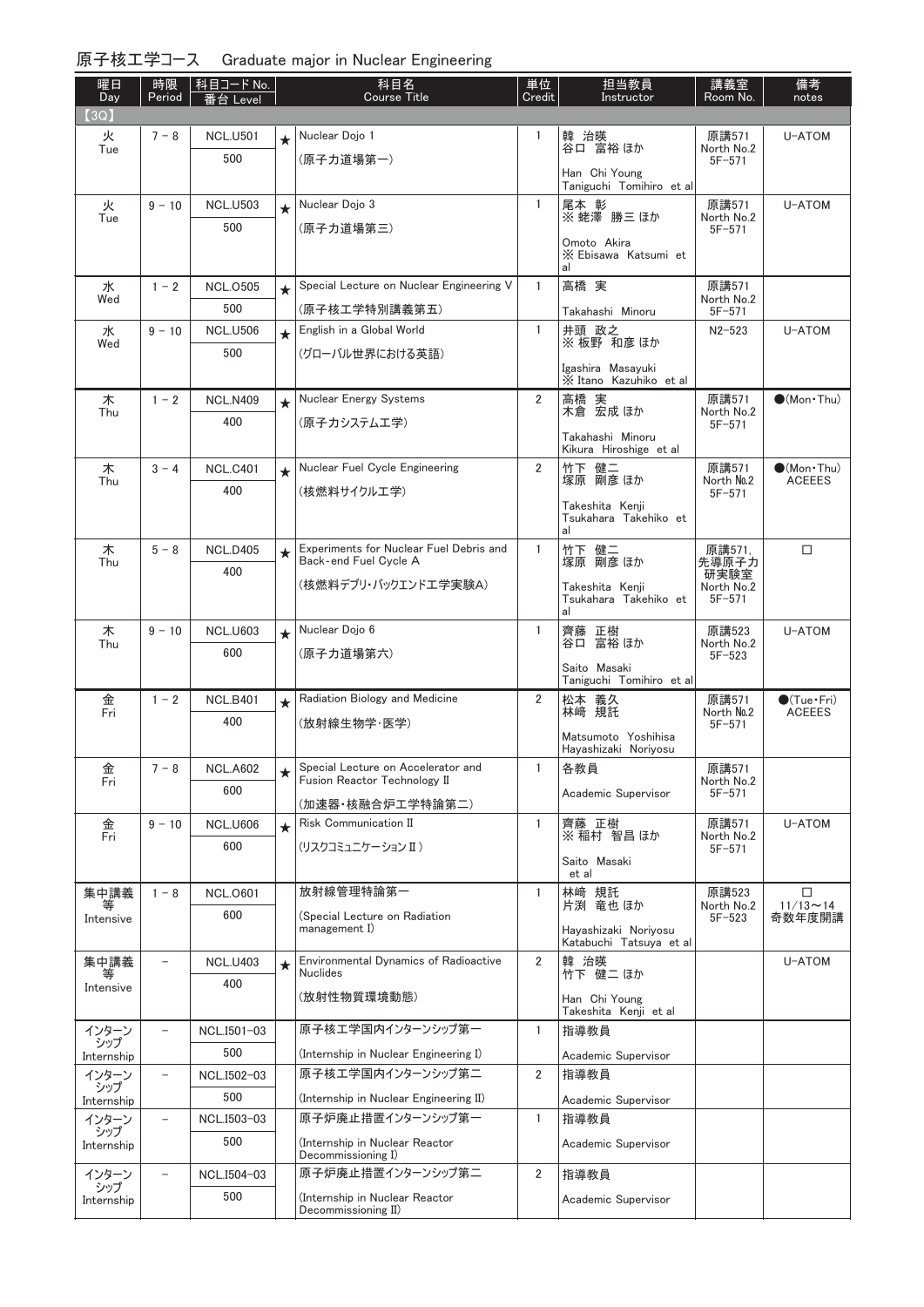| 原子核工学コース Graduate major in Nuclear Engineering |  |  |  |  |
|------------------------------------------------|--|--|--|--|
|------------------------------------------------|--|--|--|--|

| 曜日<br>Day          | 時限<br>Period             | │科目コード No.<br>番台 Level |         | 科目名<br><b>Course Title</b>                                    | 単位<br>Credit   | 担当教員<br>Instructor                             | 講義室<br>Room No.          | 備考<br>notes            |
|--------------------|--------------------------|------------------------|---------|---------------------------------------------------------------|----------------|------------------------------------------------|--------------------------|------------------------|
| [3Q]               |                          |                        |         |                                                               |                |                                                |                          |                        |
| インターン<br>シップ       |                          | NCL.I505-03            | $\star$ | International Internship in Nuclear<br>Engineering I          | $\overline{2}$ | 指導教員                                           |                          |                        |
| Internship         |                          | 500                    |         | (原子核工学国際インターンシップ第一)                                           |                | Academic Supervisor                            |                          |                        |
| インターン              | $\overline{\phantom{0}}$ | NCL.I506-03            | $\star$ | International Internship in Nuclear                           | $\overline{2}$ | 指導教員                                           |                          |                        |
| シップ<br>Internship  |                          | 500                    |         | Engineering II                                                |                | Academic Supervisor                            |                          |                        |
| インターン              | $\overline{\phantom{0}}$ | NCL.I507-03            |         | (原子核工学国際インターンシップ第二)<br>International Internship in Nuclear    | $\overline{2}$ | 指導教員                                           |                          |                        |
| シップ                |                          | 500                    | $\star$ | Engineering III                                               |                |                                                |                          |                        |
| Internship         |                          |                        |         | (原子核工学国際インターンシップ第三)                                           |                | Academic Supervisor                            |                          |                        |
| インターン<br>シップ       | $\overline{\phantom{0}}$ | NCL.I508-03            | $\star$ | International Internship in Nuclear<br>Engineering IV         | 2              | 指導教員                                           |                          |                        |
| Internship         |                          | 500                    |         |                                                               |                | Academic Supervisor                            |                          |                        |
| インターン              |                          | NCL.I601-03            | $\star$ | (原子核工学国際インターンシップ第四)<br>Nuclear Engineering Off-Campus Project | 4              | 指導教員                                           |                          |                        |
| シップ                |                          | 600                    |         | (原子核エ学派遣プロジェクト)                                               |                | Academic Supervisor                            |                          |                        |
| Internship<br>(4Q) |                          |                        |         |                                                               |                |                                                |                          |                        |
| 月                  | $1 - 2$                  | <b>NCL.D404</b>        |         | 原子炉廃止措置工学                                                     | 1              | 竹下 健二                                          | 原講571                    |                        |
| Mon                |                          | 400                    |         | (Nuclear Reactor Decommissioning)                             |                | 加藤 之貴                                          | North No.2<br>$5F - 571$ |                        |
|                    |                          |                        |         |                                                               |                | Takeshita Kenji<br>Kato Yukitaka               |                          |                        |
| 月                  | $3 - 4$                  | <b>NCL.C403</b>        | $\star$ | Nuclear Chemical Engineering                                  | $\mathbf{1}$   | 竹下 健二                                          | 原講571                    | <b>ACEEES</b>          |
| Mon                |                          | 400                    |         | (原子力化学工学特論)                                                   |                | 加藤 之貴                                          | North No.2<br>$5F - 571$ |                        |
|                    |                          |                        |         |                                                               |                | Takeshita Kenji                                |                          |                        |
| 月                  | $5 - 8$                  | <b>NCL.D402</b>        |         | Experiments for Materials related to                          | 1              | Kato Yukitaka                                  | 原講571,                   | $\Box$                 |
| Mon                |                          | 400                    | $\star$ | Decommissioning B                                             |                | 矢野 豊彦<br>吉田 克己                                 | 先導原子力<br>研実験室            |                        |
|                    |                          |                        |         | (廃止措置・材料工学実験B)                                                |                | Yano Toyohiko                                  | North No.2               |                        |
| 火                  | $1 - 2$                  | <b>NCL.F403</b>        |         | Global Nuclear Security                                       | 2              | Yoshida Katsumi                                | $5F - 571$<br>原講571      | $\bigcirc$ (Tue·Fri)   |
| Tue                |                          | 400                    | $\star$ | (グローバル原子力セキュリティ)                                              |                | 相樂 洋<br>林﨑 規託 ほか                               | North No.2<br>$5F - 571$ |                        |
|                    |                          |                        |         |                                                               |                | Sagara Hiroshi                                 |                          |                        |
|                    |                          |                        |         |                                                               |                | Hayashizaki Noriyosu et<br>al                  |                          |                        |
| 火                  | $3 - 8$                  | <b>NCL.D403</b>        | $\star$ | <b>Experiment on Severe Accident</b><br>Engineering           | 2              | 木倉 宏成<br>相樂 洋 ほか                               | 原講571,                   | $\bigcirc$ (Tue · Thu) |
| Tue                |                          | 400                    |         |                                                               |                |                                                | 先導原子力<br>研実験室            | $\Box$                 |
|                    |                          |                        |         | (シビアアクシデントエ学実験)                                               |                | Kikura Hiroshige<br>Sagara Hiroshi et al       | North No.2<br>$5F - 571$ |                        |
| 火                  | $5 - 8$                  | <b>NCL.N607</b>        | $\star$ | Severe Accident Special Laboratory                            | $\overline{2}$ | 木倉 宏成                                          | 原講571.                   | $\bigcirc$ (Tue · Thu) |
| Tue                |                          | 600                    |         | (シビアアクシデントエ学実践特論)                                             |                | 小原 徹 ほか                                        | 先導原子力<br>研実験室            | □                      |
|                    |                          |                        |         |                                                               |                | Kikura Hiroshige<br>Obara Toru et al           | North No.2<br>$5F - 571$ |                        |
| 火                  | $9 - 10$                 | <b>NCL.U507</b>        | $\star$ | International Relations of Nuclear                            | $\mathbf{1}$   | 谷口 富裕                                          | 原講571                    | U-ATOM                 |
| Tue                |                          | 500                    |         | Technology                                                    |                | 尾本 彰                                           | North No.2<br>$5F - 571$ |                        |
|                    |                          |                        |         | (原子力国際関係論)                                                    |                | Taniguchi Tomihiro<br>Omoto Akira              |                          |                        |
| 水                  | $1 - 2$                  | <b>NCL.0506</b>        | $\star$ | Special Lecture on Nuclear Engineering                        | 1              | 小原 徹                                           | 原講571                    |                        |
| Wed                |                          | 500                    |         |                                                               |                | Obara Toru                                     | North No.2<br>$5F - 571$ |                        |
|                    | $1 - 4$                  | <b>NCL.D403</b>        |         | (原子核工学特別講義第六)<br><b>Experiment on Severe Accident</b>         | $\overline{2}$ |                                                | 原講571.                   | $\bigcirc$ (Tue · Thu) |
| 木<br>Thu           |                          | 400                    | $\star$ | Engineering                                                   |                | 木倉 宏成<br>相樂 洋ほか                                | 先導原子力                    | □                      |
|                    |                          |                        |         | (シビアアクシデントエ学実験)                                               |                | Kikura Hiroshige                               | 研<br>実験室                 |                        |
|                    |                          |                        |         |                                                               |                | Sagara Hiroshi et al                           | North No.2<br>$5F - 571$ |                        |
| 木                  | $1 - 4$                  | <b>NCL.N607</b>        | $\star$ | Severe Accident Special Laboratory                            | $\overline{2}$ | 木倉 宏成<br>小原 徹ほか                                | 原講571,                   | $\bullet$ (Tue · Thu)  |
| Thu                |                          | 600                    |         | (シビアアクシデントエ学実践特論)                                             |                |                                                | 先導原子力<br>研実験室            | □                      |
|                    |                          |                        |         |                                                               |                | Kikura Hiroshige<br>Obara Toru et al           | North No.2<br>$5F - 571$ |                        |
| 木                  | $5 - 8$                  | <b>NCL.D406</b>        | $\star$ | Experiments for Nuclear Fuel Debris and                       | $\mathbf{1}$   | 竹下 健二<br>塚原 剛彦 ほか                              | 原講571,                   | $\Box$                 |
| Thu                |                          | 400                    |         | Back-end Fuel Cycle B                                         |                |                                                | 先導原子力<br>研実験室            |                        |
|                    |                          |                        |         | (核燃料デブリ・バックエンドエ学実験B)                                          |                | Takeshita Kenji<br>Tsukahara Takehiko et<br>al | North No.2<br>$5F - 571$ |                        |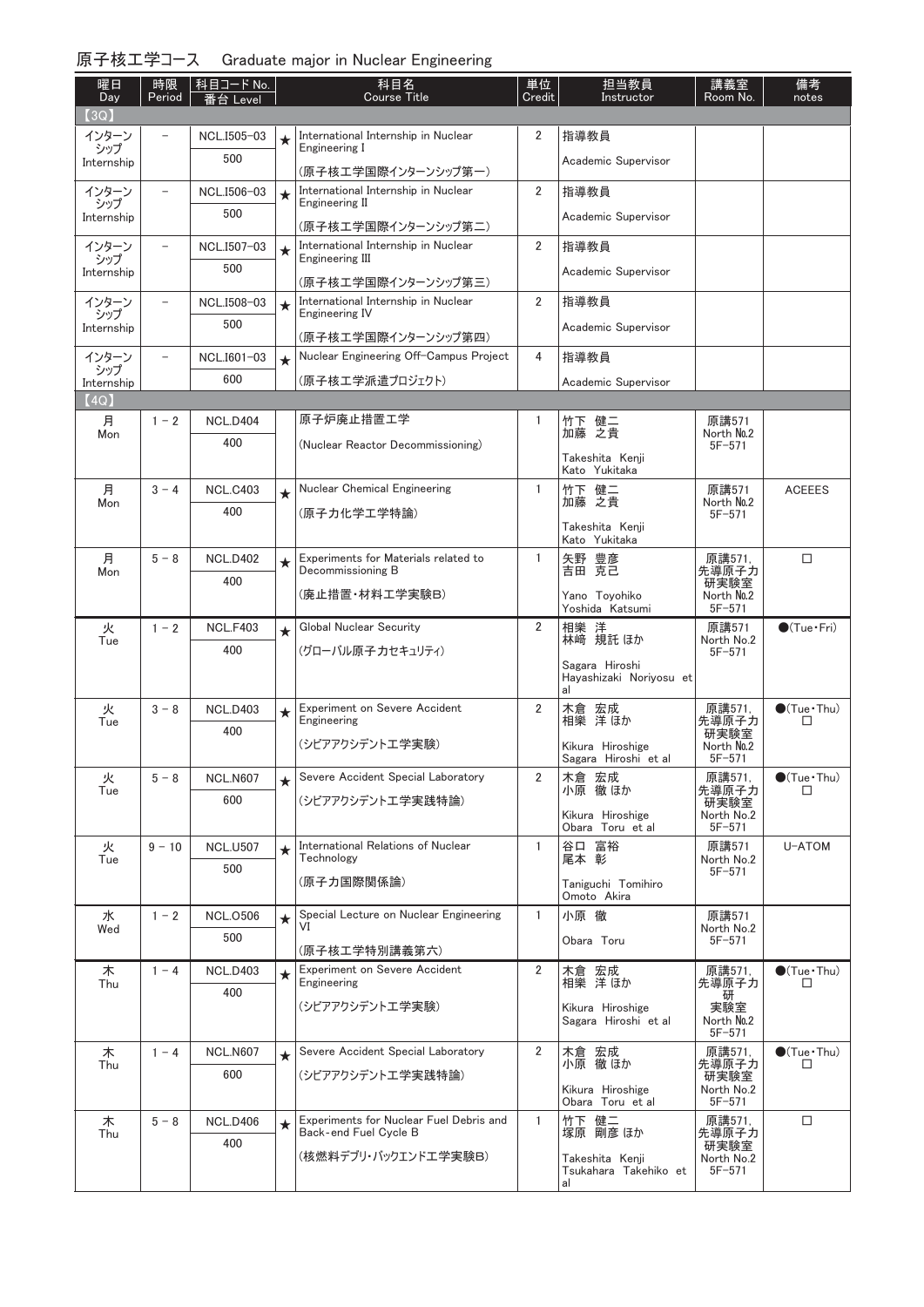| 原子核工学コース Graduate major in Nuclear Engineering |  |  |
|------------------------------------------------|--|--|
|                                                |  |  |

| 曜日                | 時限                       | 科目コード No.          |         | 科目名                                                        | 単位             | 担当教員                                            | 講義室                      | 備考                    |
|-------------------|--------------------------|--------------------|---------|------------------------------------------------------------|----------------|-------------------------------------------------|--------------------------|-----------------------|
| Day               | Period                   | 番台 Level           |         | <b>Course Title</b>                                        | Credit         | Instructor                                      | Room No.                 | notes                 |
| (4Q)<br>金         | $1 - 2$                  | <b>NCL.0502</b>    |         | Special Lecture on Nuclear Engineering II                  | 1              | 大貫 敏彦                                           | 原講571                    |                       |
| Fri               |                          | 500                | $\star$ | (原子核工学特別講義第二)                                              |                | 古谷 正裕                                           | North No.2<br>$5F - 571$ |                       |
|                   |                          |                    |         |                                                            |                | Ohnuki Toshihiko<br>Furuya Masahiro             |                          |                       |
| 金<br>Fri          | $3 - 4$                  | <b>NCL.F402</b>    |         | 原子力関係法規                                                    | $\mathbf{1}$   | 赤塚 洋<br>塚原 剛彦 ほか                                | 原講571<br>North No.2      |                       |
|                   |                          | 400                |         | (Acts and Regulations on Atomic Energy)                    |                |                                                 | $5F - 571$               |                       |
|                   |                          |                    |         |                                                            |                | Akatsuka Hiroshi<br>Tsukahara Takehiko et<br>al |                          |                       |
| 金<br>Fri          | $7 - 8$                  | <b>NCL.F403</b>    | $\star$ | Global Nuclear Security                                    | $\overline{2}$ | 相樂 洋<br>林﨑 規託 ほか                                | 原講571<br>North No.2      | $\bullet$ (Tue · Fri) |
|                   |                          | 400                |         | (グローバル原子力セキュリティ)                                           |                | Sagara Hiroshi                                  | $5F - 571$               |                       |
|                   |                          |                    |         |                                                            |                | Hayashizaki Noriyosu et<br>al                   |                          |                       |
| 金<br>Fri          | $9 - 10$                 | <b>NCL.U510</b>    | $\star$ | Basic International Law and Diplomacy                      | 1              | 齊藤 正樹<br>※堀村 隆彦                                 | 原講571<br>North No.2      | U-ATOM                |
|                   |                          | 500                |         | (国際法の基礎と外交)                                                |                |                                                 | $5F - 571$               |                       |
|                   |                          |                    |         |                                                            |                | Saito Masaki<br>X Horimura Takahiko             |                          |                       |
| 集中講義<br>等         | $1 - 8$                  | <b>NCL.0602</b>    |         | 放射線管理特論第二                                                  | 1              | 林崎 規託<br>片渕 竜也 ほか                               | 原講523<br>NorthNo.2       | □<br>$12/26 \sim 27$  |
| Intensive         |                          | 600                |         | (Special Lecture on Radiation<br>management II)            |                | Havashizaki Norivosu                            | $5F - 523$               | 奇数年度開講                |
|                   |                          |                    |         |                                                            |                | Katabuchi Tatsuya et al                         |                          |                       |
| 集中講義              |                          | <b>NCL.U401</b>    | $\star$ | Measurement of Environmental Radiation                     | $\overline{2}$ | 小栗 慶之<br>千葉 敏ほか                                 |                          | U-ATOM                |
| Intensive         |                          | 400                |         | (環境放射線計測フィールドワーク)                                          |                | Oguri Yoshiyuki                                 |                          |                       |
|                   |                          |                    |         |                                                            |                | Chiba Satoshi et al                             |                          |                       |
| 集中講義<br>等         | $\overline{\phantom{0}}$ | <b>NCL.U505</b>    |         | 原子核エ学ボランティア活動第二                                            | $\mathbf{1}$   | 韓 治暎                                            |                          | U-ATOM                |
| Intensive         |                          | 500                |         | (Nuclear Engineering Volunteer Activities<br>$_{II}$       |                | Han Chi Young                                   |                          |                       |
| インターン<br>シップ      | $\qquad \qquad -$        | NCL.I501-04        |         | 原子核工学国内インターンシップ第一                                          | $\mathbf{1}$   | 指導教員                                            |                          |                       |
| Internship        |                          | 500                |         | (Internship in Nuclear Engineering I)                      |                | Academic Supervisor                             |                          |                       |
| インターン<br>シップ      | $\overline{\phantom{0}}$ | NCL.I502-04        |         | 原子核工学国内インターンシップ第二                                          | $\overline{2}$ | 指導教員                                            |                          |                       |
| Internship        |                          | 500                |         | (Internship in Nuclear Engineering II)                     |                | Academic Supervisor                             |                          |                       |
| インターン<br>シップ      |                          | NCL.I503-04        |         | 原子炉廃止措置インターンシップ第一                                          | $\mathbf{1}$   | 指導教員                                            |                          |                       |
| Internship        |                          | 500                |         | (Internship in Nuclear Reactor<br>Decommissioning I)       |                | Academic Supervisor                             |                          |                       |
| インターン             |                          | NCL.I504-04        |         | 原子炉廃止措置インターンシップ第二                                          | $\overline{2}$ | 指導教員                                            |                          |                       |
| シップ<br>Internship |                          | 500                |         | (Internship in Nuclear Reactor<br>Decommissioning II)      |                | Academic Supervisor                             |                          |                       |
| インターン<br>シップ      |                          | NCL.I505-04        | $\star$ | International Internship in Nuclear<br>Engineering I       | $\overline{2}$ | 指導教員                                            |                          |                       |
| Internship        |                          | 500                |         | (原子核工学国際インターンシップ第一)                                        |                | Academic Supervisor                             |                          |                       |
| インターン<br>シップ      |                          | NCL.I506-04        | $\star$ | International Internship in Nuclear<br>Engineering II      | $\overline{2}$ | 指導教員                                            |                          |                       |
| Internship        |                          | 500                |         | (原子核工学国際インターンシップ第二)                                        |                | Academic Supervisor                             |                          |                       |
| インターン             |                          | NCL.I507-04        | $\star$ | International Internship in Nuclear                        | $\overline{2}$ | 指導教員                                            |                          |                       |
| シップ<br>Internship |                          | 500                |         | Engineering III                                            |                | Academic Supervisor                             |                          |                       |
|                   | $\overline{\phantom{a}}$ |                    |         | (原子核工学国際インターンシップ第三)<br>International Internship in Nuclear | $\overline{2}$ | 指導教員                                            |                          |                       |
| インターン<br>シップ      |                          | NCL.I508-04<br>500 | $\star$ | Engineering IV                                             |                |                                                 |                          |                       |
| Internship        |                          |                    |         | (原子核工学国際インターンシップ第四)                                        |                | Academic Supervisor                             |                          |                       |
| インターン<br>シップ      | $\overline{\phantom{a}}$ | NCL.I601-04        | $\star$ | Nuclear Engineering Off-Campus Project                     | 4              | 指導教員                                            |                          |                       |
| Internship        |                          | 600                |         | (原子核エ学派遣プロジェクト)                                            |                | Academic Supervisor                             |                          |                       |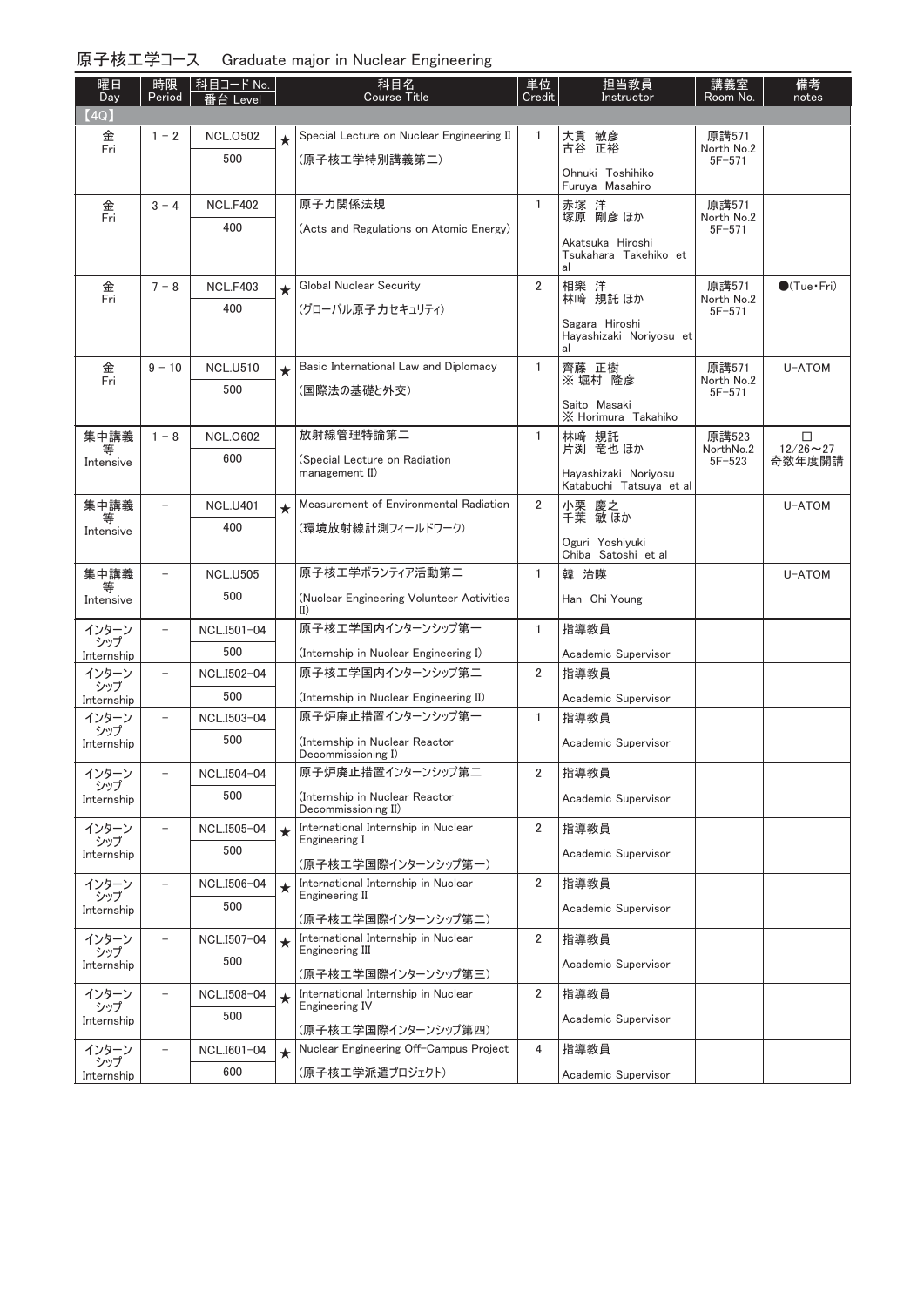| 曜日                   | 時限<br>Period             | 科目コード No.              |         | 科目名<br><b>Course Title</b>                  | 単位<br>Credit   | 担当教員<br>Instructor                       | 講義室<br>Room No. | 備考                                      |
|----------------------|--------------------------|------------------------|---------|---------------------------------------------|----------------|------------------------------------------|-----------------|-----------------------------------------|
| Day<br>$(3 \sim 4Q)$ |                          | 番台 Level               |         |                                             |                |                                          |                 | notes                                   |
| 火                    | $5 - 6$                  | <b>XCO.T499</b>        | $\star$ | Advanced Topics in Computing BO             | 2              | <b>BLASZCZYSZYN</b>                      | W831            | $\bullet$ (Tue•Fri)                     |
| Tue                  |                          | 400                    |         | (情報理工学特別講義BO)                               |                | <b>Bartlomiei</b>                        |                 | $O(3 \sim 4Q)$                          |
|                      |                          |                        |         |                                             |                | Blaszczyszyn Bartlomiej                  |                 |                                         |
| 火<br>Tue             | $5 - 6$                  | XCO.T674               | $\star$ | Advanced Topics in Computing D              | $\overline{2}$ | <b>BLASZCZYSZYN</b><br><b>Bartlomiei</b> | W831            | $\bullet$ (Tue•Fri)<br>$O(3 \sim 4Q)$   |
|                      |                          | 600                    |         | (情報理工学特別講義D)                                |                | Blaszczyszyn Bartlomiej                  |                 |                                         |
| 水                    | $5 - 8$                  | <b>ART.U682</b>        | $\star$ | Forum on Artificial Intelligence F3         | 1              | 瀧ノ上 正浩                                   | W631, J233      | $\Box$                                  |
| Wed                  |                          | 600                    |         | (知能情報フォーラムF3)                               |                | 青木 工太 ほか                                 |                 | $O(3 \sim 4Q)$                          |
|                      |                          |                        |         |                                             |                | Takinoue Masahiro<br>Aoki Kota et al     |                 |                                         |
| 水                    | $5 - 8$                  | <b>ART.U684</b>        | $\star$ | Forum on Artificial Intelligence F4         | $\mathbf{1}$   | 瀧ノ上 正浩                                   | W631, J233      | $\Box$                                  |
| Wed                  |                          | 600                    |         | (知能情報フォーラムF4)                               |                | 青木 工太 ほか                                 |                 | $O(3 \sim 4Q)$                          |
|                      |                          |                        |         |                                             |                | Takinoue Masahiro<br>Aoki Kota et al     |                 |                                         |
| 金                    | $5 - 6$                  | XCO.T499               | $\star$ | Advanced Topics in Computing BO             | 2              | BLASZCZYSZYN                             | W831            | $\bigcirc$ (Tue · Fri)                  |
| Fri                  |                          | 400                    |         | (情報理工学特別講義BO)                               |                | Bartlomiej                               |                 | $O(3 \sim 4Q)$                          |
|                      |                          |                        |         |                                             | $\overline{2}$ | Blaszczyszyn Bartlomiej                  |                 |                                         |
| 金<br>Fri             | $5 - 6$                  | XCO.T674               | $\star$ | Advanced Topics in Computing D              |                | BLASZCZYSZYN<br>Bartlomiei               | W831            | $\bullet$ (Tue · Fri)<br>$O(3 \sim 4Q)$ |
|                      |                          | 600                    |         | (情報理工学特別講義D)                                |                | Blaszczyszyn Bartlomiej                  |                 |                                         |
| 集中講義                 |                          | ART.T549-01            |         | 知能情報特別講義D                                   | $\overline{2}$ | 未定                                       |                 | $O(3 \sim 4Q)$                          |
| Intensive            |                          | 500                    |         | (Advance Topics in Artificial Intelligence) |                | Undecided                                |                 |                                         |
| 講究等                  | $\overline{\phantom{0}}$ | <b>ART.U482</b>        |         | 知能情報特別演習 実験第二                               | $\mathbf{1}$   | 指導教員                                     |                 | $O(3 \sim 4Q)$                          |
| Seminar              |                          | 400                    |         | (Workshop on Artificial Intelligence II)    |                | Academic Supervisor                      |                 |                                         |
| 講究等                  | $\overline{\phantom{0}}$ | <b>ART.Z492</b>        |         | 知能情報講究F1                                    | $\overline{2}$ | 指導教員                                     |                 | $O(3 \sim 4Q)$                          |
| Seminar              |                          | 400                    |         | (Seminar on Artificial Intelligence F1)     |                | Academic Supervisor                      |                 |                                         |
| 講究等                  | $\overline{\phantom{0}}$ | <b>ART.Z592</b>        |         | 知能情報講究F2                                    | 2              | 指導教員                                     |                 | $O(3 \sim 4Q)$                          |
| Seminar              |                          | 500                    |         | (Seminar on Artificial Intelligence F2)     |                | Academic Supervisor                      |                 |                                         |
| 講究等<br>Seminar       |                          | <b>ART.Z692</b>        |         | 知能情報講究F3                                    | $\overline{2}$ | 指導教員                                     |                 | $O(3 \sim 4Q)$                          |
|                      |                          | 600                    |         | (Seminar on Artificial Intelligence F3)     |                | Academic Supervisor                      |                 |                                         |
| 講究等<br>Seminar       |                          | <b>ART.Z694</b>        |         | 知能情報講究F4                                    | 2              | 指導教員                                     |                 | $O(3 \sim 4Q)$                          |
|                      |                          | 600                    |         | (Seminar on Artificial Intelligence F4)     |                | Academic Supervisor                      |                 |                                         |
| 講究等<br>Seminar       |                          | ART.Z696               |         | 知能情報講究F5                                    | 2              | 指導教員                                     |                 | $O(3 \sim 4Q)$                          |
|                      |                          | 600                    |         | (Seminar on Artificial Intelligence F5)     |                | Academic Supervisor                      |                 |                                         |
| (3Q)                 |                          |                        |         |                                             |                |                                          |                 |                                         |
| 月<br>Mon             | $1 - 2$                  | <b>MCS.T403</b>        | $\star$ | <b>Statistical Learning Theory</b>          | 2              | 渡邊 澄夫<br>樺島 祥介                           | G511            | $\bullet$ (Mon · Thu)                   |
|                      |                          | 400                    |         | (統計的学習理論)                                   |                | Watanabe Sumio                           |                 |                                         |
|                      |                          |                        |         |                                             |                | Kabashima Yoshiyuki                      |                 |                                         |
| 月<br>Mon             | $7 - 8$                  | <b>ART.T460</b>        | $\star$ | Speech Information Processing               | $\overline{2}$ | 篠田 浩一                                    | W831, G111      | $\bullet$ (Mon · Thu)                   |
|                      |                          | 400<br><b>ART.T459</b> |         | (音声情報処理)<br>自然言語処理                          | 2              | Shinoda Koichi                           |                 | $\bullet$ (Tue · Fri)                   |
| 火<br>Tue             | $1 - 2$                  | 400                    |         | (Natural Language Processing)               |                | 德永 健伸<br>藤井 敦                            | W832            |                                         |
|                      |                          |                        |         |                                             |                | Tokunaga Takenobu                        |                 |                                         |
| 火                    | $3 - 4$                  | <b>MCS.T407</b>        |         | High Performance Computing                  | $\overline{2}$ | Fujii Atsushi<br>松岡 聡                    | <b>H119A</b>    | $\bullet$ (Tue $\cdot$ Fri)             |
| Tue                  |                          | 400                    | $\star$ | (大規模計算論)                                    |                | 遠藤 敏夫                                    |                 |                                         |
|                      |                          |                        |         |                                             |                | Matsuoka Satoshi                         |                 |                                         |
| 火                    | $5 - 6$                  | <b>MCS.T402</b>        |         | Mathematical Optimization: Theory and       | 2              | Endo Toshio<br>福田 光浩                     | W832            | $\bullet$ (Tue · Fri)                   |
| Tue                  |                          | 400                    | $\star$ | Algorithms                                  |                | 山下真                                      |                 |                                         |
|                      |                          |                        |         | (数理最適化理論)                                   |                | Fukuda Mituhiro                          |                 |                                         |
|                      | $1 - 2$                  |                        |         | <b>Statistical Learning Theory</b>          | 2              | Yamashita Makoto                         | G511            | $\bullet$ (Mon $\cdot$ Thu)             |
| 木<br>Thu             |                          | <b>MCS.T403</b><br>400 | $\star$ |                                             |                | 渡邊 澄夫<br>樺島 祥介                           |                 |                                         |
|                      |                          |                        |         | (統計的学習理論)                                   |                | Watanabe Sumio                           |                 |                                         |
|                      | $7 - 8$                  |                        |         | Speech Information Processing               | $\overline{2}$ | Kabashima Yoshiyuki<br>篠田 浩一             |                 |                                         |
| 木<br>Thu             |                          | <b>ART.T460</b><br>400 | $\star$ |                                             |                |                                          | W831,G111       | $\bullet$ (Mon · Thu)                   |
|                      |                          |                        |         | (音声情報処理)                                    |                | Shinoda Koichi                           |                 |                                         |

## 知能情報コース Graduate major in Artificial Intelligence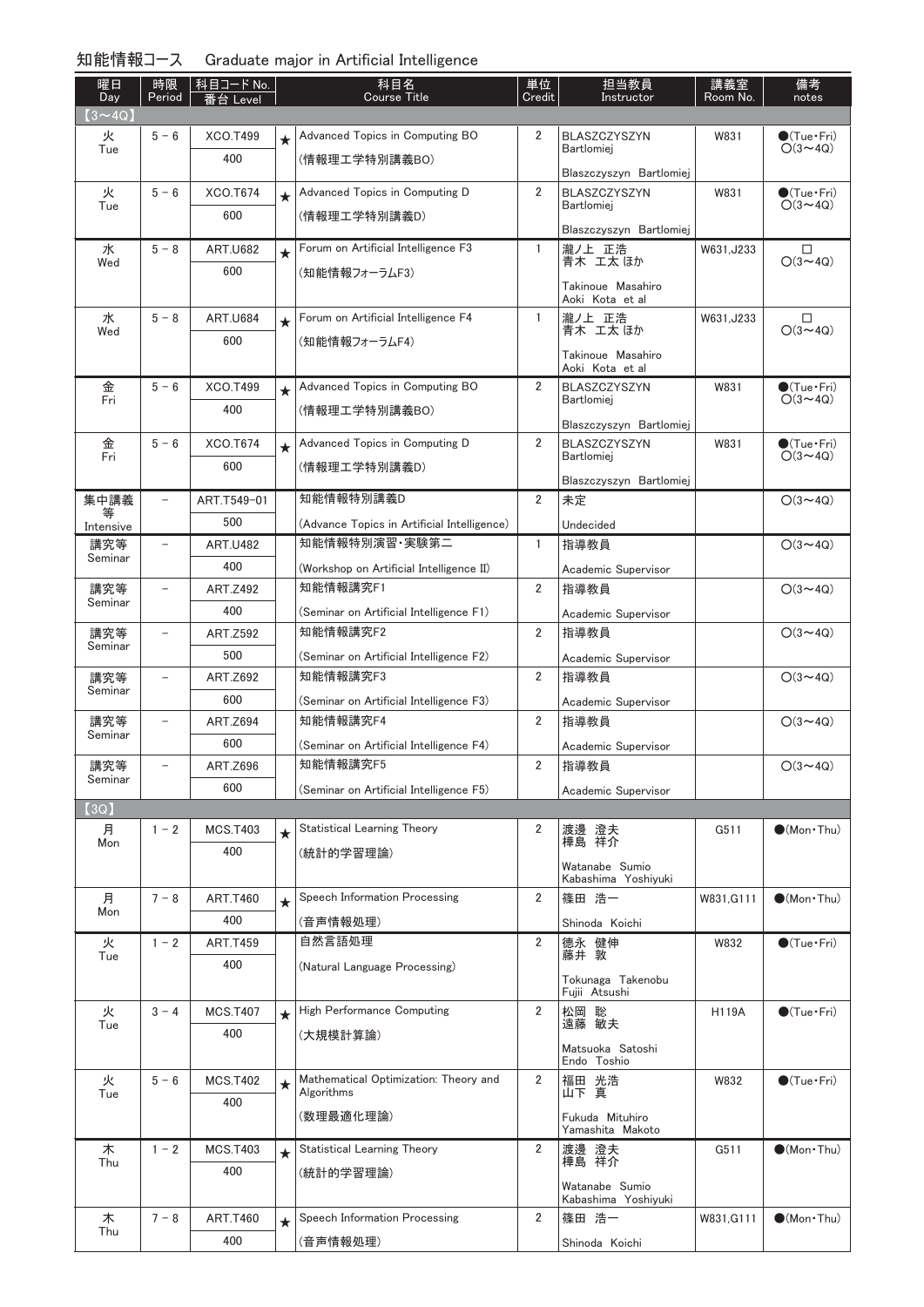| 曜日<br>Day    | 時限<br>Period             | 科目コード No.<br>番台 Level |         | 科目名<br>Course Title                                          | 単位<br>Credit   | 担当教員<br>Instructor                  | 講義室<br>Room No. | 備考<br>notes            |
|--------------|--------------------------|-----------------------|---------|--------------------------------------------------------------|----------------|-------------------------------------|-----------------|------------------------|
| (3Q)         |                          |                       |         |                                                              |                |                                     |                 |                        |
| 金<br>Fri     | $1 - 2$                  | <b>ART.T459</b>       |         | 自然言語処理                                                       | 2              | 德永 健伸                               | W832            | $\bullet$ (Tue · Fri)  |
|              |                          | 400                   |         | (Natural Language Processing)                                |                | 藤井 敦                                |                 |                        |
|              |                          |                       |         |                                                              |                | Tokunaga Takenobu<br>Fujii Atsushi  |                 |                        |
| 金            | $3 - 4$                  | <b>MCS.T407</b>       | $\star$ | High Performance Computing                                   | $\overline{2}$ | 松岡 聡                                | <b>H119A</b>    | $\bullet$ (Tue · Fri)  |
| Fri          |                          | 400                   |         | (大規模計算論)                                                     |                | 遠藤 敏夫                               |                 |                        |
|              |                          |                       |         |                                                              |                | Matsuoka Satoshi<br>Endo Toshio     |                 |                        |
| 金<br>Fri     | $5 - 6$                  | <b>MCS.T402</b>       | $\star$ | Mathematical Optimization: Theory and<br>Algorithms          | $\overline{2}$ | 福田 光浩<br>山下 真                       | W832            | $\bigcirc$ (Tue · Fri) |
|              |                          | 400                   |         | (数理最適化理論)                                                    |                |                                     |                 |                        |
|              |                          |                       |         |                                                              |                | Fukuda Mituhiro<br>Yamashita Makoto |                 |                        |
| インターン<br>シップ | $\overline{\phantom{a}}$ | XCO.U471-03           |         | 情報理工学インターンシップA                                               | 2              | 德永 健伸                               |                 |                        |
| Internship   |                          | 400                   |         | (Internship A (Computing))                                   |                | Tokunaga Takenobu                   |                 |                        |
| インターン<br>シップ | $\overline{\phantom{m}}$ | XCO.U571-03           |         | 情報理工学インターンシップB                                               | 2              | 德永 健伸                               |                 |                        |
| Internship   |                          | 500                   |         | (Internship B (Computing))                                   |                | Tokunaga Takenobu                   |                 |                        |
| インターン<br>シップ |                          | XCO.U671-03           |         | 情報理エ学インターンシップC                                               | 2              | 德永 健伸                               |                 |                        |
| Internship   |                          | 600                   |         | (Internship C (Computing))                                   |                | Tokunaga Takenobu                   |                 |                        |
| (4Q)         |                          |                       |         |                                                              |                |                                     |                 |                        |
| 月<br>Mon     | $3 - 4$                  | <b>ART.T462</b>       | ★       | <b>Complex Networks</b>                                      | 2              | 高安 美佐子<br>村田 剛志 ほか                  | G115, W833      | $\bullet$ (Mon · Thu)  |
|              |                          | 400                   |         | (複雑ネットワーク)                                                   |                | Takayasu Misako                     |                 |                        |
|              |                          |                       |         |                                                              |                | Murata Tsuyoshi et al               |                 |                        |
| 月<br>Mon     | $5 - 6$                  | <b>ART.T464</b>       |         | 情報の組織化と検索                                                    | 2              | 藤井 敦<br>德永 健伸                       | W611            | $\bigcirc$ (Mon Thu)   |
|              |                          | 400                   |         | (Information Organization and Retrieval)                     |                | Fujii Atsushi                       |                 |                        |
|              |                          |                       |         |                                                              |                | Tokunaga Takenobu                   |                 |                        |
| 月<br>Mon     | $7 - 8$                  | <b>ART.T463</b>       |         | コンピューターグラフィクス                                                | 2              | 小池 英樹<br>齋藤 豪                       | W631, G111      | $\bullet$ (Mon · Thu)  |
|              |                          | 400                   |         | (Computer Graphics)                                          |                | Koike Hideki                        |                 |                        |
|              |                          |                       |         |                                                              |                | Saito Suguru                        |                 |                        |
| 火<br>Tue     | $1 - 2$                  | <b>CSC.T442</b>       |         | インターネット応用特論                                                  | 2              | 太田 昌孝                               | H114            | $\bullet$ (Tue · Fri)  |
|              |                          | 400                   |         | (Internet Applications)                                      |                | Ohta Masataka                       |                 |                        |
| 木<br>Thu     | $3 - 4$                  | <b>ART.T462</b>       | $\star$ | <b>Complex Networks</b>                                      | 2              | 高安 美佐子<br>村田 剛志 ほか                  | G115, W833      | $\bigcirc$ (Mon · Thu) |
|              |                          | 400                   |         | (複雑ネットワーク)                                                   |                | Takavasu Misako                     |                 |                        |
|              |                          |                       |         |                                                              |                | Murata Tsuyoshi et al               |                 |                        |
| 木<br>Thu     | $5 - 6$                  | <b>ART.T464</b>       |         | 情報の組織化と検索                                                    | $\overline{2}$ | 藤井 敦<br>德永 健伸                       | W611            | $\bullet$ (Mon · Thu)  |
|              |                          | 400                   |         | (Information Organization and Retrieval)                     |                | Fujii Atsushi                       |                 |                        |
|              |                          |                       |         |                                                              |                | Tokunaga Takenobu                   |                 |                        |
| 木<br>Thu     | $7 - 8$                  | <b>ART.T463</b>       |         | コンピューターグラフィクス                                                | $\overline{2}$ | 小池 英樹<br>齋藤 豪                       | W631, G111      | $\bigcirc$ (Mon · Thu) |
|              |                          | 400                   |         | (Computer Graphics)                                          |                | Koike Hideki                        |                 |                        |
|              |                          |                       |         |                                                              |                | Saito Suguru                        |                 |                        |
| 金<br>Fri     | $1 - 2$                  | <b>CSC.T442</b>       |         | インターネット応用特論                                                  | $\overline{2}$ | 太田 昌孝                               | H114            | $\bigcirc$ (Tue · Fri) |
|              |                          | 400                   |         | (Internet Applications)                                      |                | Ohta Masataka                       |                 |                        |
| 集中講義<br>等    | $\overline{\phantom{a}}$ | <b>CSC.T434</b>       | $\star$ | International Project for System<br>Development              | 2              | 権藤 克彦<br>西崎 真也 ほか                   |                 |                        |
| Intensive    |                          | 400                   |         | (システム開発国際プロジェクト)                                             |                | Gondow Katsuhiko                    |                 |                        |
|              |                          |                       |         |                                                              |                | Nishizaki Shin-Ya et al             |                 |                        |
| 集中講義         |                          | <b>ART.T550</b>       |         | 日本経済の統計・モデル・政策論                                              | $\overline{2}$ | 出口 弘<br>※ 佐藤 鐘太 ほか                  |                 |                        |
| Intensive    |                          | 500                   |         | (Japanese Economy - Statistics, Models<br>and Policy Making) |                | Deguchi Hiroshi                     |                 |                        |
|              |                          |                       |         |                                                              |                | X Sato Kaneta et al                 |                 |                        |
| インターン<br>シップ | $\overline{\phantom{a}}$ | XCO.U471-04           |         | 情報理工学インターンシップA                                               | 2              | 德永 健伸                               |                 |                        |
| Internship   |                          | 400                   |         | (Internship A (Computing))                                   |                | Tokunaga Takenobu                   |                 |                        |
| インターン<br>シップ | $\qquad \qquad -$        | XCO.U571-04           |         | 情報理エ学インターンシップB                                               | 2              | 德永 健伸                               |                 |                        |
| Internship   |                          | 500                   |         | (Internship B (Computing))                                   |                | Tokunaga Takenobu                   |                 |                        |
| インターン<br>シップ | $\overline{\phantom{m}}$ | XCO.U671-04           |         | 情報理エ学インターンシップC                                               | $\overline{2}$ | 德永 健伸                               |                 |                        |
| Internship   |                          | 600                   |         | (Internship C (Computing))                                   |                | Tokunaga Takenobu                   |                 |                        |

#### 知能情報コース Graduate major in Artificial Intelligence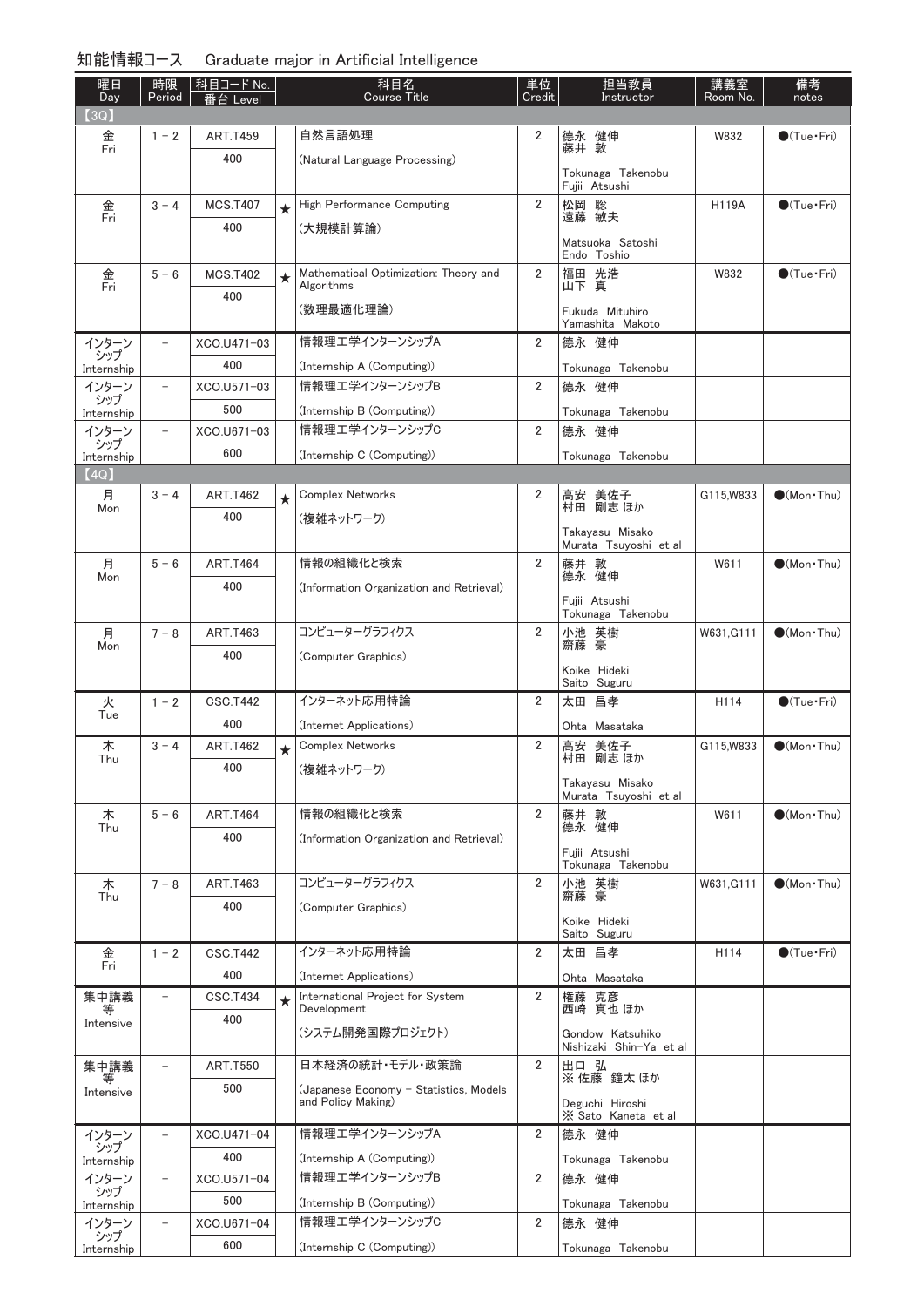# 都市・環境学コース Graduate major in Urban Design and Built Environment

| 曜日<br>Day          | 時限<br>Period             | 科目コード No.<br>番台 Level  |              | 科目名<br><b>Course Title</b>                                                    | 単位<br>Credit   | 担当教員<br>Instructor         | 講義室<br>Room No. | 備考<br>notes                              |
|--------------------|--------------------------|------------------------|--------------|-------------------------------------------------------------------------------|----------------|----------------------------|-----------------|------------------------------------------|
| $(3 \sim 4Q)$      |                          |                        |              |                                                                               |                |                            |                 |                                          |
| 未定                 |                          | <b>UDE.Y471</b>        | $\star$      | <b>IPISE International Communication</b><br>(ENVENG) F1                       | 1              | 指導教員                       |                 | $O(3 \sim 4Q)$                           |
| To be<br>announced |                          | 400                    | ▲            | (IPISE国際コミュニケーション(ENVENG) I)                                                  |                | Academic Supervisor        |                 |                                          |
| 未定                 | $\overline{\phantom{0}}$ | <b>UDE.Y473</b>        | $\star$      | <b>IPISE International Communication</b>                                      | 1              | 指導教員                       |                 | $O(3 \sim 4Q)$                           |
| To be<br>announced |                          | 400                    | ▲            | (ENVENG) F2                                                                   |                | Academic Supervisor        |                 |                                          |
|                    |                          |                        |              | (IPISE国際コミュニケーション(ENVENG) III)                                                |                |                            |                 |                                          |
| 未定<br>To be        | $\overline{\phantom{0}}$ | <b>UDE.Y493</b>        | $\star$<br>▲ | <b>IPISE Academic Presentation (ENVENG)</b><br>F1                             | 1              | 指導教員                       |                 | $O(3 \sim 4Q)$                           |
| announced          |                          | 400                    |              | (IPISE学術プレゼンテーション(ENVENG) I)                                                  |                | Academic Supervisor        |                 |                                          |
| 未定                 | $\overline{a}$           | <b>UDE.Y593</b>        | $\star$      | <b>IPISE Academic Presentation (ENVENG)</b>                                   | 1              | 指導教員                       |                 | $O(3 \sim 4Q)$                           |
| To be<br>announced |                          | 500                    | ▲            | F2                                                                            |                | Academic Supervisor        |                 |                                          |
|                    |                          |                        |              | (IPISE学術プレゼンテーション(ENVENG) III)<br><b>IPISE Academic Presentation (ENVENG)</b> | $\mathbf{1}$   |                            |                 |                                          |
| 未定<br>To be        |                          | <b>UDE.Y681</b>        | $\star$<br>▲ | F3                                                                            |                | 指導教員                       |                 | $O(3 \sim 4Q)$                           |
| announced          |                          | 600                    |              | (IPISE学術プレゼンテーション(ENVENG) V)                                                  |                | Academic Supervisor        |                 |                                          |
| 未定                 |                          | <b>UDE.Y683</b>        | $\star$      | <b>IPISE Academic Presentation (ENVENG)</b>                                   | $\mathbf{1}$   | 指導教員                       |                 | $O(3 \sim 4Q)$                           |
| To be<br>announced |                          | 600                    | ▲            | F4                                                                            |                | Academic Supervisor        |                 |                                          |
|                    |                          |                        |              | (IPISE学術プレゼンテーション(ENVENG)<br>VII                                              |                |                            |                 |                                          |
| 未定                 | $\overline{\phantom{0}}$ | <b>UDE.Y685</b>        | $\star$      | <b>IPISE Academic Presentation (ENVENG)</b><br>F <sub>5</sub>                 | $\mathbf{1}$   | 指導教員                       |                 | $O(3 \sim 4Q)$                           |
| To be<br>announced |                          | 600                    | ▲            |                                                                               |                | Academic Supervisor        |                 |                                          |
|                    |                          |                        |              | (IPISE学術プレゼンテーション(ENVENG)<br>IX)                                              |                |                            |                 |                                          |
| 月                  | $\overline{a}$           | <b>UDE.Z494</b>        |              | 都市·環境学特別実験F1                                                                  | 1              | 指導教員                       |                 | $\bigcirc$ (Mon · Wed)                   |
| Mon                |                          | 400                    |              | (Urban Design and Built Environment<br>Laboratory F1)                         |                | Academic Supervisor        |                 | $O(3 \sim 4Q)$                           |
| 月                  | $\overline{\phantom{0}}$ | <b>UDE.Z594</b>        |              | 都市·環境学特別実験F2                                                                  | 1              | 指導教員                       |                 | $O(3 \sim 4Q)$                           |
| Mon                |                          | 500                    |              | (Urban Design and Built Environment                                           |                | Academic Supervisor        |                 |                                          |
|                    |                          |                        |              | Laboratory F2)<br>都市·環境学特別実験F1                                                |                |                            |                 |                                          |
| 水<br>Wed           |                          | <b>UDE.Z494</b><br>400 |              |                                                                               | 1              | 指導教員                       |                 | $\bigcirc$ (Mon · Wed)<br>$O(3 \sim 4Q)$ |
|                    |                          |                        |              | (Urban Design and Built Environment<br>Laboratory F1)                         |                | Academic Supervisor        |                 |                                          |
| 木<br>Thu           | $5 - 6$                  | <b>CVE.F432</b>        | $\star$      | Principles of Construction Management                                         | 2              | 松川 圭輔<br>※ 長谷川 専 ほか        | M113            | $O(3 \sim 4Q)$                           |
|                    |                          | 400                    |              | (建設マネジメント特論)                                                                  |                |                            |                 |                                          |
|                    |                          |                        |              |                                                                               |                | Matsukawa Keisuke<br>et al |                 |                                          |
| インターン<br>シップ       | $\overline{\phantom{0}}$ | <b>UDE.Y496</b>        | $\star$      | IPISE Internship (ENVENG) IB                                                  | 1              | 指導教員                       |                 | $O(3 \sim 4Q)$                           |
| Internship         |                          | 400                    | ▲            | (IPISEインターンシップ (ENVENG) IB)                                                   |                | Academic Supervisor        |                 |                                          |
| インターン<br>シップ       | $\qquad \qquad -$        | <b>UDE.Y498</b>        | $\star$      | IPISE Internship (ENVENG) IIB                                                 | 2              | 指導教員                       |                 | $O(3 \sim 4Q)$                           |
| Internship         |                          | 400                    | ▲            | (IPISEインターンシップ (ENVENG) IIB)                                                  |                | Academic Supervisor        |                 |                                          |
| インターン<br>シップ       | $\overline{\phantom{0}}$ | <b>UDE.A602</b>        | $\star$      | Off Campus Project in Urban Design and<br><b>Built Environment II</b>         | 4              | 指導教員                       |                 | $O(3 \sim 4Q)$                           |
| Internship         |                          | 600                    |              | (都市・環境学派遣プロジェクト第二)                                                            |                | Academic Supervisor        |                 |                                          |
| 講究等                | -                        | <b>UDE.Z492</b>        |              | 都市·環境学講究F1                                                                    | $\overline{2}$ | 指導教員                       |                 | $O(3 \sim 4Q)$                           |
| Seminar            |                          | 400                    |              | (Urban Design and Built Environment<br>Seminar F1)                            |                | Academic Supervisor        |                 |                                          |
| 講究等                | -                        | <b>UDE.Z592</b>        |              | 都市·環境学講究F2                                                                    | $\overline{2}$ | 指導教員                       |                 | $O(3 \sim 4Q)$                           |
| Seminar            |                          | 500                    |              | (Urban Design and Built Environment                                           |                | Academic Supervisor        |                 |                                          |
|                    |                          |                        |              | Seminar F2)                                                                   |                |                            |                 |                                          |
| 講究等<br>Seminar     |                          | <b>ARC.A623</b>        |              | 建築設計プラクティスF3A                                                                 | 2              | 指導教員                       |                 | $O(3 \sim 4Q)$                           |
|                    |                          | 600                    |              | (Architectural Design Practice F3A)                                           |                | Academic Supervisor        |                 |                                          |
| 講究等<br>Seminar     | $\qquad \qquad -$        | <b>ARC.A624</b>        |              | 建築設計プラクティスF3B                                                                 | 4              | 指導教員                       |                 | $O(3 \sim 4Q)$                           |
|                    |                          | 600                    |              | (Architectural Design Practice F3B)                                           |                | Academic Supervisor        |                 |                                          |
| 講究等<br>Seminar     | $\qquad \qquad -$        | <b>UDE.Z692</b>        |              | 都市·環境学講究F3                                                                    | $\overline{2}$ | 指導教員                       |                 | $O(3 \sim 4Q)$                           |
|                    |                          | 600                    |              | (Urban Design and Built Environment<br>Seminar F3)                            |                | Academic Supervisor        |                 |                                          |
| 講究等                | $\overline{\phantom{0}}$ | <b>UDE.Z694</b>        |              | 都市·環境学講究F4                                                                    | 2              | 指導教員                       |                 | $O(3 \sim 4Q)$                           |
| Seminar            |                          | 600                    |              | (Urban Design and Built Environment<br>Seminar F4)                            |                | Academic Supervisor        |                 |                                          |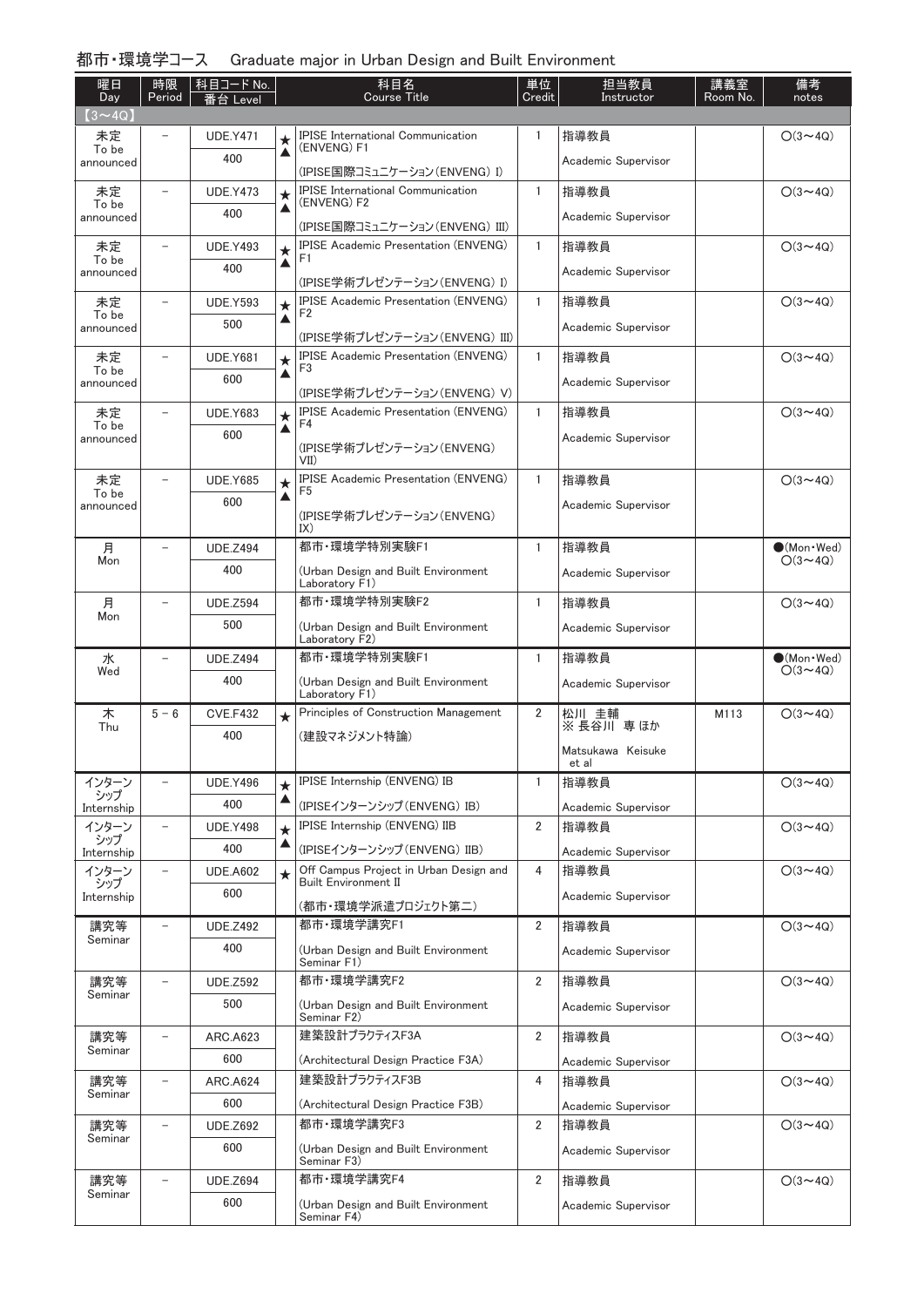## 都市・環境学コース Graduate major in Urban Design and Built Environment

| 曜日<br>Day      | 時限<br>Period             | 科目コード No.<br>番台 Level  |         | 科目名<br><b>Course Title</b>                                                  | 単位<br>Credit   | 担当教員<br>Instructor                     | 講義室<br>Room No.  | 備考<br>notes                            |
|----------------|--------------------------|------------------------|---------|-----------------------------------------------------------------------------|----------------|----------------------------------------|------------------|----------------------------------------|
| $(3 \sim 4Q)$  |                          |                        |         |                                                                             |                |                                        |                  |                                        |
| 講究等<br>Seminar | $\overline{\phantom{0}}$ | <b>UDE.Z696</b>        |         | 都市·環境学講究F5                                                                  | $\overline{2}$ | 指導教員                                   |                  | $O(3 \sim 4Q)$                         |
|                |                          | 600                    |         | (Urban Design and Built Environment<br>Seminar F5)                          |                | Academic Supervisor                    |                  |                                        |
| (3Q)           |                          |                        |         |                                                                             |                |                                        |                  |                                        |
| 月<br>Mon       | $1 - 2$                  | <b>GEG.E402</b>        | $\star$ | Urban Environment                                                           | 2              | 神田 学<br>屋井 鉄雄ほか                        | H <sub>111</sub> | $\bullet$ (Mon•Thu)<br><b>ACEEES</b>   |
|                |                          | 400                    |         | (都市環境学概論)                                                                   |                | Kanda Manabu<br>Yai Tetsuo et al       |                  |                                        |
| 月              | $1 - 2$                  | <b>UDE.Z683</b>        |         | 都市·環境学特別プロジェクトF3·1                                                          | $\mathbf{1}$   | 指導教員                                   |                  |                                        |
| Mon            |                          | 600                    |         | (Urban Design and Built Environment<br>Project $F3 \cdot 1$ )               |                | Academic Supervisor                    |                  |                                        |
| 月              | $3 - 4$                  | <b>UDE.E504</b>        | $\star$ | Applied Atmospheric Urban Environment                                       | $\mathbf{1}$   | 大風 翼                                   | G511             |                                        |
| Mon            |                          | 500                    |         | (都市大気環境論応用)                                                                 |                | Okaze Tsubasa                          |                  |                                        |
| 月              | $5 - 6$                  | <b>UDE.S403</b>        | $\star$ | Earthquake Resistant Limit State Design                                     | $\overline{2}$ | 山田 哲                                   | J232             | $\bullet$ (Mon · Thu)                  |
| Mon            |                          | 400                    |         | for Building Structures                                                     |                | Yamada Satoshi                         |                  |                                        |
| 月              | $5 - 6$                  | <b>UDE.E506</b>        |         | (耐震極限設計)<br>環境数値シミュレーション                                                    | $\overline{2}$ |                                        | G511             | $\bullet$ (Mon $\cdot$ Thu)            |
| Mon            |                          | 500                    |         | (Numerical Simulation of Environments)                                      |                | 中村 隆志<br>神田 学ほか                        |                  | <b>ACEEES</b>                          |
|                |                          |                        |         |                                                                             |                | Nakamura Takashi<br>Kanda Manabu et al |                  |                                        |
| 月              | $7 - 8$                  | <b>UDE.P404</b>        | $\star$ | City/Transport Planning and the                                             | $\mathbf{1}$   | 宰町 泰徳                                  | G324             | <b>ACEEES</b>                          |
| Mon            |                          | 400                    |         | Environment                                                                 |                | Muromachi Yasunori                     |                  |                                        |
|                |                          |                        |         | (都市計画/交通計画と環境)                                                              |                |                                        |                  |                                        |
| 火<br>Tue       | $3 - 4$                  | <b>CVE.D402</b><br>400 | $\star$ | <b>Transportation Network Analysis</b>                                      | $\overline{2}$ | 朝倉 康夫                                  | M321             | $\bullet$ (Tue · Fri)<br><b>ACEEES</b> |
| 火              | $3 - 4$                  | <b>UDE.D402</b>        |         | (交通ネットワーク分析)<br>場所論                                                         | $\mathbf{1}$   | Asakura Yasuo<br>齋藤 潮                  | W934             | <b>ACEEES</b>                          |
| Tue            |                          | 400                    |         | (Topics of Meaning and Design of Place)                                     |                | Saito Ushio                            |                  |                                        |
| 火              | $5 - 6$                  | ARC.S403               | $\star$ | Advanced Course on Design of                                                | 2              | 坂田 弘安                                  | M321             | $\bullet$ (Tue•Fri)                    |
| Tue            |                          | 400                    |         | <b>Prestressed Concrete Structure</b>                                       |                | Sakata Hirovasu                        |                  | <b>ACEEES</b>                          |
|                |                          |                        |         | (PC構造設計特論)                                                                  |                |                                        |                  |                                        |
| 火<br>Tue       | $5 - 6$                  | <b>UDE.D408</b><br>400 |         | 人間都市計画史特論                                                                   | 2              | 藤田 康仁                                  | G324             | $\bigcirc$ (Tue · Fri)                 |
| 水              | $5 - 6$                  | <b>UDE.Z687</b>        |         | (History of Cities and Urban Planning)<br>都市·環境学特別プロジェクトF4・1                | $\mathbf{1}$   | Fujita Yasuhito<br>指導教員                |                  |                                        |
| Wed            |                          | 600                    |         | (Urban Design and Built Environment                                         |                |                                        |                  |                                        |
|                |                          |                        |         | Project $F4 \cdot 1$ )                                                      |                | Academic Supervisor                    |                  |                                        |
| 水<br>Wed       | $7 - 8$                  | <b>UDE.E432</b>        |         | 人間環境デザイン研究の実践第一                                                             | $\mathbf{1}$   | 那須 聖<br>※山田哲弥ほか                        | G323             | 10/11→10/4 9-10限<br>10/18→10/17 7-8限   |
|                |                          | 400                    |         | (Practice of Environmental Design based<br>on Environment-Behavior Study I) |                | Nasu Satoshi                           |                  | 10/25→10/17 9-10限<br>11/8→11-1 9-10限   |
|                |                          |                        |         |                                                                             |                | X Yamada Tetsuya et<br>al              |                  |                                        |
| 木              | $1 - 2$                  | <b>GEG.E402</b>        | $\star$ | Urban Environment                                                           | $\overline{2}$ | 神田 学<br>屋井 鉄雄 ほか                       | H135             | $\bullet$ (Mon $\cdot$ Thu)            |
| Thu            |                          | 400                    |         | (都市環境学概論)                                                                   |                |                                        |                  | <b>ACEEES</b>                          |
|                |                          |                        |         |                                                                             |                | Kanda Manabu<br>Yai Tetsuo et al       |                  |                                        |
| 木<br>Thu       | $3 - 4$                  | <b>UDE.D409</b>        |         | 計画理論                                                                        | $\mathbf{1}$   | 坂野 達郎                                  | W9-402,403       |                                        |
|                |                          | 400                    |         | (Planning Theory)                                                           |                | Sakano Tatsurou                        |                  |                                        |
| 木<br>Thu       | $3 - 4$                  | <b>UDE.E505</b>        | $\star$ | Applied Engineering on Thermal<br>Environment                               | $\mathbf{1}$   | 淺輪 貴史                                  | G511             | <b>ACEEES</b>                          |
|                |                          | 500                    |         | (熱環境工学応用)                                                                   |                | Asawa Takashi                          |                  |                                        |
| 木              | $5 - 6$                  | <b>UDE.S403</b>        | $\star$ | Earthquake Resistant Limit State Design<br>for Building Structures          | $\overline{2}$ | 山田 哲                                   | J232             | $\bullet$ (Mon · Thu)                  |
| Thu            |                          | 400                    |         | (耐震極限設計)                                                                    |                | Yamada Satoshi                         |                  |                                        |
| 木              | $5 - 6$                  | <b>UDE.E506</b>        |         | 環境数値シミュレーション                                                                | $\overline{2}$ | 中村 隆志                                  | G511             | $\bullet$ (Mon · Thu)                  |
| Thu            |                          | 500                    |         | (Numerical Simulation of Environments)                                      |                | 神田 学ほか                                 |                  | <b>ACEEES</b>                          |
|                |                          |                        |         |                                                                             |                | Nakamura Takashi<br>Kanda Manabu et al |                  |                                        |
| 木              | $5 - 8$                  | ARC.D446               | $\star$ | Theory of Architectural Design II                                           | $\overline{2}$ | 奥山 信一                                  | M321             | $\Box$                                 |
| Thu            |                          | 400                    |         | (建築構想設計特論)                                                                  |                | 塩崎 太伸                                  |                  | <b>ACEEES</b>                          |
|                |                          |                        |         |                                                                             |                | Okuyama Shin-Ichi<br>Shiozaki Taishin  |                  |                                        |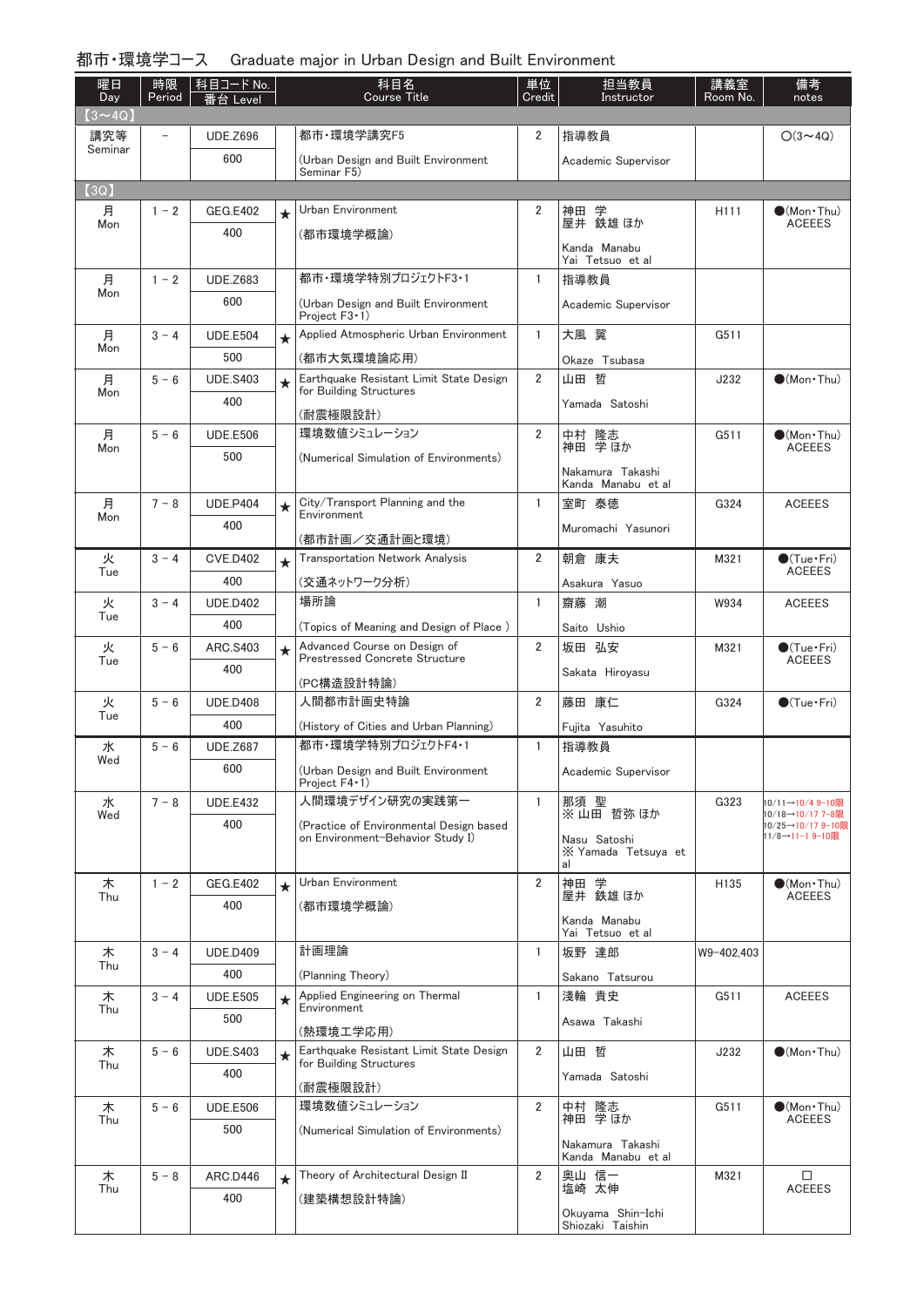### 都市・環境学コース Graduate major in Urban Design and Built Environment

| 曜日<br>Day | 時限<br>Period | │科目コード No.<br>番台 Level |         | 科目名<br><b>Course Title</b>                                                   | 単位<br>Credit   | 担当教員<br>Instructor             | 講義室<br>Room No. | 備考<br>notes                            |
|-----------|--------------|------------------------|---------|------------------------------------------------------------------------------|----------------|--------------------------------|-----------------|----------------------------------------|
| (3Q)      |              |                        |         |                                                                              |                |                                |                 |                                        |
| 木<br>Thu  | $7 - 8$      | <b>UDE.D505</b>        |         | 社会空間原論                                                                       | 1              | 土肥 真人                          | W9-402,403      | <b>ACEEES</b>                          |
|           |              | 500                    |         | (The Principles of Sociospace)                                               |                | Dohi Masato                    |                 |                                        |
| 金<br>Fri  | $1 - 2$      | <b>UDE.D407</b>        |         | 都市・まちづくり特別講義第一                                                               | $\mathbf{1}$   | 真田 純子                          | W933            |                                        |
|           |              | 400                    |         | (Special Lecture on Urban and<br>Community Design I)                         |                | Sanada Junko                   |                 |                                        |
| 金         | $3 - 4$      | <b>CVE.D402</b>        | $\star$ | <b>Transportation Network Analysis</b>                                       | $\overline{2}$ | 朝倉 康夫                          | M321            | $\bullet$ (Tue•Fri)                    |
| Fri       |              | 400                    |         | (交通ネットワーク分析)                                                                 |                | Asakura Yasuo                  |                 | <b>ACEEES</b>                          |
| 金         | $3 - 4$      | <b>UDE.D447</b>        |         | 都市開発事業の基礎                                                                    | $\mathbf{1}$   | 中井 検裕                          | W9-607          | <b>ACEEES</b>                          |
| Fri       |              | 400                    |         | (Introduction to Urban Development)                                          |                | Nakai Norihiro                 |                 |                                        |
| 金         | $3 - 4$      | <b>UDE.P405</b>        |         | 持続可能な都市環境特論第二                                                                | $\mathbf{1}$   | 鈴木 敦士<br>平賀 あまな                | G323            |                                        |
| Fri       |              | 400                    |         | (Sustainable Built Environment II)                                           |                |                                |                 |                                        |
|           |              |                        |         |                                                                              |                | Suzuki Atsushi<br>Hiraga Amana |                 |                                        |
| 金         | $5 - 6$      | ARC.S403               | $\star$ | Advanced Course on Design of<br><b>Prestressed Concrete Structure</b>        | $\overline{2}$ | 坂田 弘安                          | M321            | $\bullet$ (Tue · Fri)                  |
| Fri       |              | 400                    |         |                                                                              |                | Sakata Hirovasu                |                 | <b>ACEEES</b>                          |
|           |              |                        |         | (PC構造設計特論)<br>人間都市計画史特論                                                      | $\overline{2}$ | 藤田 康仁                          |                 |                                        |
| 金<br>Fri  | $5 - 6$      | <b>UDE.D408</b>        |         |                                                                              |                |                                | G324            | $\bullet$ (Tue $\cdot$ Fri)            |
|           |              | 400                    |         | (History of Cities and Urban Planning)<br>Earthquake and Tsunami Disaster    | $\mathbf{1}$   | Fujita Yasuhito                |                 |                                        |
| 金<br>Fri  | $9 - 10$     | <b>UDE.S435</b>        | $\star$ | Reduction                                                                    |                | 盛川 仁                           | $G3 - 214$      | 開講日: 10月6<br>⊟                         |
|           |              | 400                    |         | (地震津波災害軽減)                                                                   |                | Morikawa Hitoshi               |                 | $17:00 \sim 18:30$                     |
| (4Q)      |              |                        |         |                                                                              |                |                                |                 |                                        |
| 月<br>Mon  | $1 - 4$      | <b>ARC.P442</b>        | $\star$ | Theories in Urban Analysis and Planning II                                   | 2              | 大佛 俊泰                          | $M4 - 103$      | □<br><b>ACEEES</b>                     |
|           |              | 400                    |         | (空間計画学特論第二)                                                                  |                | Osaragi Toshihiro              |                 |                                        |
| 月<br>Mon  | $3 - 4$      | <b>UDE.D448</b>        |         | 建築設計表現特論                                                                     | $\overline{2}$ | 那須 聖                           | G324            | $\bullet$ (Mon · Thu)<br><b>ACEEES</b> |
|           |              | 400                    |         | (Architectural Awareness & Design)                                           |                | Nasu Satoshi                   |                 |                                        |
| 月<br>Mon  | $7 - 8$      | <b>UDE.S405</b>        | $\star$ | Post-earthquake Damage Evaluation and<br>Rehabilitation of Steel Structures  | $\overline{2}$ | 吉敷 祥一                          | J232            | $\bullet$ (Mon · Thu)                  |
|           |              | 400                    |         | (被災鉄骨造建物の損傷評価と補修設計)                                                          |                | Kishiki Shoichi                |                 |                                        |
| 火         | $1 - 2$      | <b>UDE.Z684</b>        |         | 都市·環境学特別プロジェクトF3·2                                                           | $\mathbf{1}$   | 指導教員                           |                 |                                        |
| Tue       |              | 600                    |         | (Urban Design and Built Environment                                          |                | Academic Supervisor            |                 |                                        |
| 火         | $3 - 4$      | <b>UDE.D471</b>        |         | Project $F3 \cdot 2$<br>公共システムデザイン特論                                         | $\overline{1}$ | 坂野 達郎                          | W9-402,403      |                                        |
| Tue       |              | 400                    |         | (Principles of Public Systems Design)                                        |                |                                |                 |                                        |
| 火         | $5 - 6$      | <b>UDE.D406</b>        |         | 風景論                                                                          | 1              | Sakano Tatsurou<br>齋藤 潮        | W935            | <b>ACEEES</b>                          |
| Tue       |              | 400                    |         | (Topics of Structure and Dynamics of                                         |                |                                |                 |                                        |
|           |              |                        |         | Viewing)                                                                     |                | Saito Ushio                    |                 |                                        |
| 火<br>Tue  | $5 - 6$      | <b>UDE.S406</b>        |         | 建築構造テンソル解析                                                                   | 1              | 元結 正次郎                         | G324            |                                        |
|           |              | 400                    |         | (Tensor Analysis for Building Structure)                                     |                | Motoyui Shojiro                |                 |                                        |
| 火<br>Tue  | $7 - 8$      | <b>UDE.P406</b>        | $\star$ | <b>Environmental Transport Engineering</b>                                   | 1              | 屋井 鉄雄                          | G323            | <b>ACEEES</b>                          |
|           |              | 400                    |         | (環境交通工学)                                                                     |                | Yai Tetsuo                     |                 |                                        |
| 水<br>Wed  | $1 - 2$      | <b>UDE.Z688</b>        |         | 都市·環境学特別プロジェクトF4·2                                                           | 1              | 指導教員                           |                 |                                        |
|           |              | 600                    |         | (Urban Design and Built Environment<br>Project $F4-2$ )                      |                | Academic Supervisor            |                 |                                        |
| 水         | $7 - 8$      | <b>UDE.E433</b>        |         | 人間環境デザイン研究の実践第二                                                              | 1              | 那須 聖<br>※ 松本 吉彦 ほか             | G323            | $1/24 \rightarrow$                     |
| Wed       |              | 400                    |         | (Practice of Environmental Design based<br>on Environment-Behavior Study II) |                | Nasu Satoshi                   |                 | 12/20 9-10限                            |
|           |              |                        |         | 建築設計表現特論                                                                     |                | et al<br>那須 聖                  |                 |                                        |
| 木<br>Thu  | $3 - 4$      | <b>UDE.D448</b><br>400 |         |                                                                              | 2              |                                | G324            | $\bullet$ (Mon · Thu)<br>ACEEES        |
| 木         | $7 - 8$      | <b>CVE.D403</b>        |         | (Architectural Awareness & Design)<br><b>Transportation Economics</b>        | $\mathbf{1}$   | Nasu Satoshi<br>福田 大輔          | M321            | <b>ACEEES</b>                          |
| Thu       |              | 400                    | $\star$ |                                                                              |                |                                |                 |                                        |
| 木         | $7 - 8$      | <b>UDE.S405</b>        |         | (交通経済学)<br>Post-earthquake Damage Evaluation and                             | $\overline{2}$ | Fukuda Daisuke<br>吉敷 祥一        | J232            | $\bullet$ (Mon · Thu)                  |
| Thu       |              | 400                    | $\star$ | Rehabilitation of Steel Structures                                           |                |                                |                 |                                        |
|           |              |                        |         | (被災鉄骨造建物の損傷評価と補修設計)                                                          |                | Kishiki Shoichi                |                 |                                        |
| 木<br>Thu  | $7 - 8$      | <b>UDE.D506</b>        |         | 社会空間実践                                                                       | 1              | 土肥 真人                          | W9-402,403      | <b>ACEEES</b>                          |
|           |              | 500                    |         | (The Practice of Sociospace)                                                 |                | Dohi Masato                    |                 |                                        |